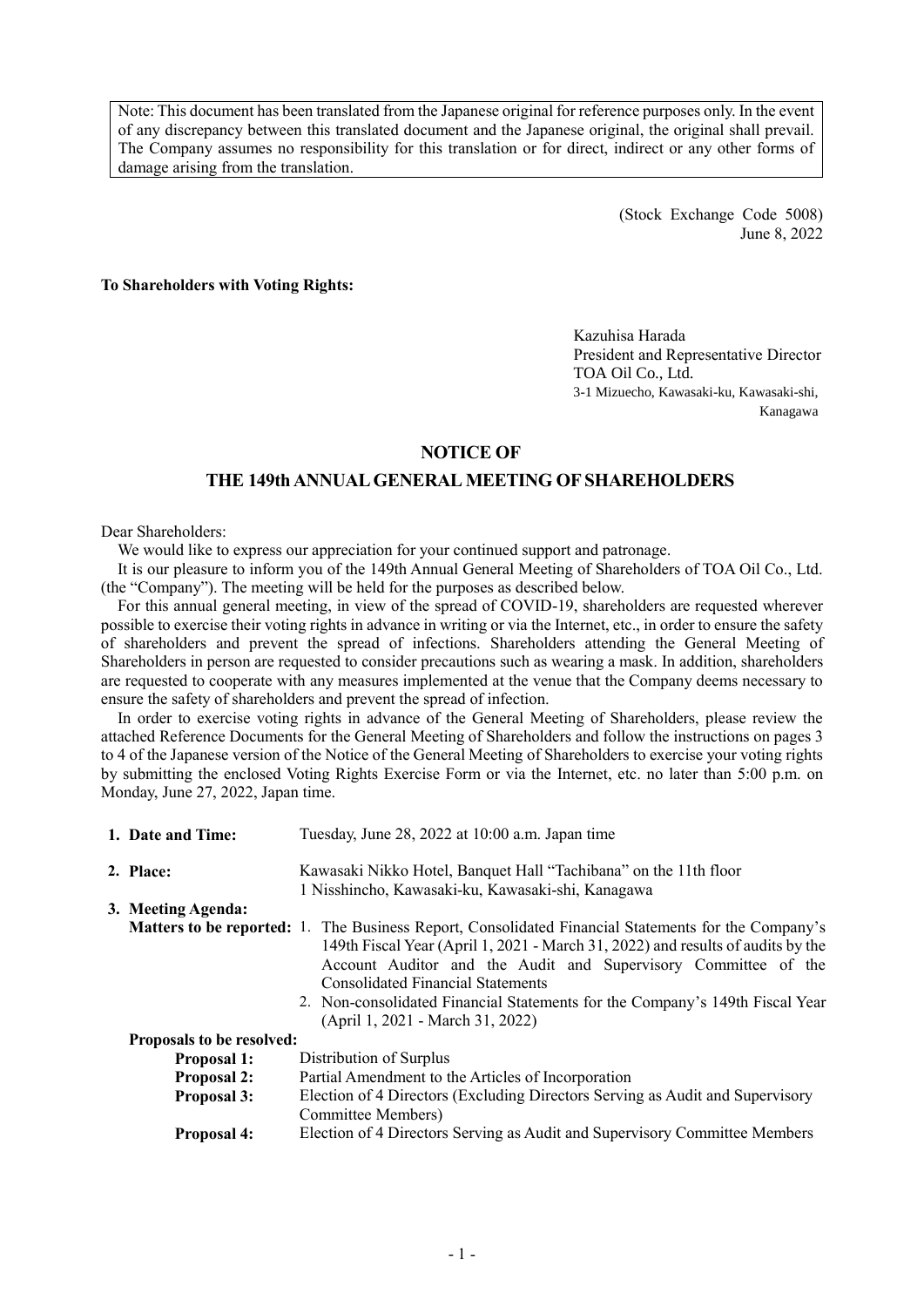$\Box$  Among the documents to be provided along with this notice of convocation, the following documents have been posted on the Company's website (https://www.toaoil.co.jp), in accordance with the provisions of laws and regulations and Article 15 of the Articles of Incorporation, and so are not included in the attachments to this notice. The Consolidated Financial Statements and the Non-consolidated Financial Statements audited by the Audit and Supervisory Committee and the Account Auditor at the time of their compilation of their audit report and accounting audit report, respectively, include those in the attachments to this notice of convocation, as well as the following documents that are posted on the Company website.

1) "Notes to the Consolidated Financial Statements" of the Consolidated Financial Statements

2) "Notes to the Non-Consolidated Financial Statements" of the Non-Consolidated Financial Statements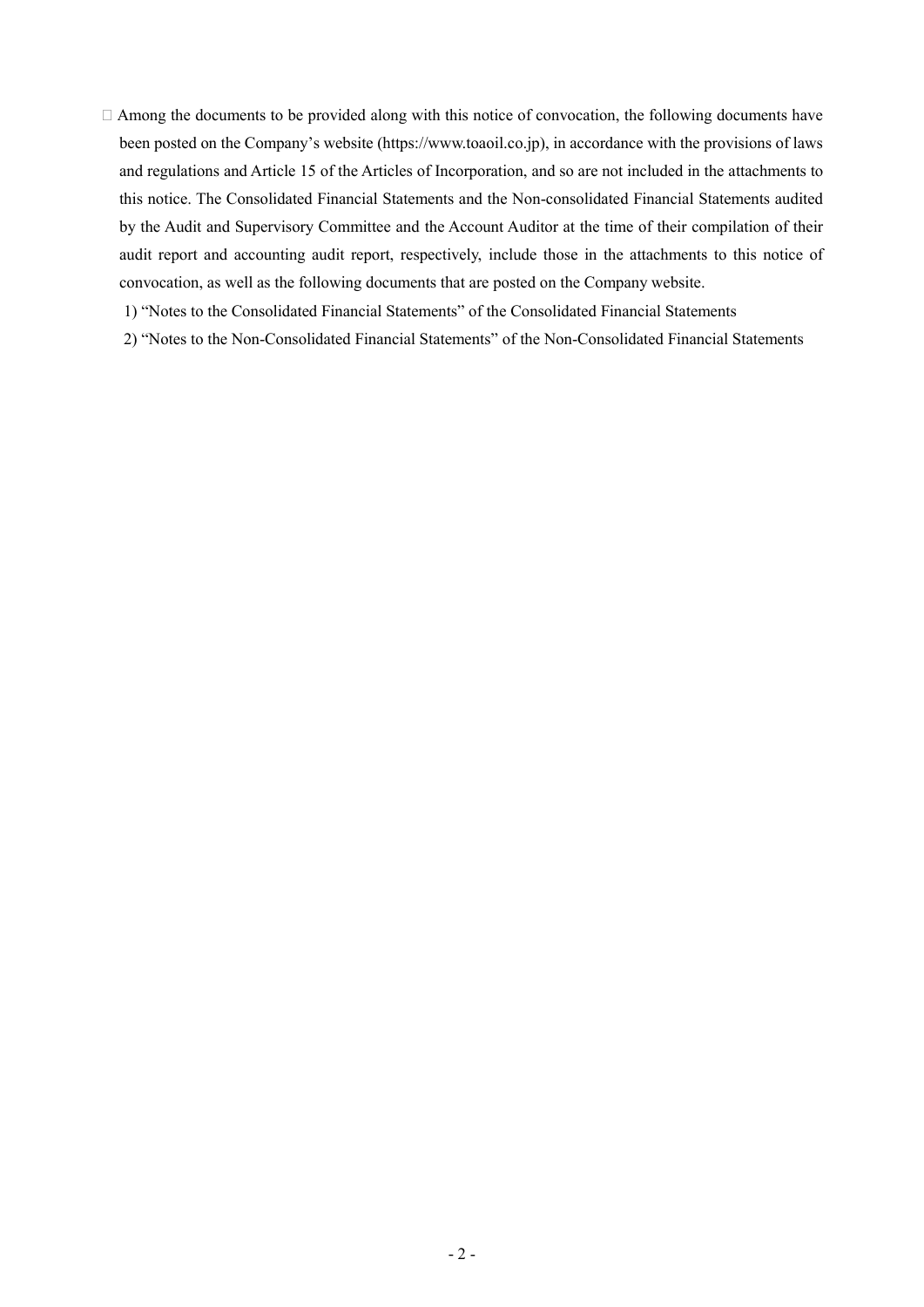(Appendix)

### **Business Report**

(April 1, 2021 - March 31, 2022)

#### **1. Overview of the Corporate Group**

#### **(1) Business Progress and Results**

During the current consolidated fiscal year, the Japanese economy continued to face harsh conditions, due to the impact of the COVID-19 pandemic on a global scale. Although there were some expectation for the effects of full-scale launch of vaccine inoculation, the outlook remained uncertain with no end in sight to the containment of infections due to factors such as "breakthrough" infections, the spread of variants, etc.

Crude oil prices began at 61 dollars a barrel level in April 2021 for Dubai Crude. With the expansion of COVID-19 vaccine inoculation mainly in the United States and Europe, which bolstered expectations of economic recovery, the price reached the 75-dollar level in early July. After that, despite slipping back to the 65-dollar level on fears of the global spread of the Delta variant, it climbed to the 84-dollar level in late October, turning upward against the backdrop of a tight supply-demand balance due to supply restrictions from certain oil-producing countries. From the end of December onward, the price soared due to the Russian invasion of Ukraine and other factors in addition to the supply-demand crunch. At the end of March 2022, it had reached the 105-dollar level.

Under these circumstances, the Group engages in business focused on the operational pillars of the refining business and generation business. In the refining business, the Group conducts contracted refining under a contracted refining agreement with Idemitsu Kosan Co., Ltd., and in the generation business, since the power interchange contract with TEPCO Energy Partner, Incorporated expired on March 31, 2021, the Group supplies power under a contracted power generation agreement with Idemitsu Kosan Co., Ltd. from April 1, 2021.

In the refining business, operations were generally stable at refinery facilities throughout the year despite catalyst regeneration and cleanup works conducted at certain facilities. However, the situation became severe from the first through the third quarter, due to factors including a year-on-year contraction of the price differential between petroleum products and crude oil/feedstock. In the fourth quarter, this price differential widened in line with the rise in energy prices. In the current consolidated fiscal year, the processing volume of crude oil and feedstock amounted to 4,067 thousand kL (up 4.1% year-on-year).

Net sales and operating profit in the refining business were 22,373 million yen (down 2.3% year-onyear) and 1,071 million yen (down 29.6% year-on-year), respectively.

In the generation business, power generators generally maintained stable operations throughout the year. As in the previous fiscal year, there was a greater-than-expected increase in the difference between power market prices and prices for fuel oil for power generation, due to the sharp rise in electricity prices during the winter. In the current consolidated fiscal year, the Company traded 1,459 million kWh of power (up 15.1% year-on-year).

Net sales and operating profit in the generation business were 5,559 million yen (down 10.1% yearon-year) and 1,858 million yen (up 53.5% year-on-year), respectively.

As a result of the above, in the current consolidated fiscal year, net sales were 26,747 million yen (down 6.2% year-on-year), operating profit was 2,930 million yen (up 7.2%), ordinary profit was 2,894 million yen (up 7.2%), and profit attributable to owners of parent was 2,128 million yen (up 8.5%).

#### **(2) Capital Investments, etc.**

- 1) Major facilities completed during the current consolidated fiscal year Not applicable
- 2) New installation and expansion of major facilities during the current consolidated fiscal year Not applicable
- 3) Sales, removal and loss of important non-current assets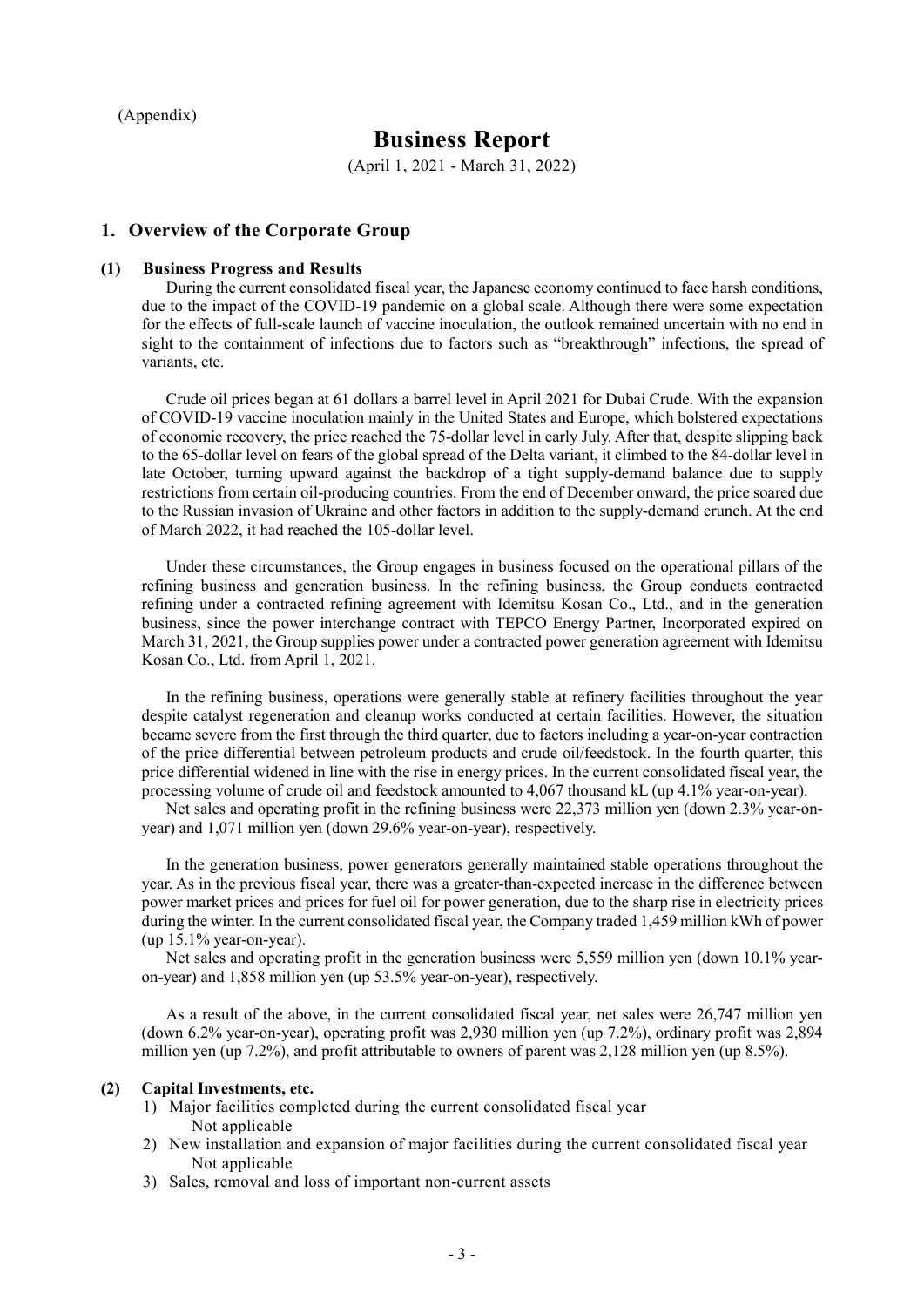#### Not applicable

#### **(3) Financing**

There were no share issuances or new long-term borrowings within the Group during the current consolidated fiscal year.

#### **(4) Issues to be Addressed**

The future of the Japanese economy is uncertain due to the impact of the spread of COVID-19. Likewise, in the oil industry, we expect a very harsh business environment with pressure for business restructuring, due to factors such as the accelerating decarbonization trend around the world, in addition to globally soaring energy resource prices amid the Ukraine crisis, and the ongoing structural decline in demand for our products in Japan.

The Group is facing a major generational shift, as many skilled employees with technical capabilities and knowledge based on personal experience are reaching retirement age and the employees taking over for them are much younger, and issues related to employee allocation and passing on skills to future generations have become apparent, including the decrease in opportunities to gain experience due to the extension of periodic repair cycles.

In addition, maintenance costs are increasing for many of the Group's facilities due to aging degradation while the operating rate of the facilities is declining due to decreasing demand for petroleum products. Now more than ever, it is important to focus on improving production efficiency and controlling costs.

Under these circumstances, in order to beat out the competition in refineries and live up to our mission of providing the public with energy, the Group has established goals for the four areas of "safety," "facility reliability," "efficiency," and "employee satisfaction," and is working to achieve its ideal vision to be "the company with the best efficiency rates, refining costs, and facility reliability in greater Tokyo, fortified with highly motivated employees and a deeply rooted culture of safety." In doing so, we will provide the energy required by society as an expert in oil refining and power generation that plays a key role of providing stable supply of energy for greater Tokyo.

#### 1) Safety

As the Company operates large-scale, advanced facilities such as refineries and power plants that handle hazardous materials, safety is the cornerstone of our management, and we have made the assurance of health, safety, security and the environment (HSSE) the first priority of our management philosophy. In addition to continuing efforts focusing on achieving zero accidents, zero disasters, zero environmental problems, and zero quality issues, "leading by example," managers and supervisors demonstrate compliance with rules through their own conduct; we will take measures to inculcate and embed a safetyfirst culture at the Company.

Additionally, in the winter of fiscal 2022, we plan a large-scale shutdown of all production and power generation facilities for regular maintenance works at the Keihin Refinery and regular repair/maintenance at Mizue Thermal Power Plant. In the implementation of these works, we will take every possible measure to ensure protection of the environment at the time of shutdown and relaunch of operations as well as safety during the period of the works.

#### 2) Facility reliability

We recognize that it is the basic premise to improve facility reliability at Keihin Refinery and Mizue Thermal Power Plant and ensure a stable energy supply so as to leverage to the maximum our strengths in facility configurations for higher added value and our prime location in the heart of the central Keihin area. With facilities now aging, we plan to step up preventive maintenance measures through systematic, waste-free maintenance and proactive introduction of the latest IT and other technologies, so as to improve facility reliability.

In addition, to address issues such as generational changes and decreasing opportunities to gain experience, we will actively hire experienced personnel and develop forward-looking personnel plans, while striving to take measures to create more opportunities for educational and training programs and to maintain and build up our technological capabilities and facility reliability.

#### 3) Efficiency

In an environment of increasingly tough competition amid declining demand for petroleum products,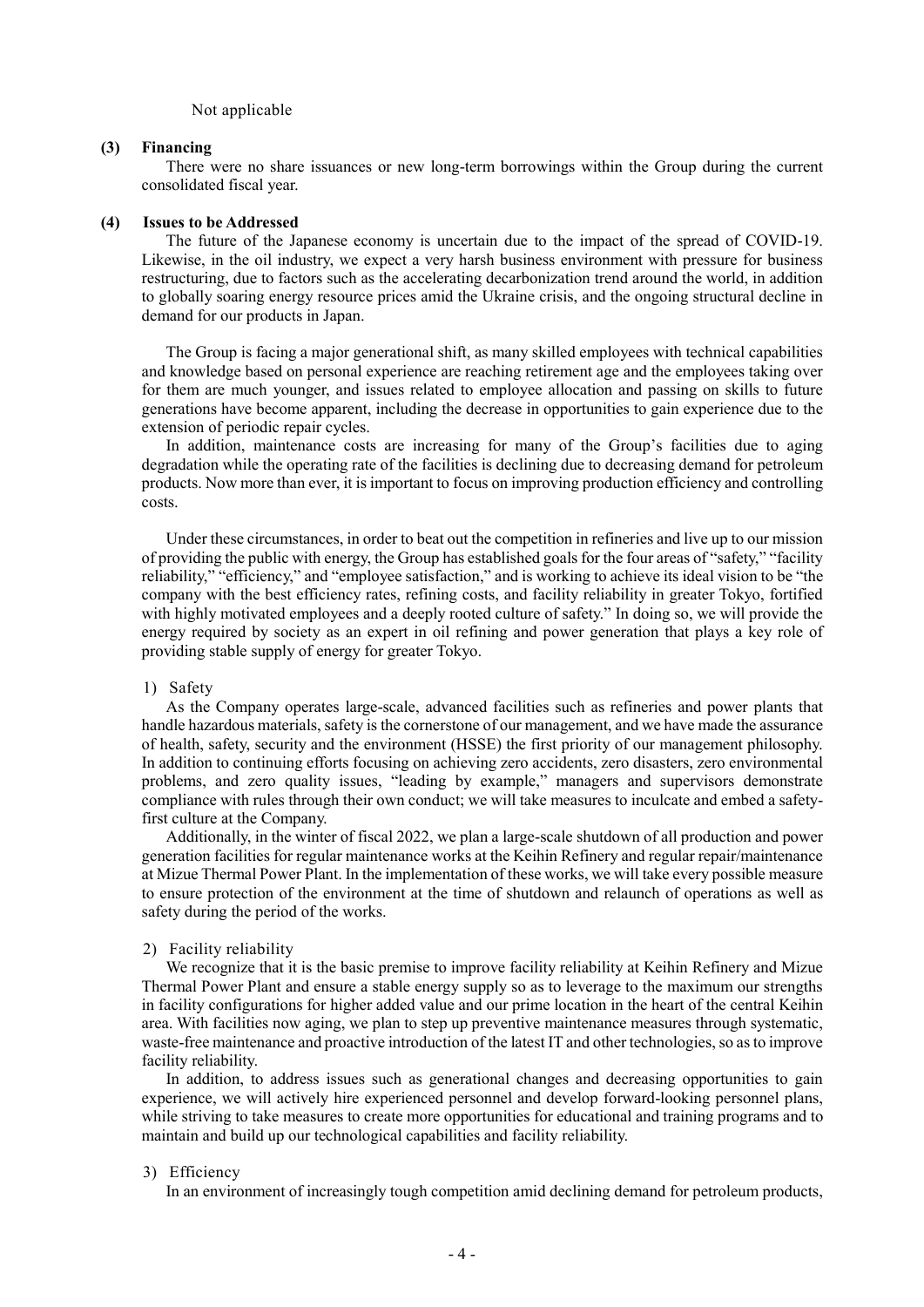a global decarbonization trend and other headwinds, we will work to expand revenues by increasing added value in daily operations through measures such as energy-saving, reduction of production loss and securing of crude oil and feedstock to boost production, rather than merely trying to boost added value through facility investment.

In addition, we will promote initiatives not only regarding profitability, but also to automate operations and improve daily operational efficiency through appropriate personnel allocation and the introduction of advanced technology.

#### 4) Employee satisfaction

In order to achieve our vision to become "the company with the best efficiency rates, refining costs, and facility reliability in greater Tokyo, fortified with a deeply rooted culture of safety," we believe it is important that all employees working for the Group are motivated and we as a company can develop a sense of unity as an organization.

While working to continue measures to improve operations and so raise productivity, we aim to generate a true sense of success and growth among staff and boost their motivation through improvement activities focusing on every individual employee. At the same time, we will aim to become a company of open communication and sustainable development by making each individual aware of their role in working for the Group and increasing their senses of security and satisfaction.

In addition, as new work styles such as remote work promotion and human resource mobilization become widespread throughout the world, the Group will strive to improve work environments without being bound by preconceived notions.

The Group sincerely asks our shareholders for their continued support and cooperation in the Group's efforts to further increase corporate value.

| Item                                                                      | FY2018<br>The 146th fiscal<br>year | FY2019<br>The 147th fiscal<br>year | FY2020<br>The 148th fiscal<br>year | FY2021<br>The 149th fiscal<br>year<br>(Current)<br>consolidated fiscal<br>year) |
|---------------------------------------------------------------------------|------------------------------------|------------------------------------|------------------------------------|---------------------------------------------------------------------------------|
| Net sales<br>(millions of yen)                                            | 30,760                             | 34,596                             | 28,506                             | 26,747                                                                          |
| Ordinary profit (loss)<br>(millions of yen)                               | 4,169                              | (400)                              | 2,699                              | 2,894                                                                           |
| Profit (loss)<br>attributable to owners<br>of parent<br>(millions of yen) | 2,775                              | (1,421)                            | 1,962                              | 2,128                                                                           |
| Profit (loss) per share<br>$($ yen)                                       | 223.11                             | (114.28)                           | 157.74                             | 171.11                                                                          |
| Total assets<br>(millions of yen)                                         | 94,947                             | 81,326                             | 94,567                             | 88,450                                                                          |
| Total net assets<br>(millions of yen)                                     | 28,667                             | 26,706                             | 28,221                             | 30,016                                                                          |

#### **(5) Trends in Assets and Profit/Loss**

(Notes) 1. Profit (loss) per share is calculated by dividing profit (loss) by the average number of outstanding shares for the current fiscal year (excluding treasury shares).

2. The Company conducted a reverse stock split on October 1, 2018, at a ratio of 1 share for every 10 shares of common stock. Profit per share is calculated on the assumption that the said reverse stock split was conducted at the beginning of the 146th fiscal year.

Since the last day of the fiscal year was changed from December 31 to March 31 due to the resolution at the 146th Annual General Meeting of Shareholders held on March 27, 2019, the 147th fiscal year is a 15 month period from January 1, 2019, to March 31, 2020.

4. The "Accounting Standard for Revenue Recognition" (Revised ASBJ Statement No. 29, March 31, 2020) and the "Implementation Guidance on Accounting Standard for Revenue Recognition" (Revised ASBJ Guidance No. 30, March 26, 2021) have been applied since the beginning of the 149th fiscal year.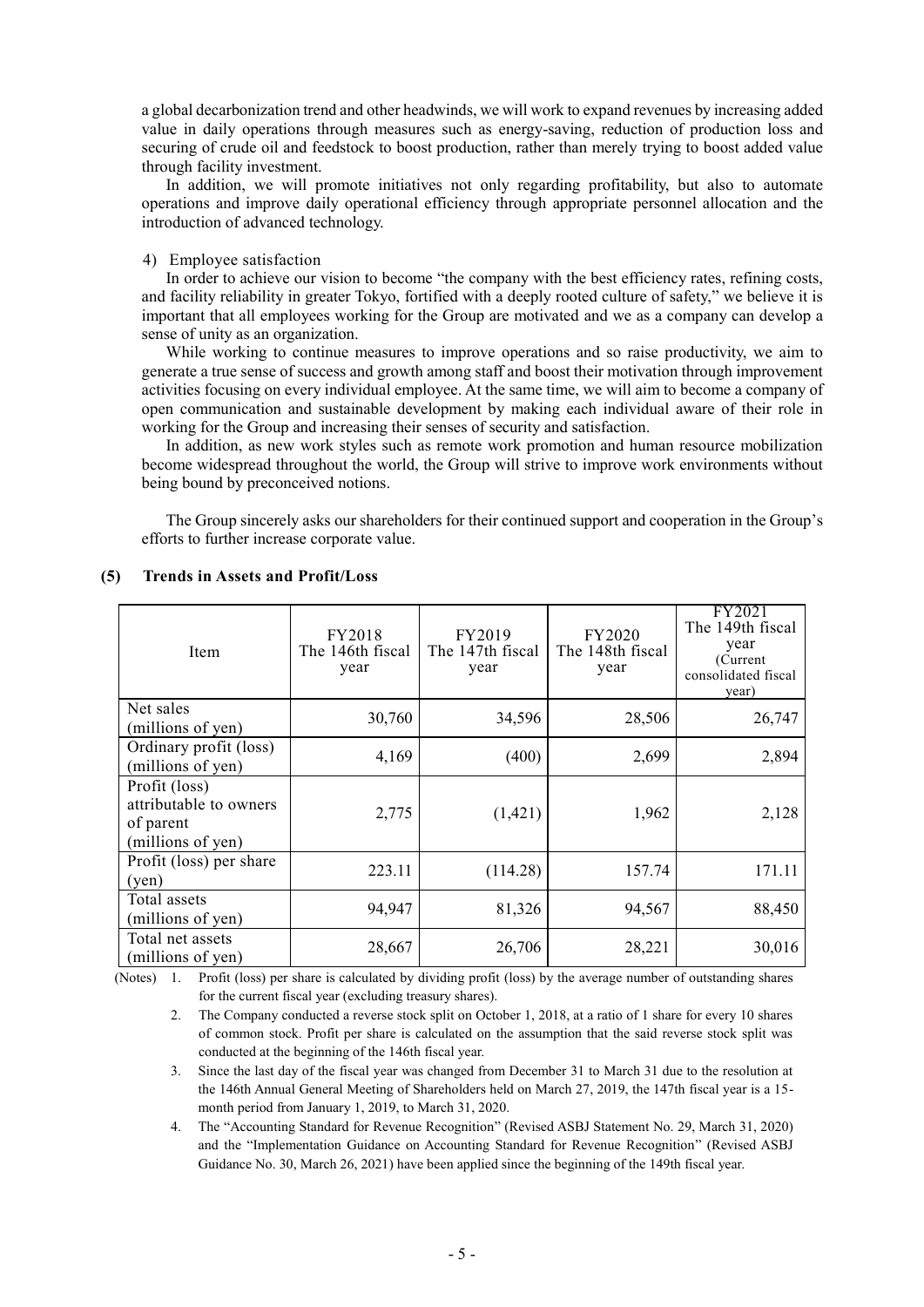#### **(6) Material Parent Company and Subsidiaries**

1) Status of parent company

The Company's parent company is Idemitsu Kosan Co., Ltd., and said company owns 6,234 thousand shares of the Company (investment ratio of 50.1%).

The Company has concluded a contracted refining agreement with Idemitsu Kosan Co., Ltd., under which the Company refines crude oil and feedstock procured by said company at the Company's oil refinery facility, and supplies the petroleum products to said company. The Company's compensation for contracted refining is determined by distributing the value added in the oil refining process between the Company and said company, which is calculated by assessing the value of the petroleum products that are produced and the value of the crude oil and feedstock that were received, in accordance with the value of crude oil, feedstock and petroleum products calculated based on market prices, and subtracting the Company's costs related to oil refining from the difference between these two values. In the distribution of compensation, the Company has established a system to mitigate risk that the value added in oil refining might temporarily be significantly negative due to sudden fluctuations in crude oil prices.

In addition, the Company has concluded a contracted power generation agreement with said company, under which the Company uses byproduct gases from the oil refining process as fuel, and supplies the power generated at the Company's power generator to said company. The Company's compensation for contracted power generation is determined in the same way as in contracted refining, by distributing the value added in the power generation process between the Company and said company, which is calculated by assessing the value of the power generated by the Company and the value of the fuel used in the process, in accordance with the value of power and the fuel for power generation calculated based on the market prices for power and oil, and subtracting the Company's costs related to power generation calculated on the assumption of a certain operating rate from the difference between these two values. In contracted power generation as well, the Company has established a system to mitigate risk that the value added in power generation might be negative due to fluctuations in power market prices, etc.

Furthermore, the Company has concluded a financial transaction agreement with said company, under which the working capital of the Company is procured through group financing by said company.

In conducting these transactions with the parent company, the Company determines reasonable transaction terms based on transparent values such as market prices. In addition, when the Company and the parent company conclude an important contract, the Board of Directors deliberates on the matter from the viewpoint of protecting the minority shareholders, and the Board of Directors furthermore reviews contracts that have already been concluded periodically or as necessary. In the process of deliberation by the Board of Directors, the Audit and Supervisory Committee Members, mainly composed of Outside Directors, monitor the terms of transactions between the Company and the parent company to ensure fairness.

2) Status of material subsidiaries

| Company name       | Capital        | The Company's<br>percentage of equity<br>participation | Principal business                                  |
|--------------------|----------------|--------------------------------------------------------|-----------------------------------------------------|
| TOA TECS CO., LTD. | 40 million yen | $100\%$                                                | Contracted works in the<br>Company's premises, etc. |

- 3) Specified wholly-owned subsidiaries Not applicable
- 4) Other

The main companies with which the Company has a partnership, such as technical assistance, etc. are ExxonMobil Catalysts and Licensing, LLC (the name was changed to ExxonMobil Technology and Engineering, LLC on April 1, 2022) in the United States; and NIKKI-UNIVERSAL CO., LTD. and Idemitsu Kosan Co., Ltd. in Japan.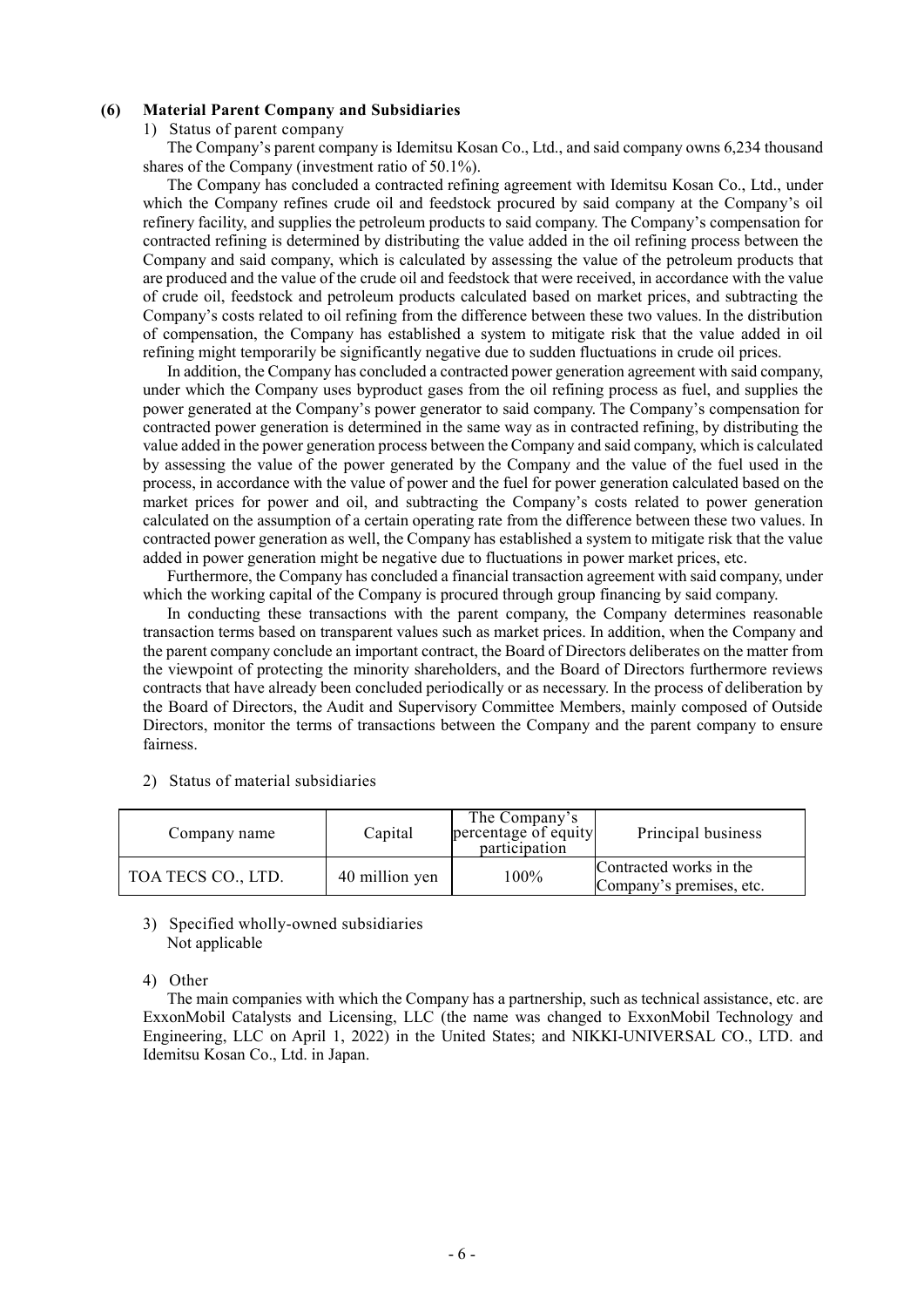#### **(7) Principal Business**

| <b>Business</b>            | Principal products (business activities)                                                                                           |
|----------------------------|------------------------------------------------------------------------------------------------------------------------------------|
| <b>Refining Business</b>   | The contracted refining business of crude oil and feedstock under a<br>contracted refining agreement with Idemitsu Kosan Co., Ltd. |
| <b>Generation Business</b> | The power generation business under a contracted power generation<br>agreement with Idemitsu Kosan Co., Ltd.                       |

(Note) In light of the nature of the Group's business, business activities instead of principal products are listed in the table above.

In the generation business, since the power interchange contract with TEPCO Energy Partner, Incorporated expired on March 31, 2021, the Company has been operating the power generation business under the contracted power generation agreement with Idemitsu Kosan Co., Ltd. from April 1, 2021.

#### **(8) Principal Offices and Plants**

| Name                                  | Location                                                                                   |
|---------------------------------------|--------------------------------------------------------------------------------------------|
| Corporate Headquarters of the Company | 3-1 Mizuecho, Kawasaki-ku, Kawasaki-shi, Kanagawa                                          |
| Keihin Refinery of the Company        | 3-1 Mizuecho, Kawasaki-ku, Kawasaki-shi, Kanagawa                                          |
|                                       | Mizue Thermal Power Plant of the Company 3-1 Mizuecho, Kawasaki-ku, Kawasaki-shi, Kanagawa |

#### **(9) Employees (As of March 31, 2022)**

| <b>Business</b>                                                                                                                         | Number of employees | Increase from previous<br>consolidated fiscal year-end |  |  |
|-----------------------------------------------------------------------------------------------------------------------------------------|---------------------|--------------------------------------------------------|--|--|
| <b>Refining Business</b>                                                                                                                |                     |                                                        |  |  |
| <b>Generation Business</b>                                                                                                              |                     |                                                        |  |  |
| Total                                                                                                                                   |                     |                                                        |  |  |
| $(\mathbf{N}_{\mathbf{a}}^{\dagger}$<br>The number of qualation is the number of noncons in smalerment and does not include annulations |                     |                                                        |  |  |

(Notes) 1. The number of employees is the number of persons in employment and does not include employees seconded outside the Company, but includes employees seconded to the Company.

2. The number of employees does not include temporary employees (part-timers), whose annual average number (8-hour conversion) is 14 persons.

#### **(10) Major Lenders (As of March 31, 2022)**

| ender                    | oan.                         |
|--------------------------|------------------------------|
| Ltd.<br>idemitsu<br>osan | <br>$.68-$<br>yen<br>million |

#### **(11) Other Important Information Concerning the Corporate Group**

It has become apparent that we failed to conduct a portion of required product testing on petroleum products produced in the past, violating the Act on the Quality Control of Gasoline and Other Fuels and an agreement with Idemitsu Kosan Co., Ltd., which distributes our products.

The inappropriate activity was corrected immediately after discovery. As a result, appropriate product testing has been conducted on all products since April 27, 2022. We have checked the quality of shipped products and confirmed that there are no safety issues. We deeply regret this occurrence and established a special investigation committee composed of external experts and an external director of the Company on May 18, 2022 to clarify the facts and to identify the causes.

We would like to express our deepest apologies to our customers and other stakeholders for undermining trust in our operations. Going forward, we will continue our efforts to strengthen our quality control framework and to prevent recurrence.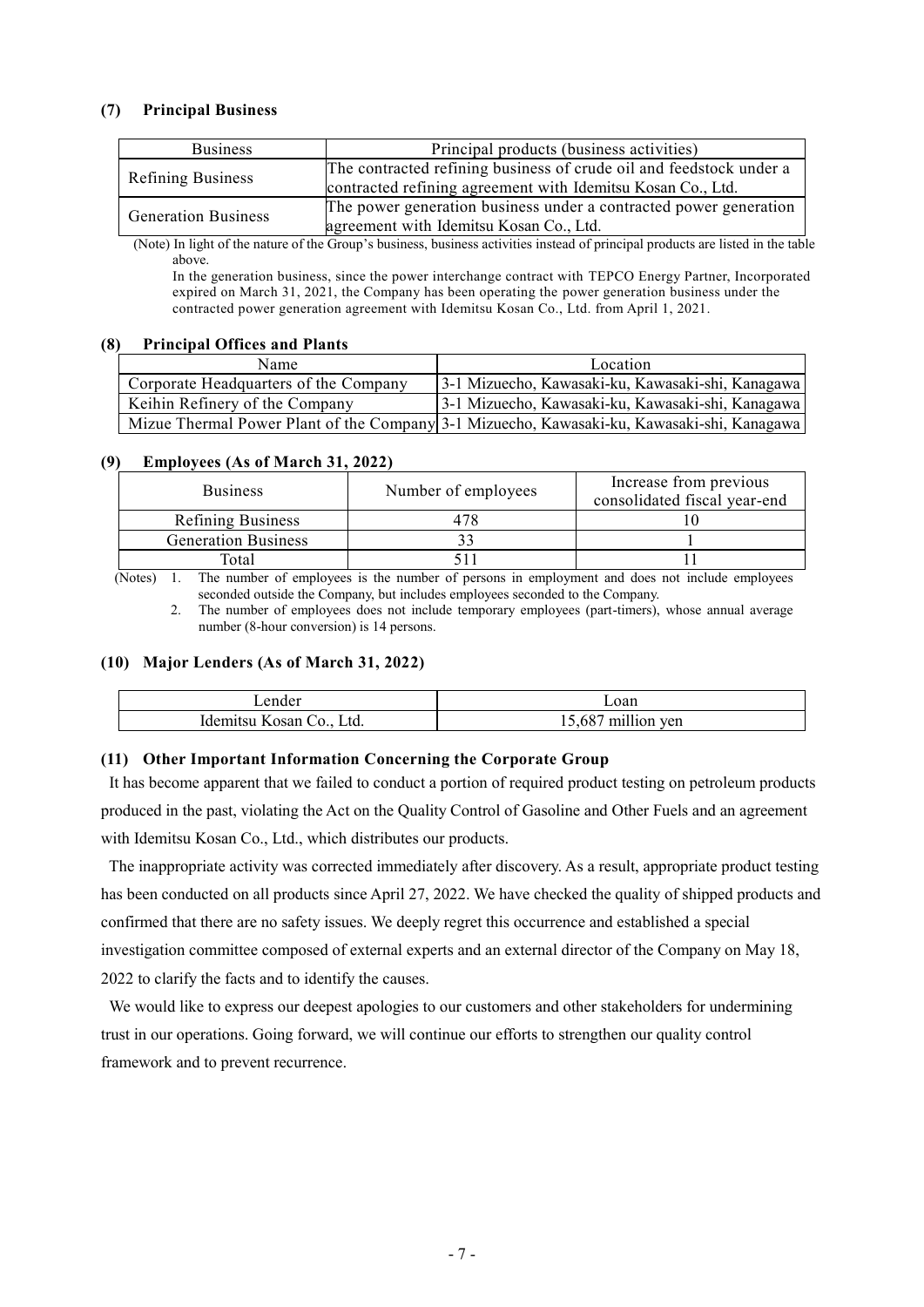### **2. Status of Shares of the Company**

#### **(1) Total Number of Shares Authorized to be Issued** 30,000,000 shares

#### **(2) Total Number of Shares Outstanding** 12,439,326 shares

(excluding 4,174 treasury shares)

#### **(3) Number of Shareholders** 1,660 persons

# **(4) Major Shareholders (Top 10)**

| Shareholder name                                          | Number of shares | Shareholding ratio |
|-----------------------------------------------------------|------------------|--------------------|
|                                                           | thousand shares  | $\frac{0}{0}$      |
| Idemitsu Kosan Co., Ltd.                                  | 6,234            | 50.1               |
| BNYM AS AGT/CLTS NON TREATY JASDEC                        | 3,518            | 28.3               |
| <b>CORNWALL MASTER LP</b>                                 | 400              | 3.2                |
| Tokio Marine & Nichido Fire Insurance Co., Ltd.           | 218              | 1.8                |
| Custody Bank of Japan, Ltd. (Trust Account 4)             | 142              | 1.1                |
| UBS AG LONDON A/C IPB SEGREGATED CLIENT<br><b>ACCOUNT</b> | 130              | 1.0                |
| <b>GOLDMAN SACHS INTERNATIONAL</b>                        | 112              | 0.9                |
| Mitsui Sumitomo Insurance Company, Limited                | 100              | 0.8                |
| DFA INTL SMALL CAP VALUE PORTFOLIO                        | 98               | 0.8                |
| <b>INTERACTIVE BROKERS LLC</b>                            | 93               | 0.8                |

(Notes) 1. The number of shares less than one thousand is rounded down.

2. Treasury shares (4,174 shares) were excluded in the calculation of shareholding ratio.

#### **(5) Other Important Information Concerning Shares** Not applicable

**3. Stock Acquisition Rights, etc. of the Company** Not applicable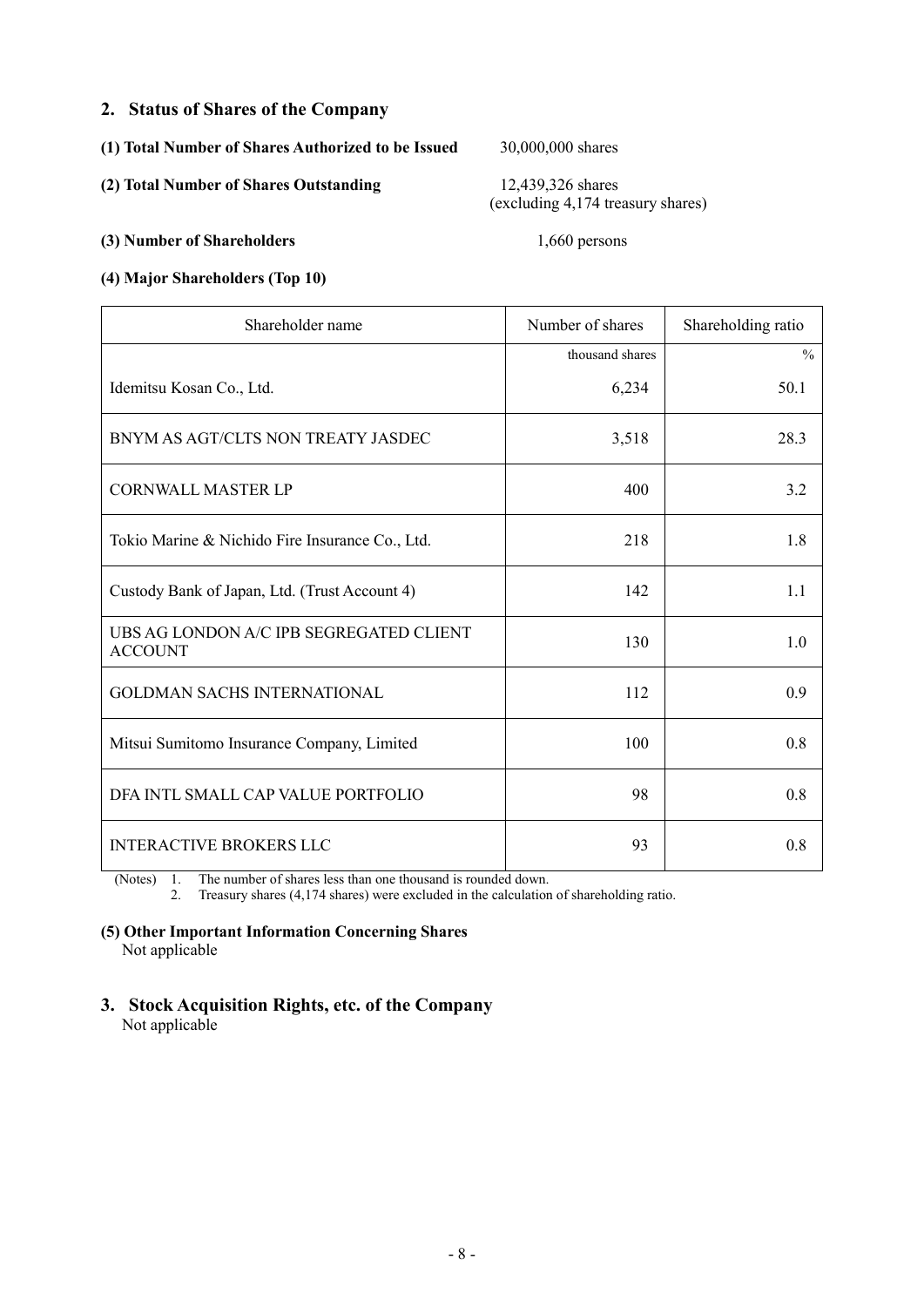#### **4. Corporate Officers**

#### **(1) Directors (As of March 31, 2022)**

| Position and areas of responsibility within<br>Name<br>the Company |                                                                                                            | Significant concurrent positions                                                                                                             |
|--------------------------------------------------------------------|------------------------------------------------------------------------------------------------------------|----------------------------------------------------------------------------------------------------------------------------------------------|
| Kazuhisa Harada                                                    | President and Director (Representative<br>Director)                                                        |                                                                                                                                              |
| Kaoru Shiraki                                                      | Vice President and Director<br>(Representative Director)                                                   |                                                                                                                                              |
| Akihiko Hashi                                                      | Director (in charge of Keihin Refinery<br>and Mizue Thermal Power Plant,<br>Manager of Keihin Refinery)    |                                                                                                                                              |
| Yasuyuki Shishido                                                  | Director (in charge of personnel and<br>general affairs, business management,<br>and environmental safety) | President and Representative<br>Director, Ogishima Oil Terminal<br>Co., Ltd.                                                                 |
| Masahiko Sawa                                                      | Director                                                                                                   | Senior Executive Officer,<br>Idemitsu Kosan Co., Ltd.                                                                                        |
| Soichi Ogawa                                                       | Director (Audit and Supervisory<br>Committee Member)                                                       |                                                                                                                                              |
| Shigeru Kimura                                                     | Director (Audit and Supervisory<br>Committee Member)                                                       | Outside Director, eREX Co.,<br>Ltd.                                                                                                          |
| Arata Nakamura                                                     | Director (Audit and Supervisory<br>Committee Member)                                                       | Attorney (Ginza South Law<br>Office)                                                                                                         |
| Keiichi Kubo                                                       | Director (Audit and Supervisory<br>Committee Member)                                                       | Certified Public Accountant<br>(Keiichi Kubo CPA Office)<br><b>Outside Director, Success</b><br>Holders, inc.<br>Outside Director, GRCS Inc. |

(Notes) 1. The President is in charge of the Principles of Conduct. The Audit Ethics Office is under the direct control of the President.

2. Directors Mr. Shigeru Kimura, Mr. Arata Nakamura, and Mr. Keiichi Kubo are Outside Directors. 3. Directors Mr. Shigeru Kimura, Mr. Arata Nakamura, and Mr. Keiichi Kubo are Independent Directors who do not have a conflict of interest with general shareholders and are required by the Tokyo Stock Exchange to be designated.

4. Director Mr. Keiichi Kubo is a certified public accountant, and as such has substantial insight into finance and accounting.

5. The Company has appointed Audit and Supervisory Committee Member Mr. Soichi Ogawa as a full-time Audit and Supervisory Committee Member in order to strengthen the auditing and supervisory functions of the Audit and Supervisory Committee, enhance information gathering, and work closely with the Audit Ethics Office.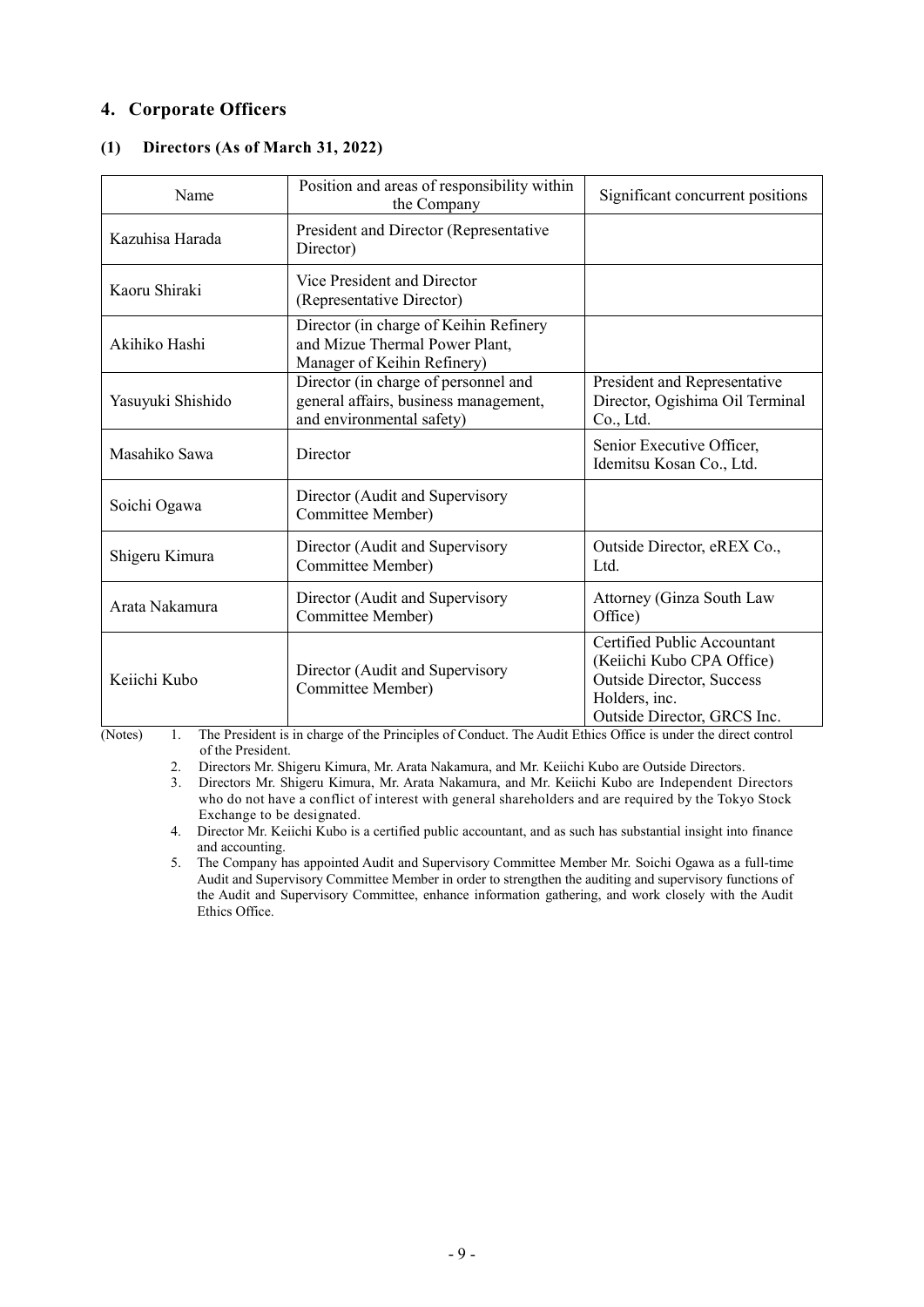#### **(2) Compensation, etc. of Directors**

|  |  |  |  | 1) Total amount, etc. of compensation, etc. of Directors |  |
|--|--|--|--|----------------------------------------------------------|--|
|--|--|--|--|----------------------------------------------------------|--|

|                                                                                                  |                                        | Compensation, etc. by type (millions of yen) |                                      |                                         |
|--------------------------------------------------------------------------------------------------|----------------------------------------|----------------------------------------------|--------------------------------------|-----------------------------------------|
| Title                                                                                            | Number of eligible<br><b>Directors</b> | Fixed compensation                           | Performance-linked<br>compensation   | Compensation, etc.<br>(millions of yen) |
|                                                                                                  | (persons)                              |                                              | Monthly compensation<br><b>Bonus</b> |                                         |
| Directors (excluding Audit and<br>Supervisory Committee Members)<br>(of which Outside Directors) | $\overline{\phantom{a}}$               | $\qquad \qquad =$                            | $\overline{\phantom{m}}$             |                                         |
| Directors (Audit and Supervisory<br><b>Committee Members)</b><br>(of which Outside Directors)    | (3)                                    | 42<br>(25)                                   | $\qquad \qquad \longleftarrow$       | 42<br>(25)                              |
| Total                                                                                            |                                        | 115                                          |                                      | 115                                     |

(Notes) 1. Compensation, etc. of Directors does not include the amount equivalent to the employee salary for Directors who concurrently serve as employees of 20,400 thousand yen.

2. The above number of eligible Directors and compensation, etc. of Directors include two Directors who retired at the conclusion of the 148th Annual General Meeting of Shareholders held on June 24, 2021.

3. There is no compensation received by the Company's Outside Officers from the Company's parent company, etc. or subsidiaries of the parent company, etc., and therefore this information is omitted.

#### 2) Matters concerning performance-linked compensation, etc.

Bonuses are paid as performance-linked compensation, etc. to Directors (excluding Directors serving as Audit and Supervisory Committee Members) in order to achieve a sustainable increase in corporate value by increasing motivation of Directors (excluding Directors serving as Audit and Supervisory Committee Members) to improve business performance.

The performance indicators selected as the basis for calculation of performance-linked compensation include consolidated operating profit, consolidated net profit, and business performance such as the operation status, etc. of oil refinery facility and power generator. These performance indicators were selected because they provide an objective measure of results of efforts to improve business performance and the provision of energy as required by society during the fiscal year.

Performance-linked compensation is calculated through a comprehensive calculation that takes into account the business environment, including domestic energy market conditions, based on these performance indicators and past payments.

Trends in consolidated operating profit and consolidated net profit, including those for the current fiscal year, are described in 1. (5) Trends in Assets and Profit/Loss, and the operation status of oil refinery facility and power generator in the current fiscal year are described in 1. (1) Business Progress and Results.

3) Matters concerning resolutions of the General Meeting of Shareholders regarding compensation, etc. of Directors

The total amount of compensation for Directors (excluding Directors serving as Audit and Supervisory Committee Members) is set to be within 192 million yen per annum (however, this does not include employee salaries for Directors who concurrently serve as employees) due to the resolution at the 143rd Annual General Meeting of Shareholders held on March 28, 2016. The number of Directors (excluding Directors serving as Audit and Supervisory Committee Members) was five as of the passing of this resolution.

Compensation for Directors serving as Audit and Supervisory Committee Members consists only of monthly compensation as fixed compensation, and the total amount is set to be within 48 million yen per annum due to the resolution at the 143rd Annual General Meeting of Shareholders held on March 28, 2016. The number of Directors serving as Audit and Supervisory Committee Members was three as of the passing of this resolution. In addition, the number of Directors serving as Audit and Supervisory Committee Members was increased to four due to the resolution at the 146th Annual General Meeting of Shareholders held on March 27, 2019, but the total amount of compensation for Directors serving as Audit and Supervisory Committee Members remained unchanged. The calculation of the amount of monthly compensation to be provided is determined through discussions of the Audit and Supervisory Committee.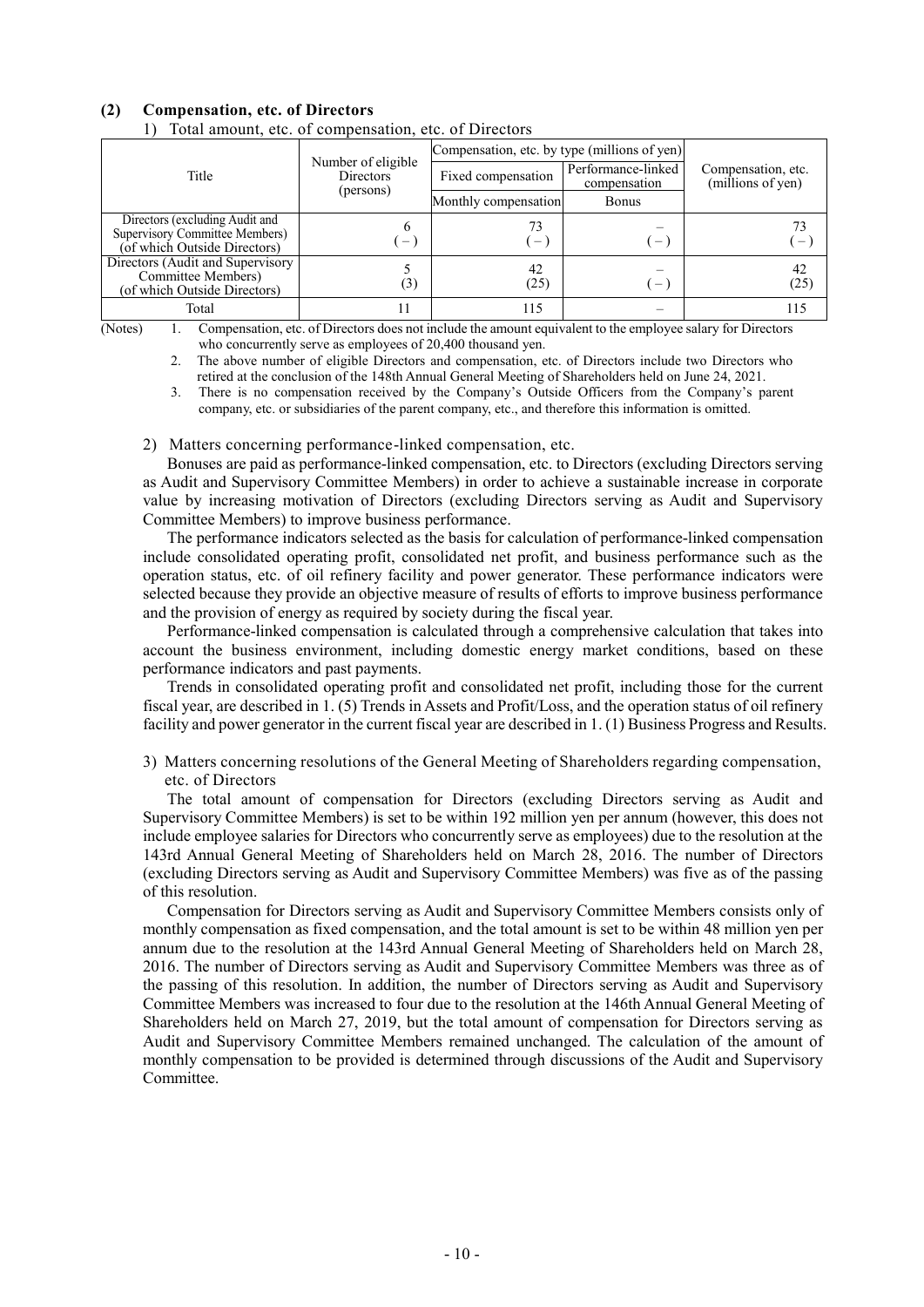4) Matters Concerning the Policy for Determining the Details of Compensation, etc. of Individual **Directors** 

The Company has established a policy for determining the details of compensation, etc. for individual Directors (hereinafter referred to as the "Determination Policy"). In summary, the Company has established a compensation system linked to shareholder interests to sufficiently function as incentive to achieve a sustainable increase in corporate value. In determining the compensation of individual Directors, our basic policy is to set compensation at an appropriate level in accordance with the scope and duties of the fields for which the Director is responsible. Compensation for Executive Directors (excluding Audit and Supervisory Committee Members) consists of basic compensation (monetary compensation) as fixed compensation and performance-linked compensation (monetary compensation). Compensation for Directors serving as Audit and Supervisory Committee Members who are responsible for supervisory functions shall consist of basic compensation only, from the viewpoint of ensuring their independence.

The amount of individual compensation, etc. in basic compensation is detailed as follows. For Executive Directors (excluding Directors serving as Audit and Supervisory Committee Members), basic compensation consists of monthly fixed compensation, and is determined based on a comprehensive assessment to be within the scope of the total amount of compensation resolved at the General Meeting of Shareholders in accordance with their position, responsibilities, years in office, etc. taking into consideration the levels of other companies, the Company's performance, and the levels of employee salaries. For Directors serving as Audit and Supervisory Committee Members, basic compensation consists only of fixed compensation, and is determined to be within the scope of compensation resolved at the General Meeting of Shareholders taking into consideration the division of duties in the Audit and Supervisory Committee.

Performance-linked compensation is cash compensation that reflects the performance indicators established for Executive Directors (excluding Directors serving as Audit and Supervisory Committee Members) for every fiscal year to increase motivation to achieve improvements in performance. Performance-linked compensation is calculated based on 2) and this amount shall be recognized as bonuses for Directors as determined by a resolution of the General Meeting of Shareholders based on an objective evaluation of the executory responsibilities of the Executive Directors (excluding Directors serving as Audit and Supervisory Committee Members), and any payments to be made shall be provided in July of each year.

In addition, the Determination Policy was decided by resolution at the Board of Directors meeting held on March 24, 2021, after explaining the Determination Policy to the Independent Outside Directors and obtaining their advice as appropriate prior to the Board of Directors meeting.

5) Matters concerning the delegation of the determination of the details of compensation, etc. of individual Directors

In the current fiscal year, a resolution was passed at the Board of Directors meeting held on June 24, 2021, to delegate the authority to determine the specific details of the amount of compensation for individual Directors to President and Representative Director Mr. Kazuhisa Harada. This authority involves the evaluation and distribution of bonuses based on the amount of basic compensation of each Director and the performance of each Director in their relevant duties, and this authority was delegated because the President and Representative Director is the most suitable person to evaluate the relevant duties of each Director while maintaining an overlooking view of the Company's overall performance.

In order to ensure that said authority is properly exercised by the President and Representative Director, the Board of Directors passed this resolution after providing an explanation to the Independent Outside Directors and obtaining their advice as appropriate prior to the resolution at the Board of Directors meeting. Since the resolution on the Determination Policy was also passed after obtaining advice as appropriate from the Independent Outside Directors, the Board of Directors has also determined that the details of individual compensation, etc. for Directors for the current fiscal year are in line with the Determination Policy.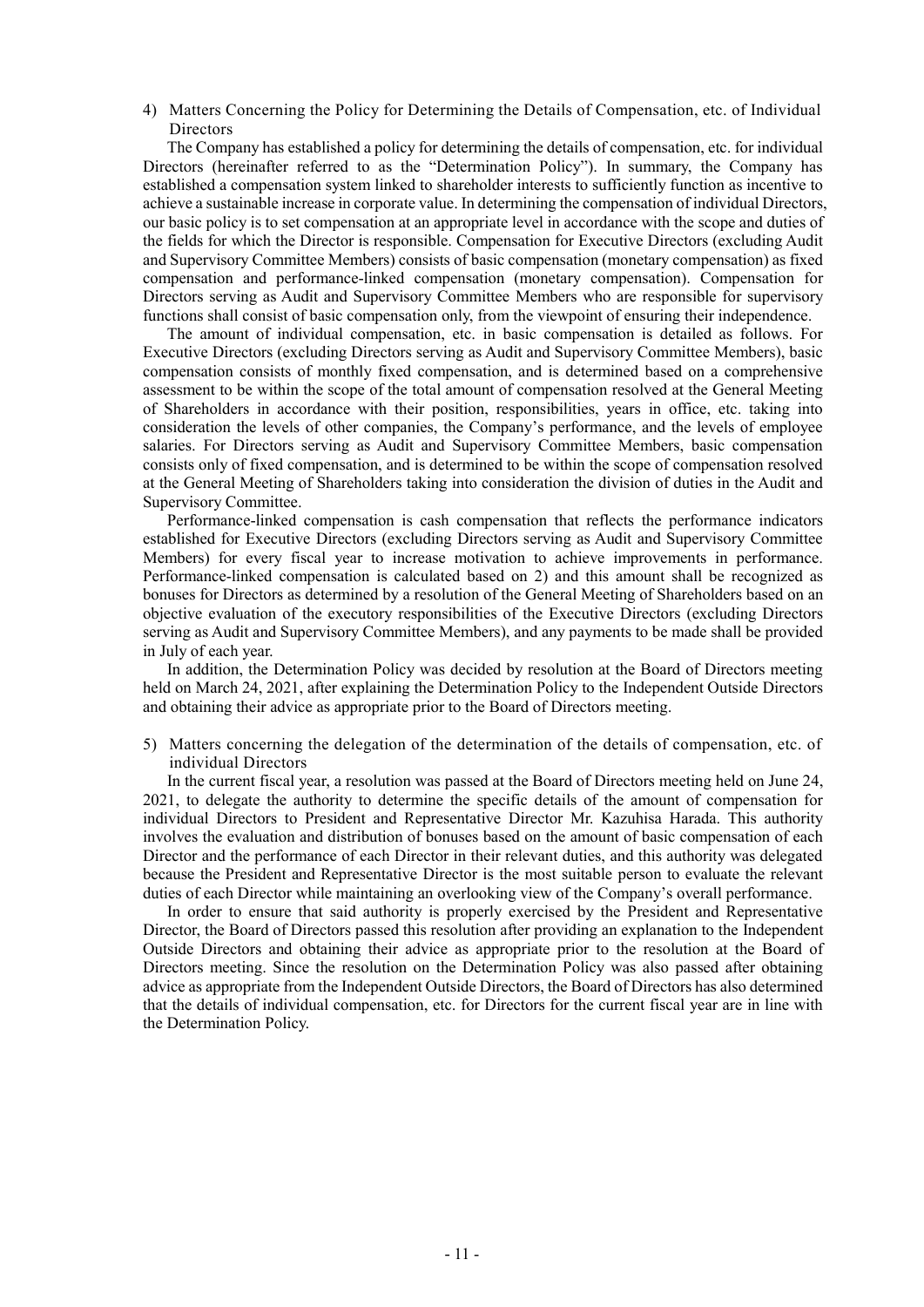#### **(3) Outside Officers**

1) Relationship between the Company and other companies where Outside Officers hold significant concurrent positions Not applicable

| Title               | Name           | Main activities                                                                                                                                                                                                                                                                                                                                                                                                                                                                                                                                                                                                                                                                                                                                                        |
|---------------------|----------------|------------------------------------------------------------------------------------------------------------------------------------------------------------------------------------------------------------------------------------------------------------------------------------------------------------------------------------------------------------------------------------------------------------------------------------------------------------------------------------------------------------------------------------------------------------------------------------------------------------------------------------------------------------------------------------------------------------------------------------------------------------------------|
| Outside<br>Director | Shigeru Kimura | (i) Attendance and remarks made at Board of Directors meetings<br>He attended all 10 meetings of the Board of Directors and all 10<br>meetings of the Audit and Supervisory Committee held in the current<br>fiscal year. He provided advice on the Company's overall management<br>and appropriately expressed his opinions based primarily on his<br>extensive experience and broad knowledge as a corporate manager.<br>(ii) Overview of duties performed in his expected role as Outside<br>Director<br>Mr. Kimura contributed to strengthening of corporate governance by<br>overseeing management and providing advice on all aspects of<br>Company operations, based on his extensive experience and broad<br>knowledge as a manager.                           |
| Outside<br>Director | Arata Nakamura | (i) Attendance and remarks made at Board of Directors meetings<br>He attended all 10 meetings of the Board of Directors and all 10<br>meetings of the Audit and Supervisory Committee held in the current<br>fiscal year. He provided useful suggestions to the Company's<br>management and appropriately expressed his opinions based primarily<br>on his professional perspective as an attorney.<br>(ii) Overview of duties performed in his expected role as Outside<br>Director<br>Mr. Nakamura contributed to strengthening of supervisory functions by<br>the Board of Directors, by providing advice on Company management,<br>based on his high-level capabilities and insight as an attorney relating<br>to laws and regulations.                            |
| Outside<br>Director | Keiichi Kubo   | (i) Attendance and remarks made at Board of Directors meetings<br>He attended all 10 meetings of the Board of Directors and all 10<br>meetings of the Audit and Supervisory Committee held in the current<br>fiscal year. He provided useful suggestions to the Company's<br>management and appropriately expressed his opinions based primarily<br>on his professional perspective as a certified public accountant.<br>(ii) Overview of duties performed in his expected role as Outside<br>Director<br>Mr. Kubo contributed to strengthening of supervisory functions by the<br>Board of Directors, by providing advice on Company management,<br>based on his high-level capabilities and insight as a certified public<br>accountant into finance and accounting. |

2) Main activities during the current fiscal year

#### **(4) Outline of the Agreement on Limitation of Liability**

The Company has concluded a liability limitation agreement with five Non-executive Directors (Mr. Masahiko Sawa, Mr. Soichi Ogawa, Mr. Shigeru Kimura, Mr. Arata Nakamura, and Mr. Keiichi Kubo) in accordance with Article 427, Paragraph 1 of the Companies Act to limit the liability for damages as provided in Article 423, Paragraph 1 of the Companies Act. Under this agreement, the maximum liability for damages shall be the amount provided by laws and regulations.

#### **(5) Outline, etc. of the Directors and Officers Liability Insurance Agreement**

The Company has concluded a directors and officers liability insurance agreement with an insurance company, as stipulated in Article 430-3, Paragraph 1 of the Companies Act, with all Directors (including Directors serving as Audit and Supervisory Committee Members) as the insured. The insurance agreement will cover damages to be borne by the insured, such as legal damages and litigation expenses. The outline, etc. of the insurance agreement is as follows: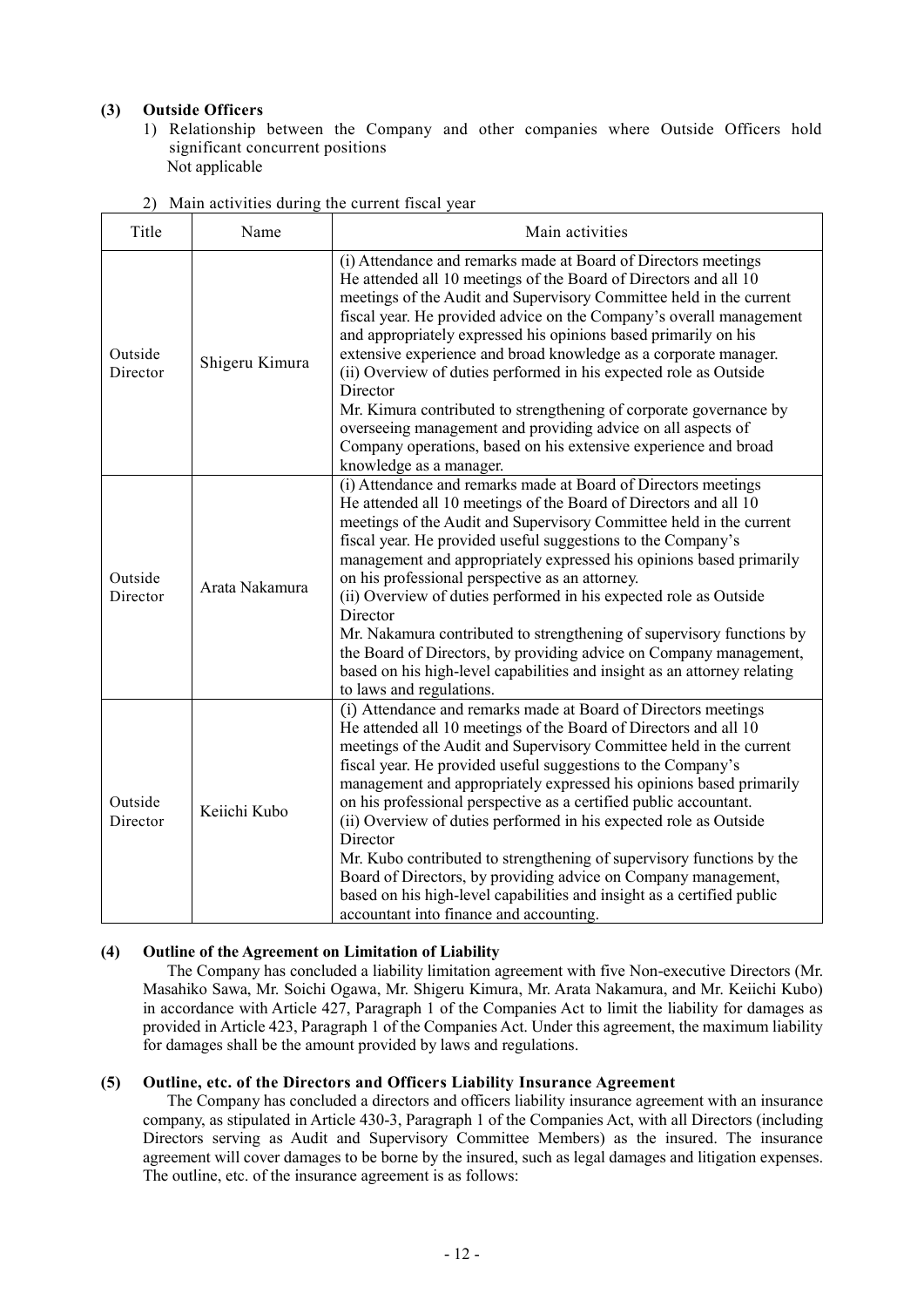#### 1) Insured persons

The Company's Officers, Officers dispatched to other companies, and retired Officers.

- 2) Outline of the details of the insurance agreement
	- (a) Actual ratio of premiums paid by the insured The premiums are paid by the Company, including riders. Therefore, the insured does not bear the actual premiums.
	- (b) Outline of events to be covered by the insurance agreement The agreement, together with riders, will cover damages that may arise due to the insured Officers, etc. assuming liability for the execution of his or her duties or receiving a claim related to the pursuit of such liability. However, there are certain exemptions, such as in the case of actions taken with the recognition that such actions are in violation of laws and regulations.
	- (c) Measures to ensure the appropriateness of the duties of Officers, etc. The insurance agreement has a deductible and does not cover damages up to the deductible amount.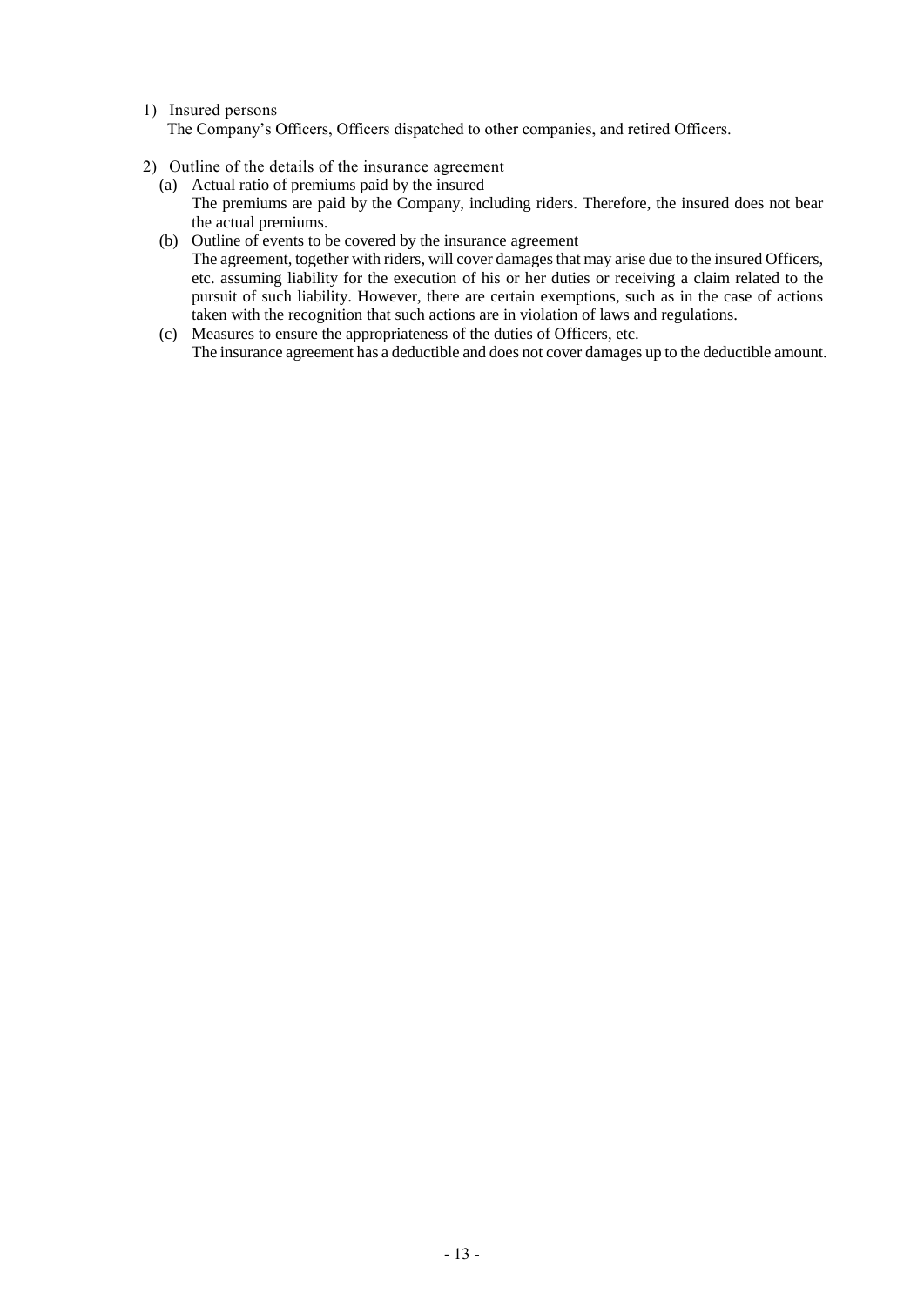#### **5. Status of Account Auditor**

#### **(1) Account Auditor's Name**

Deloitte Touche Tohmatsu LLC

#### **(2) Account Auditor's Compensation, etc. for the Current Fiscal Year**

|                                                                                  | Compensation, etc.  |
|----------------------------------------------------------------------------------|---------------------|
| Account Auditor's compensation, etc., for the current fiscal year                | 29,430 thousand yen |
| Cash and other property benefit to be paid by the Company or its<br>subsidiaries | 29,430 thousand yen |

(Notes) 1. Under the audit agreement between the Company and its Account Auditor, the amounts of compensation, etc. for audits as Account Auditor pursuant to the Companies Act and audits pursuant to Financial Instruments and Exchange Act are not separated, and otherwise cannot be separated practically. Consequently, the above amount reflects total compensation.

2. The Audit and Supervisory Committee has confirmed the actual time required for audits and the amount of compensation by audit item and level in the audit plan for the previous fiscal year, as well as the status of the execution of duties by the Account Auditor, and reviewed the validity of the audit plan and the amount of compensation, etc. for the current fiscal year. As a result of this consideration, the Company has decided to agree to Article 399, Paragraph 1 of the Companies Act regarding the amount of compensation, etc. for the Account Auditor.

#### **(3) Policy Regarding Determination of Termination or Nonrenewal of Appointment of Account Auditor**

In the event that the Account Auditor is deemed to have met the items set forth in the clauses of Article 340, Paragraph 1 of the Companies Act, the Audit and Supervisory Committee shall terminate the appointment of the Account Auditor subject to the unanimous consent of the Audit and Supervisory Committee Members. In this case, an Audit and Supervisory Committee Member selected by the Audit and Supervisory Committee will report the dismissal and the reasons for the dismissal at the first General Meeting of Shareholders to be convened after the dismissal.

In addition, should it be deemed necessary to change the Account Auditor, taking into consideration the status of the Account Auditor's performance of its duties and the Company's auditing system, etc., the Audit and Supervisory Committee will decide the details of the proposal for the dismissal or nonreappointment of the Account Auditor to be submitted to the General Meeting of Shareholders, and the Board of Directors will submit the said proposal to the General Meeting of Shareholders based on the said decision.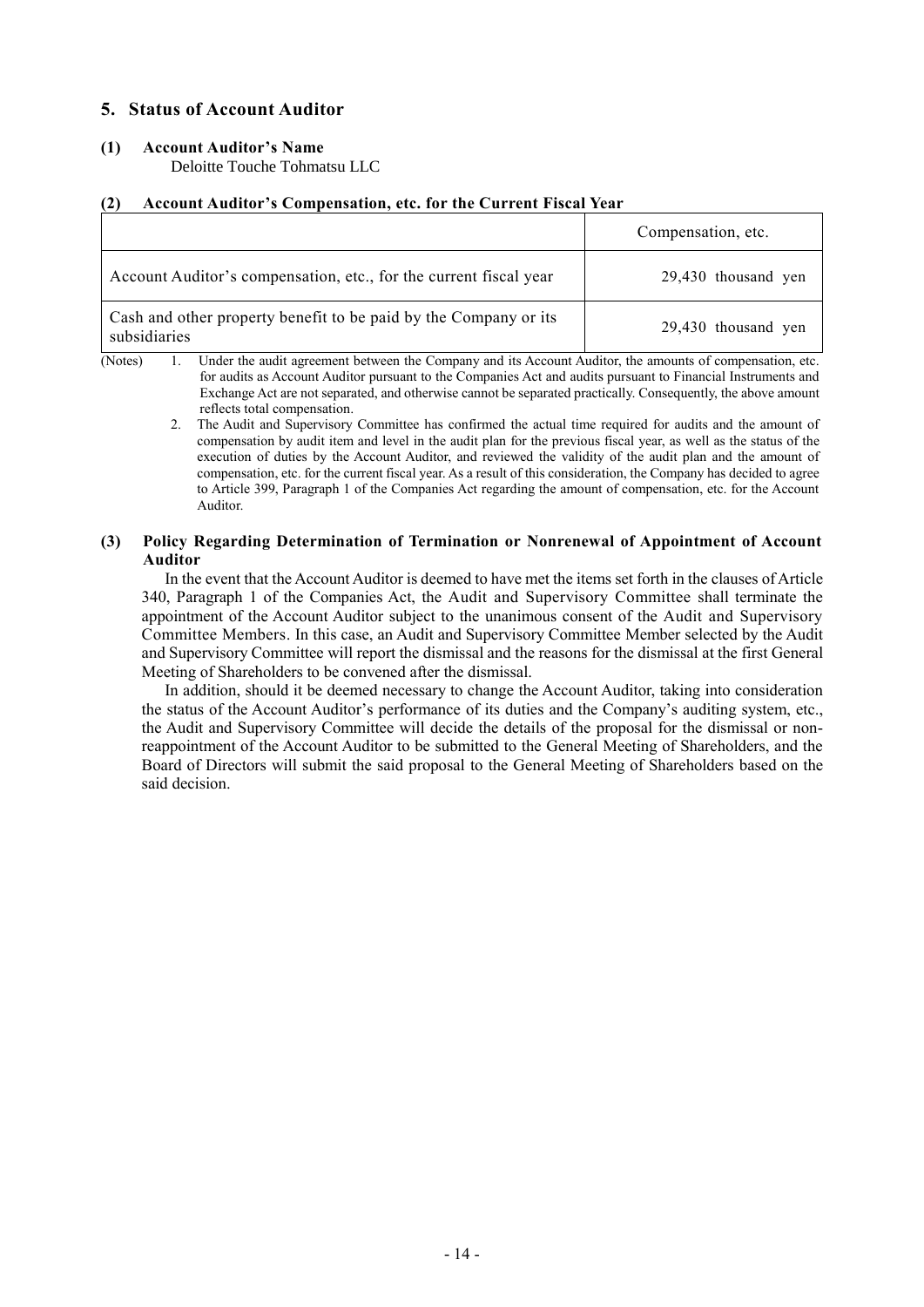### **6. Company's Systems and Policies**

#### **(1) Outline of systems to ensure that the Directors execute their duties in compliance with laws and regulations and the Articles of Incorporation, other systems to ensure proper business execution, and their operational status**

The Company implements "Systems for Ensuring the Properness of Business Activities" as stipulated in the Companies Act and the Regulation for Enforcement of the Companies Act, which was resolved at a meeting of the Board of Directors, as follows.

In the current consolidated fiscal year, in order to improve awareness of compliance for individuals and organization, the Company has continued to provide educational programs including employee training and online courses to spread and promote awareness of compliance and IT security.

#### 1. System to ensure that Directors and the employees execute their duties in compliance with the laws and regulations and the Articles of Incorporation

- 1) In order to have Directors and employees clearly recognize compliance with laws and regulations and responsibilities to society, regulations related to the Principles of Conduct, the Act on Prohibition of Private Monopolization and Maintenance of Fair Trade, Public Officials Bribery Prevention Act and other major laws and regulations will be established and initiatives will be taken to ensure compliance with laws and regulations.
- 2) In order to fulfill the responsibilities to all stakeholders, the Board of Directors decide important matters including management strategies and supervise business execution in accordance with laws and regulations, the Articles of Incorporation, Board of Directors Regulations and other internal regulations. Moreover, Directors (a majority of who are Outside Directors (Independent Directors)) serving as Audit and Supervisory Committee Members will be elected, and Audit and Supervisory Committee will be established to reinforce the supervisory function of the Board of Directors and to further enhance corporate governance.
- 3) The Directors serving as Audit and Supervisory Committee Members (hereafter, referred to as "Audit and Supervisory Committee Members") and the Audit and Supervisory Committee will oversee internal controls and audit the operational status, and regularly exchange information and opinions with the Directors (excluding Audit and Supervisory Committee Members).
- 4) A Director in charge of the Principles of Conduct will be assigned and department overseeing compliance matters will be set up so as to establish and control cross functional compliance systems.
- 5) Regarding the implementation status related to securing health, safety, security and the environment (HSSE), internal auditing will be conducted and the implementation status will be verified through various external audits.
- 6) The Audit Ethics Office, which is a department in charge of auditing, reports directly to the Representative Director, and regularly audits the control status of business executed by each department and effectiveness of the internal control system, as well as reports the results and subsequent improvements to the Audit and Supervisory Committee.
- 7) Regarding matters such as fairness of financial reporting and status of compliance, each Director (excluding Audit and Supervisory Committee Members), and department and section manager is requested to regularly submit documents such as written confirmations, and the President and Representative Director will assess and report the internal control status related to financial reporting.
- 8) In the event that employees or others concerned feel there are issues in fulfilling responsibilities toward compliance or society, a whistleblower system (corporate ethics helpline and external consultation service) and a direct consultation system (open door policy) will be established where employees can directly consult with the Representative Director and Director in charge of the Principles of Conduct, and these systems will be made known to all employees. With regard to managing the process, rules will be established to strive for securing the confidentiality of those employees reporting the issue and to prevent them from getting unfavorable treatment.
- 9) The Company will have no relations whatsoever with antisocial forces that threaten social order and sound business activities, and the Personnel and General Affairs Department will be in charge of dealing with organizations and individuals posing a threat. The Company will take a tough stance dealing with these threats through close collaboration with police and other outside organizations in a systematic manner.

<sup>2.</sup> System for storage and management of information related to the execution of duties of Directors

<sup>1)</sup> Rules concerning information security and information management will be established. Information will be appropriately created, stored and disposed, depending on the type of information and degree of importance.

<sup>2)</sup> Rules regarding the protection of personal information will be established for safely storing and managing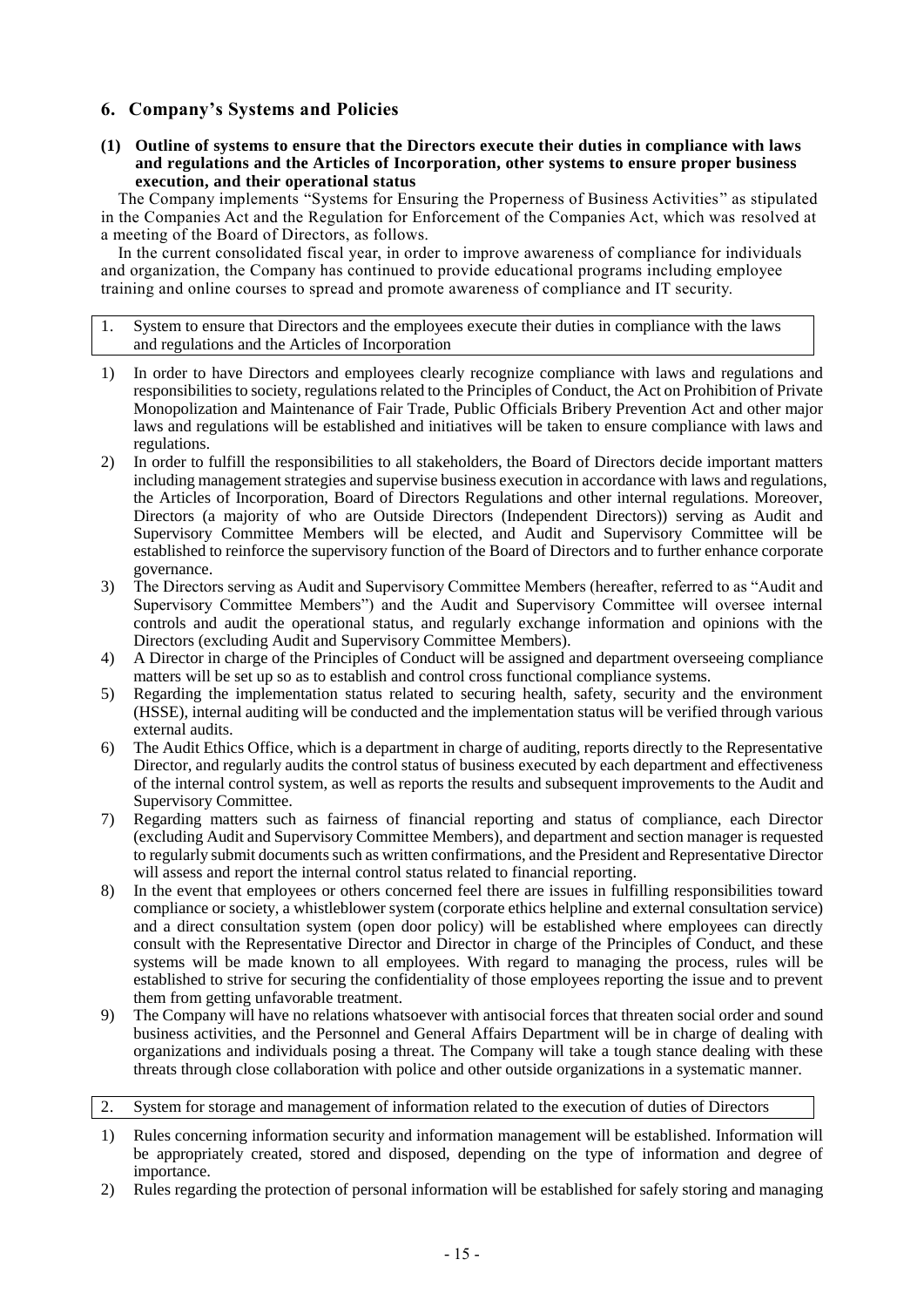information.

3) Rules regarding the disclosure of information will be established, and a system for disclosing information in a timely and appropriate manner will be established.

#### 3. Regulations or any other systems for management of risk of loss

- 1) The HSSE basic policy (basic policy on health, safety, security and the environment) will be established with the President being the chairman of the HSSE Committee. Under the HSSE Committee, technical committees and sub-committees related to HSSE will be established to carry out activities on a companywide basis, and to regularly audit the control system to foster improvement.
- 2) Various potential risks surrounding the Company group will be specified and analyzed, measures taken based on the characteristics of those risks as well as the validity of those measures regularly assessed and revised as needed.
- 3) A contingency plan as well as a business continuity plan will be established and drills conducted regularly and reviewed so as to ensure continuity of important businesses even if an unforeseen incident such as a disaster or an accident occurs.

#### 4. System to ensure that the execution of duties of Directors is efficient

- 1) In order to facilitate speedy decision making, an organization will be created eliminating multiple layers of hierarchy as much as possible, and important matters on business execution will be decided by the Board of Directors.
- 2) The authorities of the Board of Directors, Executive Management Committee and each Director (excluding Audit and Supervisory Committee Members) will be clearly defined, and authority delegated as needed to allow flexible decision making.
- 3) When making decisions on important matters, Board of Directors, Executive Management Committee and anyone with authorization will consult with certain committees that were organized providing advice so as to reflect opinions from an expert point of view of various departments.
- 4) Plans such as a medium-term business plan and annual budget plan will be formulated, the progress regularly reviewed and measures worked out for efficiently executing businesses.
- 5) In order to correctly and promptly understand and communicate management information, an IT environment will be created for ensuring information security and enhance operational efficiency.
- 5. System to ensure appropriateness of business execution of the corporate group consisting of the Company and its subsidiaries
- 1) The spirit on policies including the Company's Principles of Conduct, HSSE basic policy (basic policy on health, safety, security and the environment) and other important basic policies will be shared and put into practice together with the Company.
- 2) With respect to the autonomy and independence of the management of subsidiaries, "Rules of Management of Subsidiaries and Associates" related to management of subsidiaries will be established in order to appropriately and efficiently carry out operations of the Group's overall management.
- 3) In order to ensure appropriateness of operations of subsidiaries, a Director and Auditor will be dispatched as needed, and prior approval of the Company required for important matters related to business management of subsidiaries.
- 4) A department responsible for managing the subsidiaries will be established to specify and analyze various risks surrounding the subsidiaries, and response measures in line with the characteristics of the risk will be managed together with each subsidiary. The status will be reported to the Executive Management Committee as appropriate to oversee the risk of the Group as a whole.
- 5) The Audit Ethics Office will regularly audit the subsidiaries, and subsidiaries' control status of business execution, effectiveness of the control system, as well as report the results and subsequent improvement status to the Audit and Supervisory Committee.
- 6) Regarding the responsibilities of the subsidiaries and other affiliates, submission of a written confirmation on a regular basis will be requested on the implementation status of various measures including measures on fairness of financial reporting and compliance, and effectiveness of those measures confirmed as well as periodically reviewed. Furthermore, implementation status will be verified through business audits performed by the Audit Ethics Office and Audit and Supervisory Committee Members.
- 7) In the event that subsidiary employees or others concerned feel there are problems in fulfilling responsibilities towards compliance or society, a whistleblower system (corporate ethics helpline and external consultation service) of the parent company (the Company) will be available to subsidiary employees.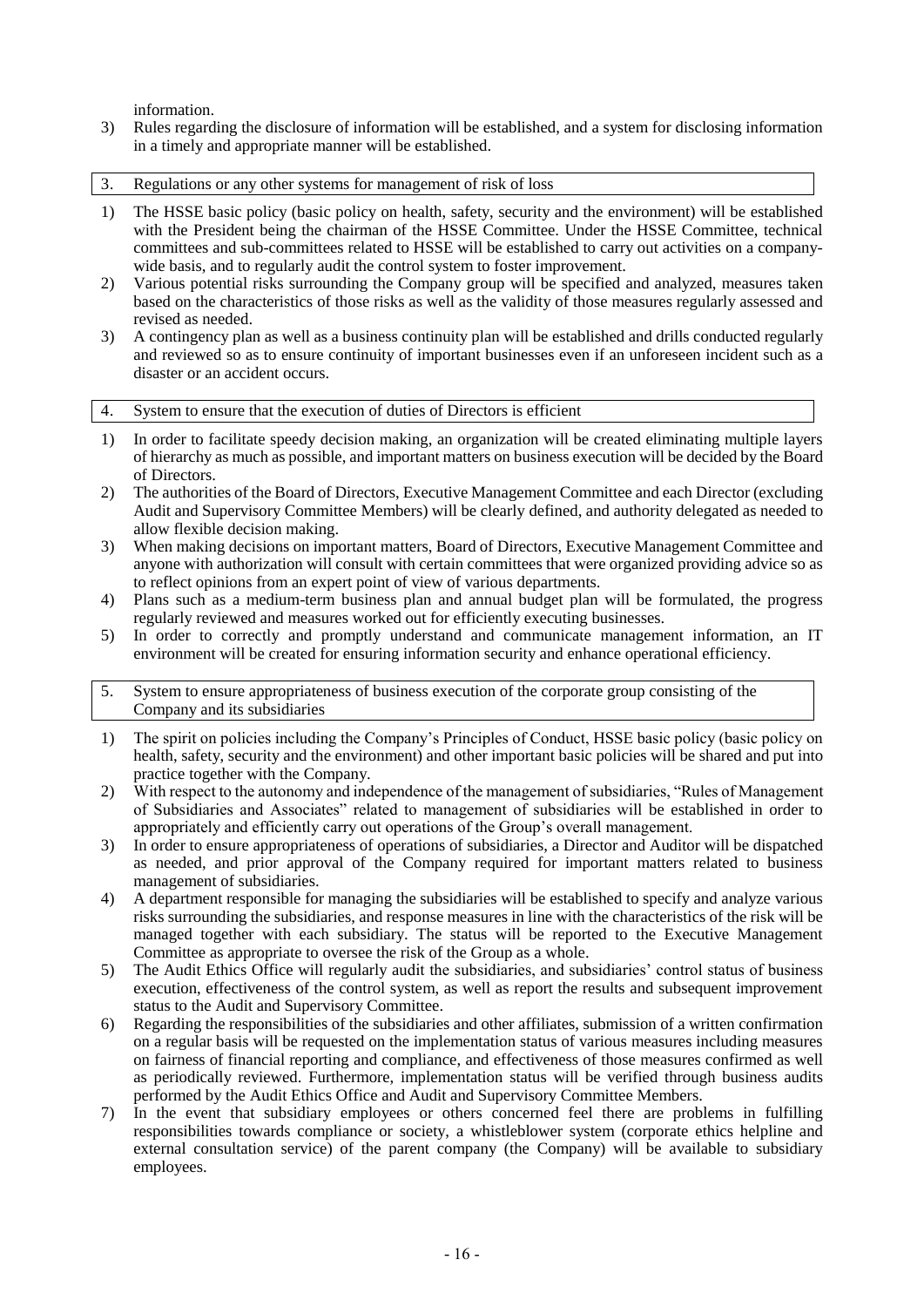- 6. Matters concerning employees requested by the Audit and Supervisory Committee Members to assist with their duties
- 1) Employees to assist the duties of the Audit and Supervisory Committee Members will be assigned as needed.
- 2) Concerning the employees prescribed in the previous paragraph, number of employees, selection of employees and other matters will be decided upon consultation with the Audit and Supervisory Committee Members.
- 7. Matters concerning independence of employees, set forth in the preceding item, from Directors (excluding Audit and Supervisory Committee Members) and on ensuring effectiveness of instructions by Audit and Supervisory Committee Members to the employees
- 1) The employees who will be assisting the duties of the Audit and Supervisory Committee Members are subject to orders and instructions of the Audit and Supervisory Committee Members. A consent by the Audit and Supervisory Committee is required with respect to transfer and treatment of the employees.
- 8. System for reporting by Directors and employees and others to the Audit and Supervisory Committee Members and other systems for reporting to Audit and Supervisory Committee Members
- 1) If the Director or employee or other concerned party of the Company and subsidiaries, or those who received reports from the said parties were requested by the Audit and Supervisory Committee Members to report the status of business execution, or if events such as important matters and violation of compliance that significantly impact the Company's management occurred, they will be promptly reported to the Company's Audit and Supervisory Committee Members in accordance with the prescribed rules and regulations.
- 2) It is prohibited to unfavorably treat those set forth in the preceding item who reported to the Company's Audit and Supervisory Committee Members, and ensure that this is communicated to all employees.
- 3) The Company's Audit and Supervisory Committee Members and the Auditors of the subsidiary will regularly exchange information, and enhance the Group's overall audit system.
- 4) Reporting status of the whistleblower system is reported regularly to the Audit and Supervisory Committee Members securing the confidentiality of those who reported.
- 9. Matters concerning the policy on processing expenses, etc. incurring from execution of duties by the Audit and Supervisory Committee Members
- 1) As certain amount of budget will be allocated for bearing such expenses incurring from execution of duties by the Audit and Supervisory Committee Members. In the event that an Audit and Supervisory Committee Member requests advance payment for the expenses in connection with performance of his/her duties, excluding those expenses or payables related to the request which were proven to be unnecessary for executing the Audit and Supervisory Committee Member, the expenses or payables will be promptly processed.
- 10. Other systems to ensure that audits by the Audit and Supervisory Committee Members are effectively performed
- 1) The Audit and Supervisory Committee Members are permitted to attend important meetings to understand the business execution status as needed. Moreover, if minutes of meetings are recorded, the secretariat will submit the minutes to the Audit and Supervisory Committee.
- 2) The results of audit performed by the Audit Ethics Office or the Account Auditor and improvement status of audit findings will be reported to the Audit and Supervisory Committee Members and Audit and Supervisory Committee. Audit and Supervisory Committee Members, Audit and Supervisory Committee and the Audit Ethics Office will regularly exchange information with the Account Auditor.

#### **(2) Basic Policy Regarding Control of the Company**

The Company is an oil refining company that plays a key role of providing stable supply of energy in the Idemitsu Kosan Group, and will enhance collaboration with the Group companies for sustainable business development.

**(3) Basic Policy for Determining Distribution of Surplus, etc.** Not applicable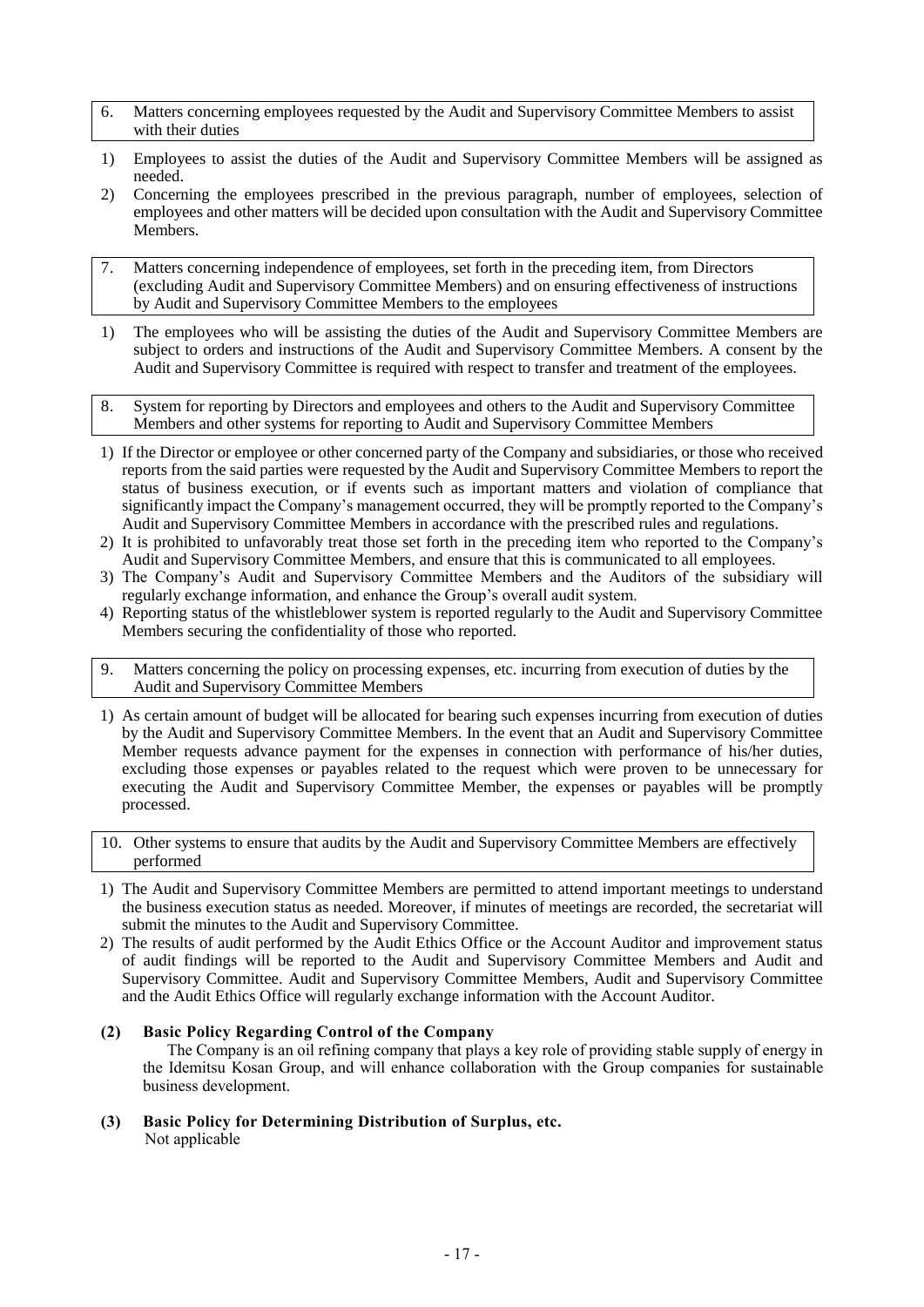## **Consolidated Balance Sheet**

(As of March 31, 2022)

| <b>Assets</b>                       |                 | <b>Liabilities</b>                                          |                 |
|-------------------------------------|-----------------|-------------------------------------------------------------|-----------------|
|                                     | Millions of yen |                                                             | Millions of yen |
| <b>Current assets</b>               | 36,039          | <b>Current liabilities</b>                                  | 46,076          |
| Cash and deposits                   | 506             | Short-term borrowings                                       | 15,687          |
| Accounts receivable - trade         | 3,716           | Accrued gasoline taxes                                      | 23,215          |
| Inventories                         | 4,194           | Provision for bonuses                                       | 529             |
| Advances paid for gasoline taxes    | 25,536          | Provision for bonuses for directors<br>(and other officers) | 9               |
| Other                               | 2,084           | Asset retirement obligations                                | 5               |
|                                     |                 | Other                                                       | 6,630           |
| <b>Non-current assets</b>           | 52,411          |                                                             |                 |
| Property, plant and equipment       | 46,527          | <b>Non-current liabilities</b>                              | 12,357          |
| <b>Buildings</b>                    | 3,599           | Provision for special repairs                               | 2,870           |
| Structures                          | 5,523           | Provision for periodic repairs                              | 7,731           |
| Machinery and equipment             | 15,097          | Retirement benefit liability                                | 1,338           |
| Land                                | 19,943          | Asset retirement obligations                                | 192             |
| Construction in progress            | 325             | Other                                                       | 223             |
| Other                               | 2,037           | <b>Total liabilities</b>                                    | 58,434          |
|                                     |                 | Net assets                                                  |                 |
| <b>Intangible assets</b>            | 301             |                                                             | Millions of yen |
|                                     |                 | <b>Shareholders' equity</b>                                 | 29,891          |
| <b>Investments and other assets</b> | 5,583           | Share capital                                               | 8,415           |
| Investment securities               | 948             | <b>Capital surplus</b>                                      | 4,323           |
| Deferred tax assets                 | 3,929           | <b>Retained earnings</b>                                    | 17,161          |
| Other                               | 704             | <b>Treasury shares</b>                                      | (7)             |
|                                     |                 |                                                             |                 |
|                                     |                 | Accumulated other comprehensive<br>income                   | 124             |
|                                     |                 | <b>Remeasurements of defined benefit</b>                    |                 |
|                                     |                 | plans                                                       | 124             |
|                                     |                 | <b>Total net assets</b>                                     | 30,016          |
| <b>Total assets</b>                 | 88,450          | <b>Total liabilities and net assets</b>                     | 88,450          |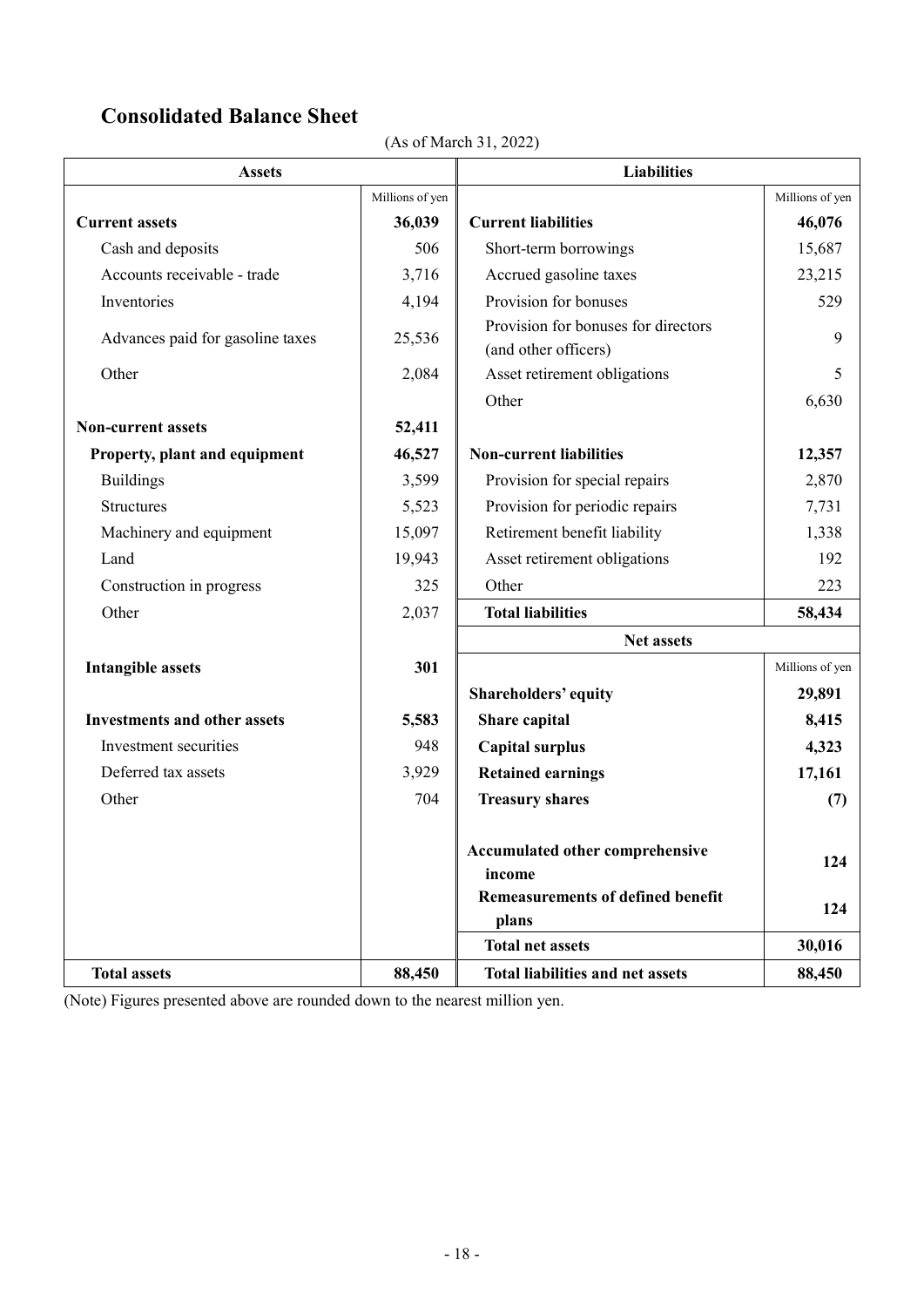### **Consolidated Statement of Income**

(April 1, 2021 - March 31, 2022)

|                                                                            | Millions of yen | Millions of yen |
|----------------------------------------------------------------------------|-----------------|-----------------|
| <b>Net sales</b>                                                           |                 | 26,747          |
| <b>Cost of sales</b>                                                       |                 | 22,387          |
| <b>Gross profit</b>                                                        |                 | 4,360           |
| Selling, general and administrative expenses                               |                 | 1,430           |
| <b>Operating profit</b>                                                    |                 | 2,930           |
| Non-operating income                                                       |                 |                 |
| Interest and dividend income                                               | 5               |                 |
| Rental income                                                              | 13              |                 |
| Guarantee commission received                                              | 31              |                 |
| Other                                                                      | $\overline{2}$  | 52              |
| Non-operating expenses                                                     |                 |                 |
| Interest expenses                                                          | 61              |                 |
| Loss on disposal of property, plant and<br>equipment                       | $\overline{7}$  |                 |
| Rent                                                                       | 12              |                 |
| Other                                                                      | 6               | 87              |
| <b>Ordinary profit</b>                                                     |                 | 2,894           |
| <b>Extraordinary income</b>                                                |                 |                 |
| Gain on sale of investment securities                                      | 135             |                 |
| Reversal of loss on business liquidation of<br>subsidiaries and associates | 50              | 186             |
| <b>Extraordinary losses</b>                                                |                 |                 |
| Loss on sale of investment securities                                      | 25              |                 |
| Loss on valuation of investment securities                                 | 5               |                 |
| Other                                                                      | 1               | 33              |
| Profit before income taxes                                                 |                 | 3,047           |
| Income taxes-current                                                       | 1,013           |                 |
| <b>Income taxes-deferred</b>                                               | (93)            | 919             |
| Profit                                                                     |                 | 2,128           |
| Profit attributable to owners of parent                                    |                 | 2,128           |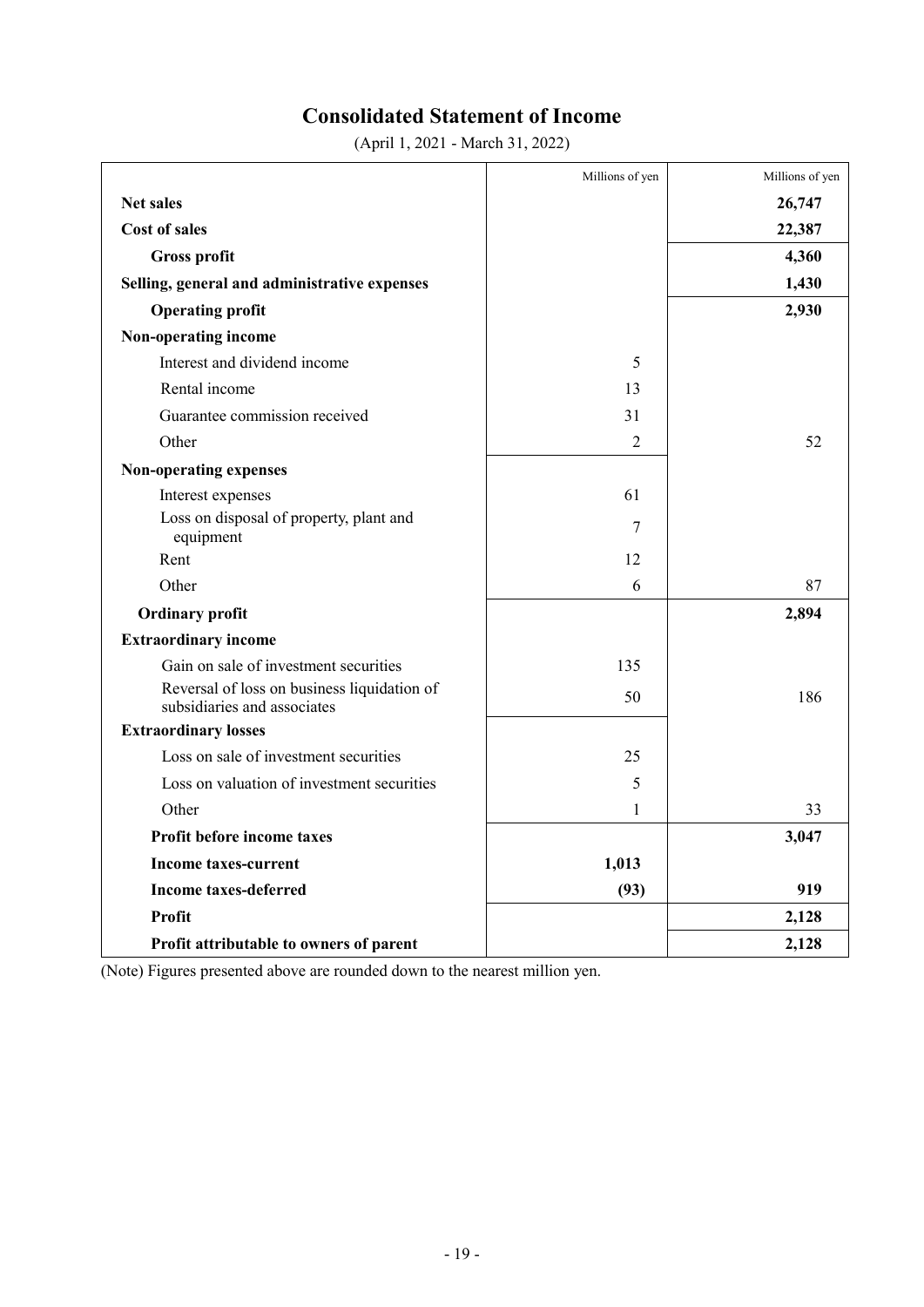## **Consolidated Statement of Changes in Equity**

(April 1, 2021 - March 31, 2022)

|                                                         | Shareholders' equity |                 |                   |                 |                                  |
|---------------------------------------------------------|----------------------|-----------------|-------------------|-----------------|----------------------------------|
|                                                         | Share capital        | Capital surplus | Retained earnings | Treasury shares | Total<br>shareholders'<br>equity |
|                                                         | Millions of yen      | Millions of yen | Millions of yen   | Millions of yen | Millions of yen                  |
| Balance as of April 1, 2021                             | 8,415                | 4,323           | 15,530            | (7)             | 28,261                           |
| Changes during period                                   |                      |                 |                   |                 |                                  |
| Distribution of surplus                                 |                      |                 | (497)             |                 | (497)                            |
| Profit attributable to owners of<br>parent              |                      |                 | 2,128             |                 | 2,128                            |
| Purchase of treasury shares                             |                      |                 |                   | (0)             | (0)                              |
| Net changes in items other than<br>shareholders' equity |                      |                 |                   |                 |                                  |
| Total changes during period                             |                      | —               | 1,630             | (0)             | 1,630                            |
| Balance as of March 31, 2022                            | 8,415                | 4,323           | 17,161            | (7)             | 29,891                           |

|                                                         | Accumulated other comprehensive income                      |                                            |                                                 |                     |
|---------------------------------------------------------|-------------------------------------------------------------|--------------------------------------------|-------------------------------------------------|---------------------|
|                                                         | Valuation difference on<br>available-for-sale<br>securities | Remeasurements of<br>defined benefit plans | Total accumulated other<br>comprehensive income | Total<br>net assets |
|                                                         | Millions of yen                                             | Millions of yen                            | Millions of yen                                 | Millions of yen     |
| Balance as of April 1, 2021                             | 82                                                          | (122)                                      | (39)                                            | 28,221              |
| Changes during period                                   |                                                             |                                            |                                                 |                     |
| Distribution of surplus                                 |                                                             |                                            |                                                 | (497)               |
| Profit attributable to owners of<br>parent              |                                                             |                                            |                                                 | 2,128               |
| Purchase of treasury shares                             |                                                             |                                            |                                                 | (0)                 |
| Net changes in items other than<br>shareholders' equity | (82)                                                        | 246                                        | 164                                             | 164                 |
| Total changes during period                             | (82)                                                        | 246                                        | 164                                             | 1,794               |
| Balance as of March 31, 2022                            |                                                             | 124                                        | 124                                             | 30,016              |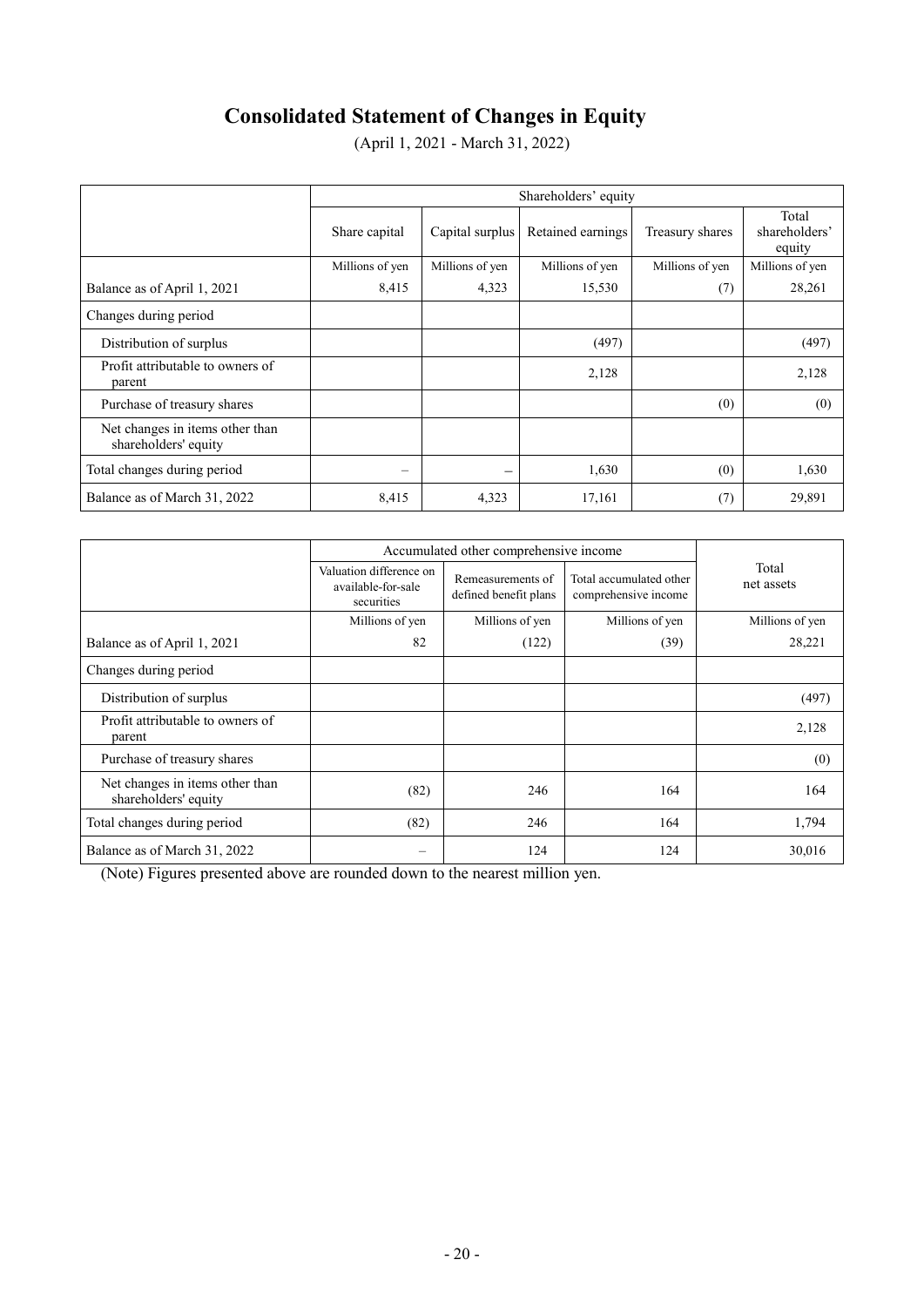### **Non-Consolidated Balance Sheet**

(As of March 31, 2022)

| <b>Assets</b>                                                   |                 | <b>Liabilities</b>                      |                 |
|-----------------------------------------------------------------|-----------------|-----------------------------------------|-----------------|
|                                                                 | Millions of yen |                                         | Millions of yen |
| <b>Current assets</b>                                           | 35,554          | <b>Current liabilities</b>              | 46,062          |
| Cash and deposits                                               | 17              | Short-term borrowings                   | 15,687          |
| Accounts receivable - trade                                     | 3,714           | Accounts payable - other                | 222             |
| Raw materials and supplies                                      | 4,193           | Accrued expenses                        | 2,316           |
| Advance payments to suppliers                                   | 351             | Income taxes payable                    | 849             |
| Prepaid expenses                                                | 353             | Accrued consumption taxes               | 3,205           |
| Short-term loans receivable from<br>subsidiaries and associates | 130             | Accrued gasoline taxes                  | 23,215          |
| Accounts receivable - other                                     | 409             | Provision for bonuses                   | 495             |
|                                                                 |                 | Provision for bonuses for directors     | 9               |
| Advances paid for gasoline taxes                                | 25,536          | (and other officers)                    |                 |
| Other                                                           | 847             | Asset retirement obligations            | 5               |
|                                                                 |                 | Other                                   | 57              |
| <b>Non-current assets</b>                                       | 52,760          |                                         |                 |
| Property, plant and equipment                                   | 46,475          | <b>Non-current liabilities</b>          | 12,828          |
| <b>Buildings</b>                                                | 3,599           | Provision for retirement benefits       | 1,809           |
| <b>Structures</b>                                               | 5,523           | Provision for special repairs           | 2,870           |
| Oil tanks                                                       | 1,513           | Provision for periodic repairs          | 7,731           |
| Machinery and equipment                                         | 15,097          | Asset retirement obligations            | 192             |
| Vehicles                                                        | 22              | Other                                   | 223             |
| Tools, furniture and fixtures                                   | 449             | <b>Total liabilities</b>                | 58,890          |
| Land                                                            | 19,943          | Net assets                              |                 |
| Construction in progress                                        | 325             |                                         | Millions of yen |
|                                                                 |                 | Shareholders' equity                    | 29,423          |
| <b>Intangible assets</b>                                        | 298             | Share capital                           | 8,415           |
| Software                                                        | 293             | <b>Capital surplus</b>                  | 4,687           |
| Other                                                           | 4               | Legal capital surplus                   | 4,687           |
|                                                                 |                 | <b>Retained earnings</b>                | 16,328          |
| <b>Investments and other assets</b>                             | 5,985           | Legal retained earnings                 | 499             |
| Investment securities                                           | 448             | Other retained earnings                 | 15,829          |
| Shares of subsidiaries and                                      | 540             | Reserve for tax purpose reduction       | 546             |
| associates                                                      |                 | entry of non-current assets             |                 |
| Long-term prepaid expenses                                      | 78              | Retained earnings brought forward       | 15,282          |
| Prepaid pension costs                                           | 339             | <b>Treasury shares</b>                  | (7)             |
| Deferred tax assets                                             | 3,954           |                                         |                 |
| Other                                                           | 624             |                                         |                 |
|                                                                 |                 | <b>Total net assets</b>                 | 29,423          |
| <b>Total assets</b>                                             | 88,314          | <b>Total liabilities and net assets</b> | 88,314          |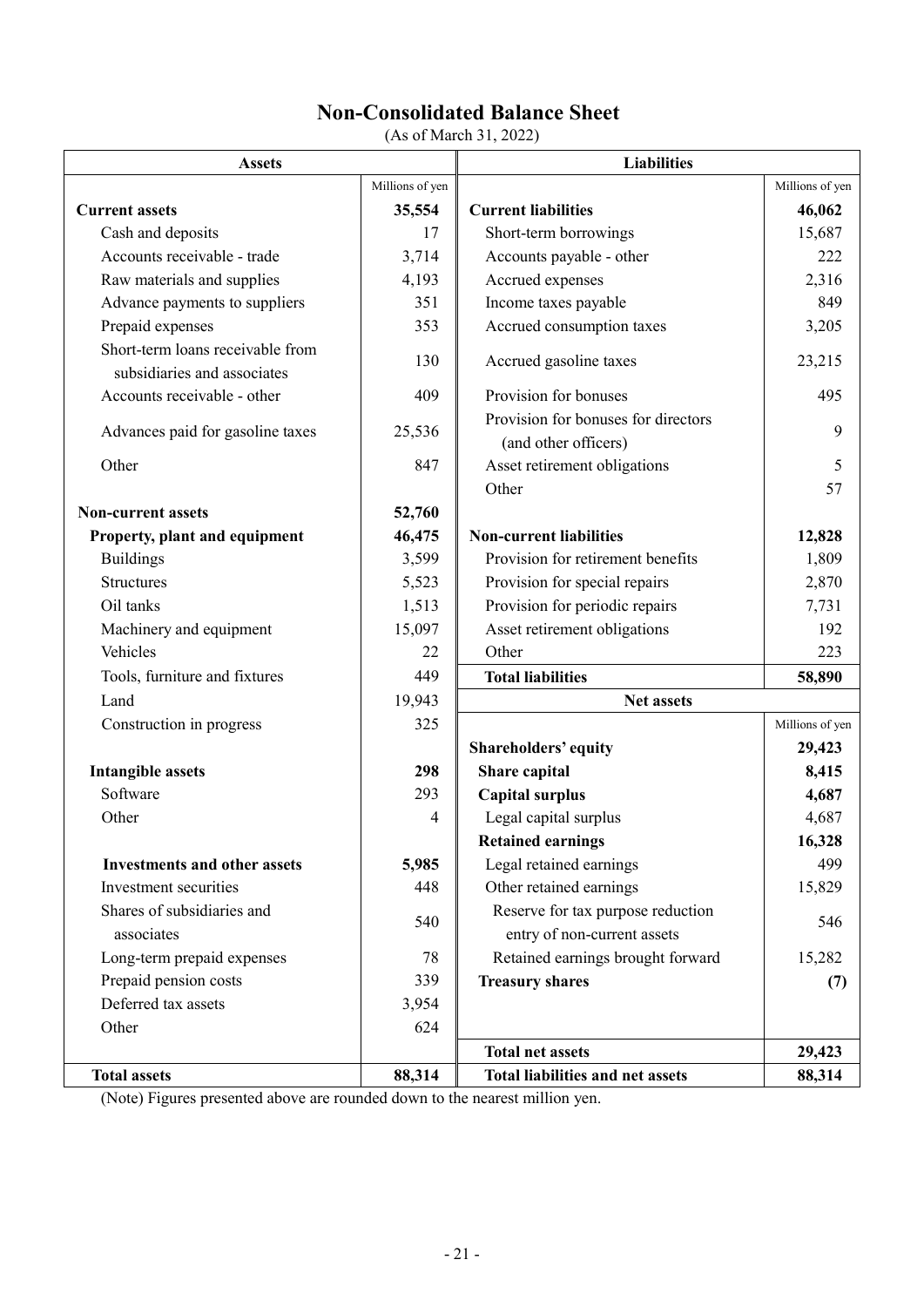### **Non-Consolidated Statement of Income**

(April 1, 2021- March 31, 2022)

|                                                                            | Millions of yen | Millions of yen |
|----------------------------------------------------------------------------|-----------------|-----------------|
| <b>Net sales</b>                                                           |                 | 26,715          |
| <b>Cost of sales</b>                                                       |                 | 22,413          |
| <b>Gross profit</b>                                                        |                 | 4,301           |
| Selling, general and administrative expenses                               |                 | 1,382           |
| <b>Operating profit</b>                                                    |                 | 2,919           |
| Non-operating income                                                       |                 |                 |
| Interest and dividend income                                               | 5               |                 |
| Rental income                                                              | 13              |                 |
| Guarantee commission received                                              | 31              |                 |
| Other                                                                      | $\overline{2}$  | 52              |
| Non-operating expenses                                                     |                 |                 |
| Interest expenses                                                          | 61              |                 |
| Loss on disposal of property, plant and<br>equipment                       | 7               |                 |
| Rent                                                                       | 12              |                 |
| Other                                                                      | 6               | 87              |
| <b>Ordinary profit</b>                                                     |                 | 2,884           |
| <b>Extraordinary income</b>                                                |                 |                 |
| Gain on sale of investment securities                                      | 135             |                 |
| Reversal of loss on business liquidation of<br>subsidiaries and associates | 50              | 186             |
| <b>Extraordinary losses</b>                                                |                 |                 |
| Loss on sale of investment securities                                      | 25              |                 |
| Loss on valuation of investment securities                                 | 5               |                 |
| Other                                                                      | $\mathbf{1}$    | 33              |
| Profit before income taxes                                                 |                 | 3,037           |
| Income taxes-current                                                       | 1,006           |                 |
| <b>Income taxes-deferred</b>                                               | (89)            | 916             |
| <b>Profit</b>                                                              |                 | 2,120           |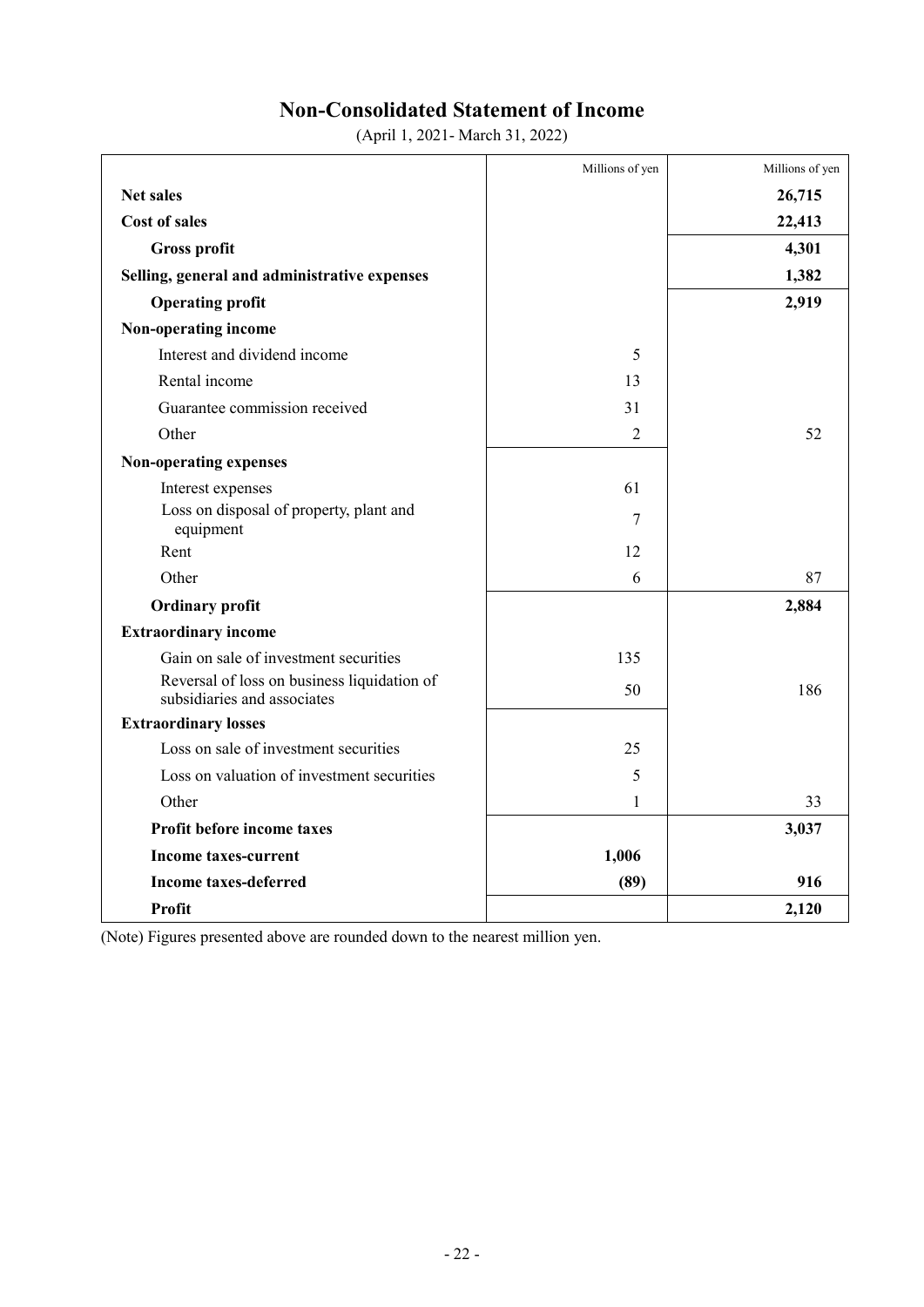### **Non-Consolidated Statement of Changes in Equity**

(April 1, 2021- March 31, 2022)

|                                                                                 | Shareholders' equity |                          |                          |                               |                                                                        |                                      |                               |
|---------------------------------------------------------------------------------|----------------------|--------------------------|--------------------------|-------------------------------|------------------------------------------------------------------------|--------------------------------------|-------------------------------|
|                                                                                 | Capital surplus      |                          | Retained earnings        |                               |                                                                        |                                      |                               |
|                                                                                 |                      |                          |                          |                               | Other retained earnings                                                |                                      |                               |
|                                                                                 | Share<br>capital     | Legal capital<br>surplus | Total capital<br>surplus | Legal<br>retained<br>earnings | Reserve for tax<br>purpose reduction<br>entry of non-current<br>assets | Retained earnings<br>brought forward | Total<br>retained<br>earnings |
|                                                                                 | Millions of yen      | Millions of yen          | Millions of yen          | Millions of yen               | Millions of yen                                                        | Millions of yen                      | Millions of yen               |
| Balance as of April 1, 2021                                                     | 8,415                | 4,687                    | 4,687                    | 499                           | 638                                                                    | 13,567                               | 14,706                        |
| Changes during period                                                           |                      |                          |                          |                               |                                                                        |                                      |                               |
| Distribution of surplus                                                         |                      |                          |                          |                               |                                                                        | (497)                                | (497)                         |
| Reversal of reserve for tax<br>purpose reduction entry of<br>non-current assets |                      |                          |                          |                               | (91)                                                                   | 91                                   |                               |
| Profit                                                                          |                      |                          |                          |                               |                                                                        | 2,120                                | 2,120                         |
| Purchase of treasury shares                                                     |                      |                          |                          |                               |                                                                        |                                      |                               |
| Net changes in items other than<br>shareholders' equity                         |                      |                          |                          |                               |                                                                        |                                      |                               |
| Total changes during period                                                     | $\qquad \qquad -$    | -                        | -                        | $\qquad \qquad -$             | (91)                                                                   | 1,714                                | 1,622                         |
| Balance as of March 31, 2022                                                    | 8,415                | 4,687                    | 4,687                    | 499                           | 546                                                                    | 15,282                               | 16,328                        |

|                                                                                 | Shareholders' equity |                                  | Valuation and translation<br>adjustments                       |                                                   |                     |
|---------------------------------------------------------------------------------|----------------------|----------------------------------|----------------------------------------------------------------|---------------------------------------------------|---------------------|
|                                                                                 | Treasury<br>shares   | Total<br>shareholders'<br>equity | Valuation<br>difference on<br>available-for-sale<br>securities | Total valuation<br>and translation<br>adjustments | Total<br>net assets |
|                                                                                 | Millions of yen      | Millions of yen                  | Millions of yen                                                | Millions of yen                                   | Millions of yen     |
| Balance as of April 1, 2021                                                     | (7)                  | 27,801                           | 82                                                             | 82                                                | 27,883              |
| Changes during period                                                           |                      |                                  |                                                                |                                                   |                     |
| Distribution of surplus                                                         |                      | (497)                            |                                                                |                                                   | (497)               |
| Reversal of reserve for tax<br>purpose reduction entry of<br>non-current assets |                      |                                  |                                                                |                                                   |                     |
| Profit                                                                          |                      | 2,120                            |                                                                |                                                   | 2,120               |
| Purchase of treasury shares                                                     | (0)                  | (0)                              |                                                                |                                                   | (0)                 |
| Net changes in items other than<br>shareholders' equity                         |                      |                                  | (82)                                                           | (82)                                              | (82)                |
| Total changes during period                                                     | (0)                  | 1,622                            | (82)                                                           | (82)                                              | 1,539               |
| Balance as of March 31, 2022                                                    | (7)                  | 29,423                           |                                                                |                                                   | 29,423              |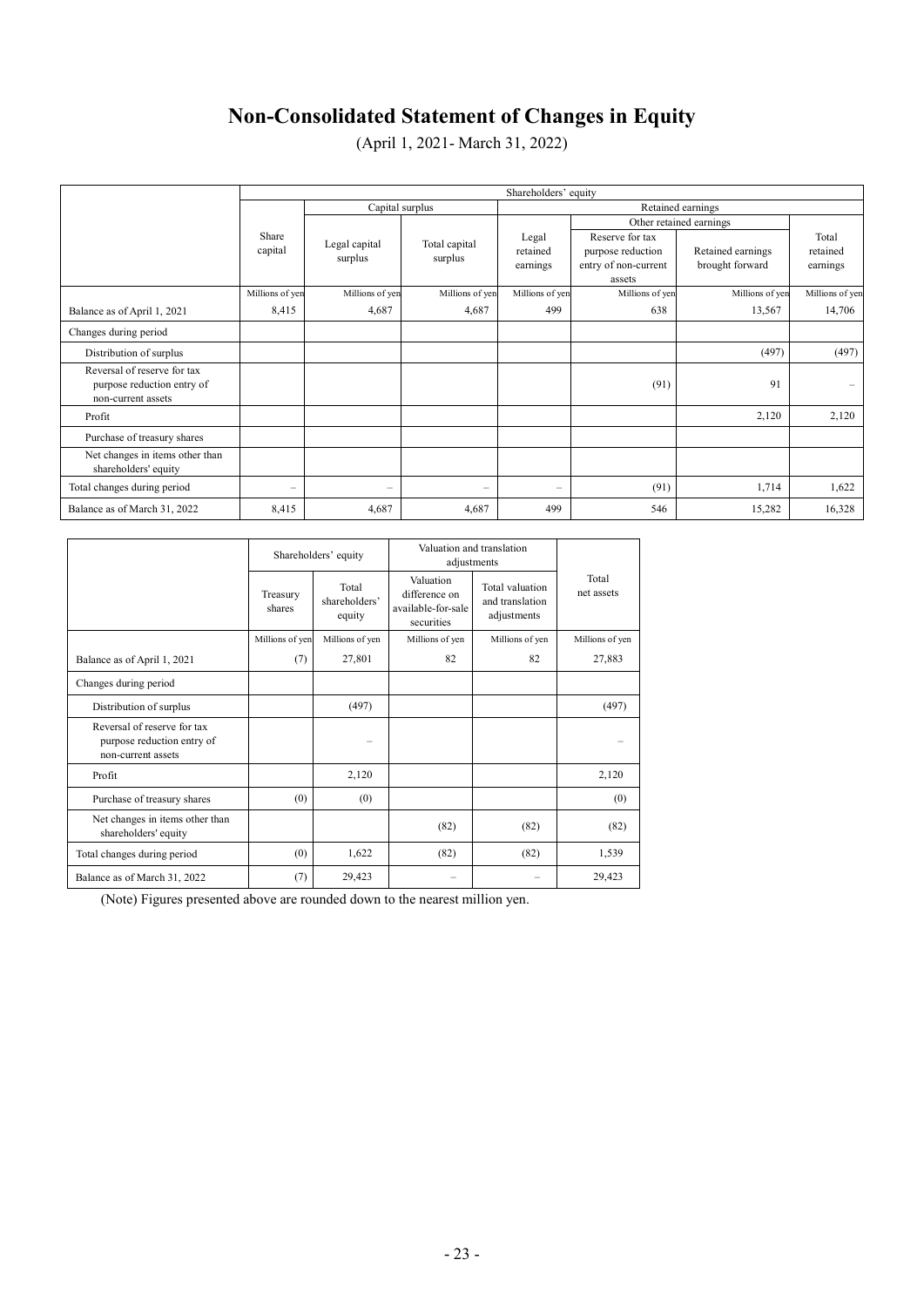Account Auditor's Audit Report on the Consolidated Financial Statements (duplicated copy)

#### **Independent Auditor's Report**

(English Translation)

May 23, 2022

To the Board of Directors TOA Oil Co., Ltd.

> Deloitte Touche Tohmatsu LLC Tokyo office Designated Engagement Partner, Certified Public Accountant: Dai Yamamoto Designated Engagement Partner, Certified Public Accountant: Minoru Takashima

#### **Opinion**

Pursuant to Article 444, Paragraph 4 of the Companies Act, we have audited the consolidated financial statements of TOA Oil Co., Ltd. and its consolidated subsidiaries (the "Group"), namely, the consolidated balance sheet, the consolidated statement of income, the consolidated statement of changes in equity, and related notes to consolidated financial statements for the fiscal year from April 1, 2021 to March 31, 2022.

In our opinion, the accompanying consolidated financial statements present fairly, in all material respects, the consolidated financial position of the Group as of March 31, 2022, and its consolidated financial performance for the year then ended in accordance with accounting principles generally accepted in Japan.

#### **Basis for Opinion**

We conducted our audit in accordance with auditing standards generally accepted in Japan. Our responsibilities under those standards are further described in the Auditor's Responsibilities for the Audit of the Consolidated Financial Statements section of our report. We are independent of the Group in accordance with the provisions of the Code of Professional Ethics in Japan, and we have fulfilled our other ethical responsibilities as auditors. We believe that the audit evidence we have obtained is sufficient and appropriate to provide a basis for our opinion.

#### Other information

Other information comprises the Business Report and detailed schedules. The responsibility of managers is to compile and disclose other information. Furthermore, the responsibility of the Audit and Supervisory Committee is to monitor Directors' execution of their duties in the development and operation of reporting processes relating to other information.

Other information is not included in the matters subject to the opinions of the Account Auditor on the Consolidated Financial Statements, and the Account Auditor has no opinion to express regarding other information.

The responsibility of the Account Auditor in the auditing of the Consolidated Financial Statements is to consider whether any material discrepancy exists between other information and the Consolidated Financial Statements or the knowledge it has gained in the course of the audit, and to pay attention to whether there are any indications of further material error in other information, apart from such material discrepancies, in the course of reading through other information.

Based on the work completed, in the event that the Account Auditor has judged that material error exists in other information, it is required to report the facts of the matter.

The Account Auditor found no matters requiring reporting with regard to other information.

#### **Responsibilities of Management and the Audit and Supervisory Committee for the Consolidated Financial Statements**

Management is responsible for the preparation and fair presentation of the consolidated financial statements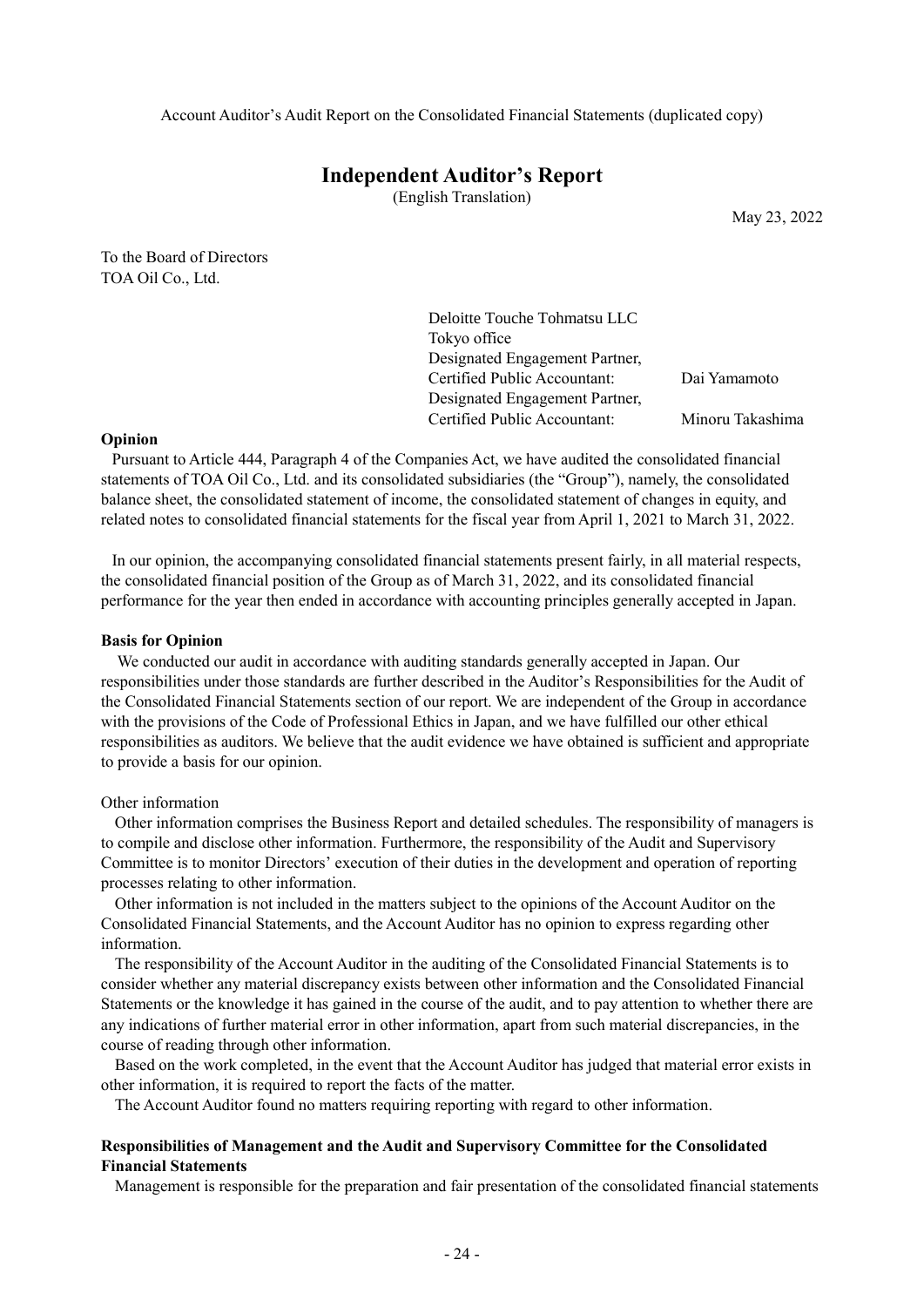in accordance with accounting principles generally accepted in Japan, and for such internal control as management determines is necessary to enable the preparation of consolidated financial statements that are free from material misstatement, whether due to fraud or error.

In preparing the consolidated financial statements, management is responsible for assessing the Group's ability to continue as a going concern, disclosing, as applicable, matters related to going concern in accordance with accounting principles generally accepted in Japan.

The Audit and Supervisory Committee is responsible for overseeing the Directors' execution of duties relating to the design and operating effectiveness of the controls over the Group's financial reporting process.

#### **Auditor's Responsibilities for the Audit of the Consolidated Financial Statements**

Our objectives are to obtain reasonable assurance about whether the consolidated financial statements as a whole are free from material misstatement, whether due to fraud or error, and to issue an auditor's report that includes our opinion. Misstatements can arise from fraud or error and are considered material if, individually or in the aggregate, they could reasonably be expected to influence the economic decisions of users taken on the basis of these consolidated financial statements.

As part of an audit in accordance with auditing standards generally accepted in Japan, we exercise professional judgment and maintain professional skepticism throughout the audit. We also:

- Identify and assess the risks of material misstatement of the consolidated financial statements, whether due to fraud or error, design and perform audit procedures responsive to those risks. The procedures selected depend on the auditor's judgment. In addition, we obtain audit evidence that is sufficient and appropriate to provide a basis for our opinion.
- Obtain, when performing risk assessment procedures, an understanding of internal control relevant to the audit in order to design audit procedures that are appropriate in the circumstances, but not for the purpose of expressing an opinion on the effectiveness of the Group's internal control.
- Evaluate the appropriateness of accounting policies used and the reasonableness of accounting estimates and related disclosures made by management.
- Conclude on the appropriateness of management's use of the going concern basis of accounting and, based on the audit evidence obtained, whether a material uncertainty exists related to events or conditions that may cast significant doubt on the Group's ability to continue as a going concern. If we conclude that a material uncertainty exists, we are required to draw attention in our auditor's report to the related disclosures in the consolidated financial statements or, if such disclosures are inadequate, to modify our opinion. Our conclusions are based on the audit evidence obtained up to the date of our auditor's report. However, future events or conditions may cause the Group to cease to continue as a going concern.
- Evaluate whether the overall presentation and disclosures of the consolidated financial statements are in accordance with accounting principles generally accepted in Japan, as well as the overall presentation, structure and content of the consolidated financial statements, including the disclosures, and whether the consolidated financial statements represent the underlying transactions and events in a manner that achieves fair presentation.
- Obtain sufficient appropriate audit evidence regarding the financial information of the entities or business activities within the Group to express an opinion on the consolidated financial statements. We are responsible for the direction, supervision and performance of the group audit. We remain solely responsible for our audit opinion.

We communicate with the Audit and Supervisory Committee regarding, among other matters, the planned scope and timing of the audit and significant audit findings, including any significant deficiencies in internal control that we identify during our audit.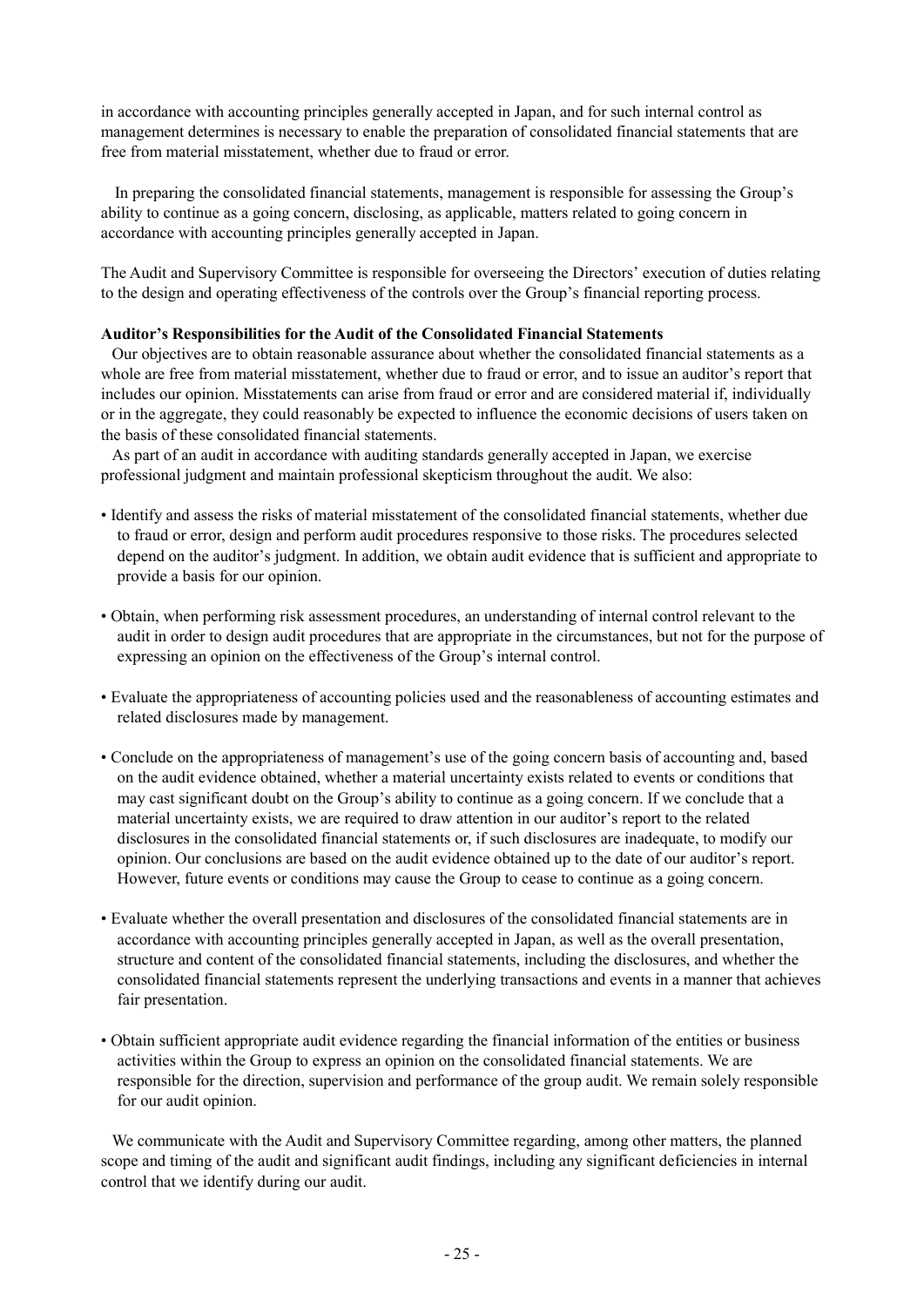We also provide the Audit and Supervisory Committee with a statement that we have complied with relevant ethical requirements regarding independence, and communicate with them all relationships and other matters that may reasonably be thought to bear on our independence, and where applicable, related safeguards.

#### **Interest Required to Be Disclosed by the Certified Public Accountants Act of Japan**

Our firm and its designated engagement partners do not have any interest in the Group which is required to be disclosed pursuant to the provisions of the Certified Public Accountants Act of Japan.

#### **Notes to the Readers of Independent Auditor's Report**

This is an English translation of the independent auditor's report as required by the Companies Act of Japan for the conveniences of the reader.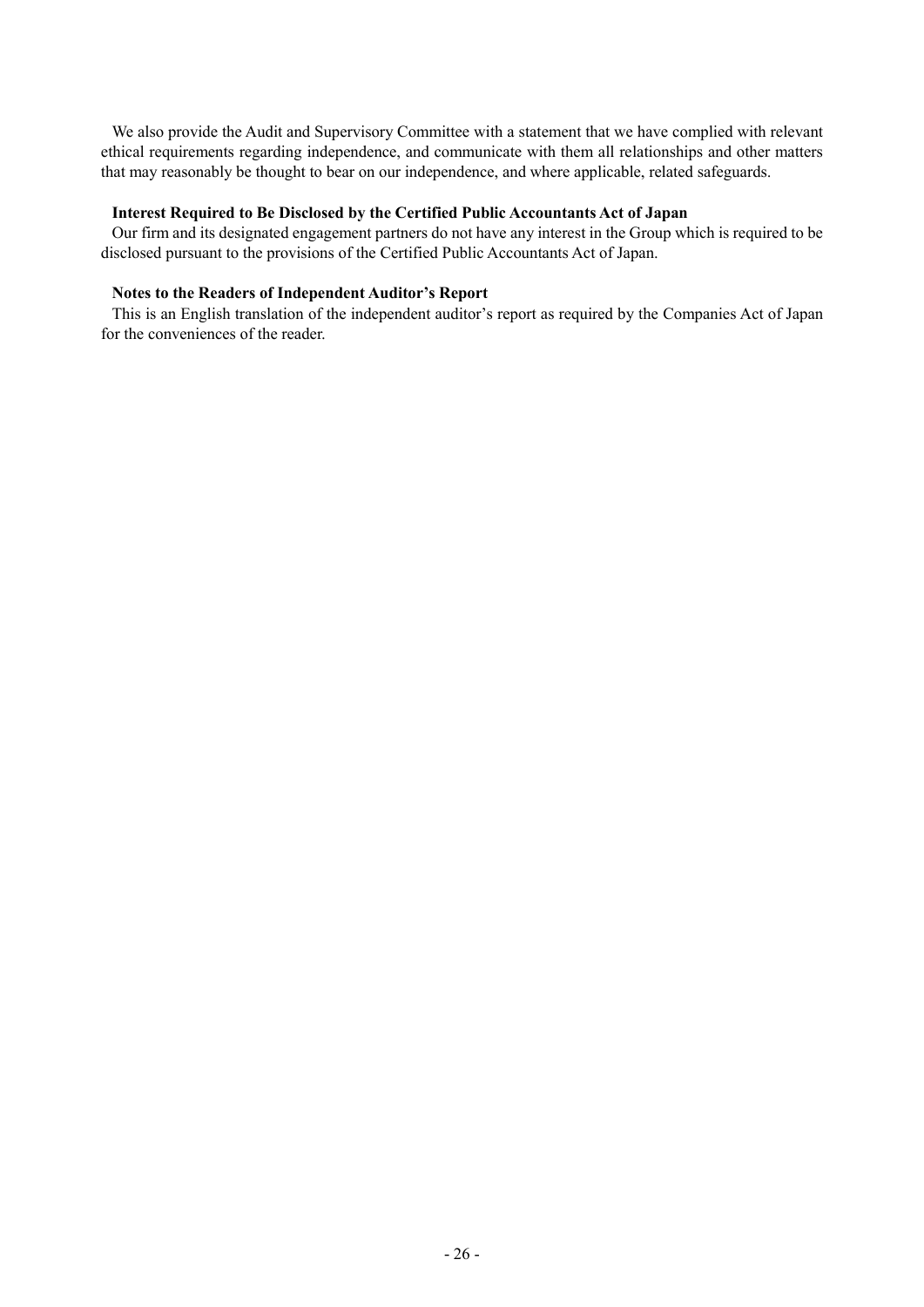Account Auditor's Audit Report on the Non-Consolidated Financial Statements (duplicated copy)

### **Independent Auditor's Report**

(English Translation)

May 23, 2022

To the Board of Directors TOA Oil Co., Ltd.

> Deloitte Touche Tohmatsu LLC Tokyo office Designated Engagement Partner, Certified Public Accountant: Dai Yamamoto Designated Engagement Partner, Certified Public Accountant: Minoru Takashima

#### **Opinion**

Pursuant to Article 436, Paragraph 2, Item 1 of the Companies Act, we have audited the nonconsolidated financial statements of TOA Oil Co., Ltd. (the "Company"), namely, the non-consolidated balance sheet, the non-consolidated statement of income, the non-consolidated statement of changes in equity, related notes to non-consolidated financial statements, and the accompanying supplemental schedules for the 149th fiscal year from April 1, 2021 to March 31, 2022.

In our opinion, the accompanying non-consolidated financial statements present fairly, in all material respects, the financial position of the Company as of March 31, 2022, and its financial performance for the year then ended in accordance with accounting principles generally accepted in Japan.

#### **Basis for Opinion**

We conducted our audit in accordance with auditing standards generally accepted in Japan. Our responsibilities under those standards are further described in the Auditor's Responsibilities for the Audit of the Non-Consolidated Financial Statements section of our report. We are independent of the Company in accordance with the provisions of the Code of Professional Ethics in Japan, and we have fulfilled our other ethical responsibilities as auditors. We believe that the audit evidence we have obtained is sufficient and appropriate to provide a basis for our opinion.

#### Other information

Other information comprises the Business Report and detailed schedules. The responsibility of managers is to compile and disclose other information. Furthermore, the responsibility of the Audit and Supervisory Committee is to monitor Directors' execution of their duties in the development and operation of reporting processes relating to other information.

Other information is not included in the matters subject to the opinions of the Account Auditor on the Non-Consolidated Financial Statements, and the Account Auditor has no opinion to express regarding other information.

The responsibility of the Account Auditor in the auditing of the Non-Consolidated Financial Statements is to consider whether any material discrepancy exists between other information and the Non-Consolidated Financial Statements or the knowledge it has gained in the course of the audit, and to pay attention to whether there are any indications of further material error in other information, apart from such material discrepancies, in the course of reading through other information.

Based on the work completed, in the event that the Account Auditor has judged that material error exists in other information, it is required to report the facts of the matter.

The Account Auditor found no matters requiring reporting with regard to other information.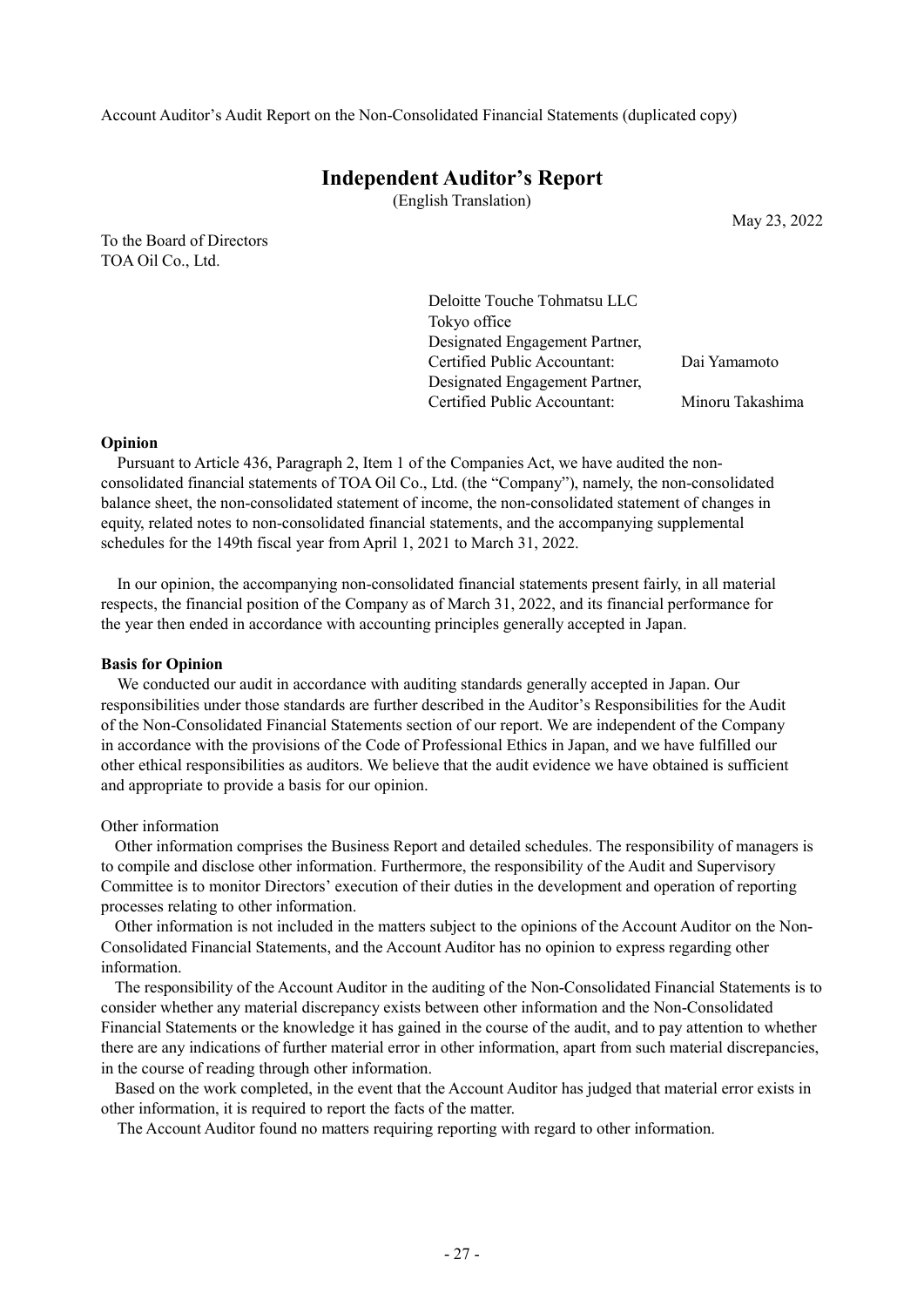#### **Responsibilities of Management and the Audit and Supervisory Committee for the Non-Consolidated Financial Statements**

Management is responsible for the preparation and fair presentation of the non-consolidated financial statements in accordance with accounting principles generally accepted in Japan, and for such internal control as management determines is necessary to enable the preparation of non-consolidated financial statements that are free from material misstatement, whether due to fraud or error.

In preparing the non-consolidated financial statements, management is responsible for assessing the Company's ability to continue as a going concern, disclosing, as applicable, matters related to going concern in accordance with accounting principles generally accepted in Japan.

The Audit and Supervisory Committee are responsible for overseeing the Directors' execution of duties relating to the design and operating effectiveness of the controls over the Company's financial reporting process.

#### **Auditor's Responsibilities for the Audit of the Non-Consolidated Financial Statements**

Our objectives are to obtain reasonable assurance about whether the non-consolidated financial statements as a whole are free from material misstatement, whether due to fraud or error, and to issue an auditor's report that includes our opinion. Misstatements can arise from fraud or error and are considered material if, individually or in the aggregate, they could reasonably be expected to influence the economic decisions of users taken on the basis of these non-consolidated financial statements.

As part of an audit in accordance with auditing standards generally accepted in Japan, we exercise professional judgment and maintain professional skepticism throughout the audit. We also:

- Identify and assess the risks of material misstatement of the non-consolidated financial statements, whether due to fraud or error, design and perform audit procedures responsive to those risks. The procedures selected depend on the auditor's judgment. In addition, we obtain audit evidence that is sufficient and appropriate to provide a basis for our opinion.
- Obtain, when performing risk assessment procedures, an understanding of internal control relevant to the audit in order to design audit procedures that are appropriate in the circumstances, but not for the purpose of expressing an opinion on the effectiveness of the Company's internal control.
- Evaluate the appropriateness of accounting policies used and the reasonableness of accounting estimates and related disclosures made by management.
- Conclude on the appropriateness of management's use of the going concern basis of accounting and, based on the audit evidence obtained, whether a material uncertainty exists related to events or conditions that may cast significant doubt on the Company's ability to continue as a going concern. If we conclude that a material uncertainty exists, we are required to draw attention in our auditor's report to the related disclosures in the non-consolidated financial statements or, if such disclosures are inadequate, to modify our opinion. Our conclusions are based on the audit evidence obtained up to the date of our auditor's report. However, future events or conditions may cause the Company to cease to continue as a going concern.
- Evaluate whether the overall presentation and disclosures of the non-consolidated financial statements are in accordance with accounting principles generally accepted in Japan, as well as the overall presentation, structure and content of the non-consolidated financial statements, including the disclosures, and whether the non-consolidated financial statements represent the underlying transactions and events in a manner that achieves fair presentation.

We communicate with the Audit and Supervisory Committee regarding, among other matters, the planned scope and timing of the audit and significant audit findings, including any significant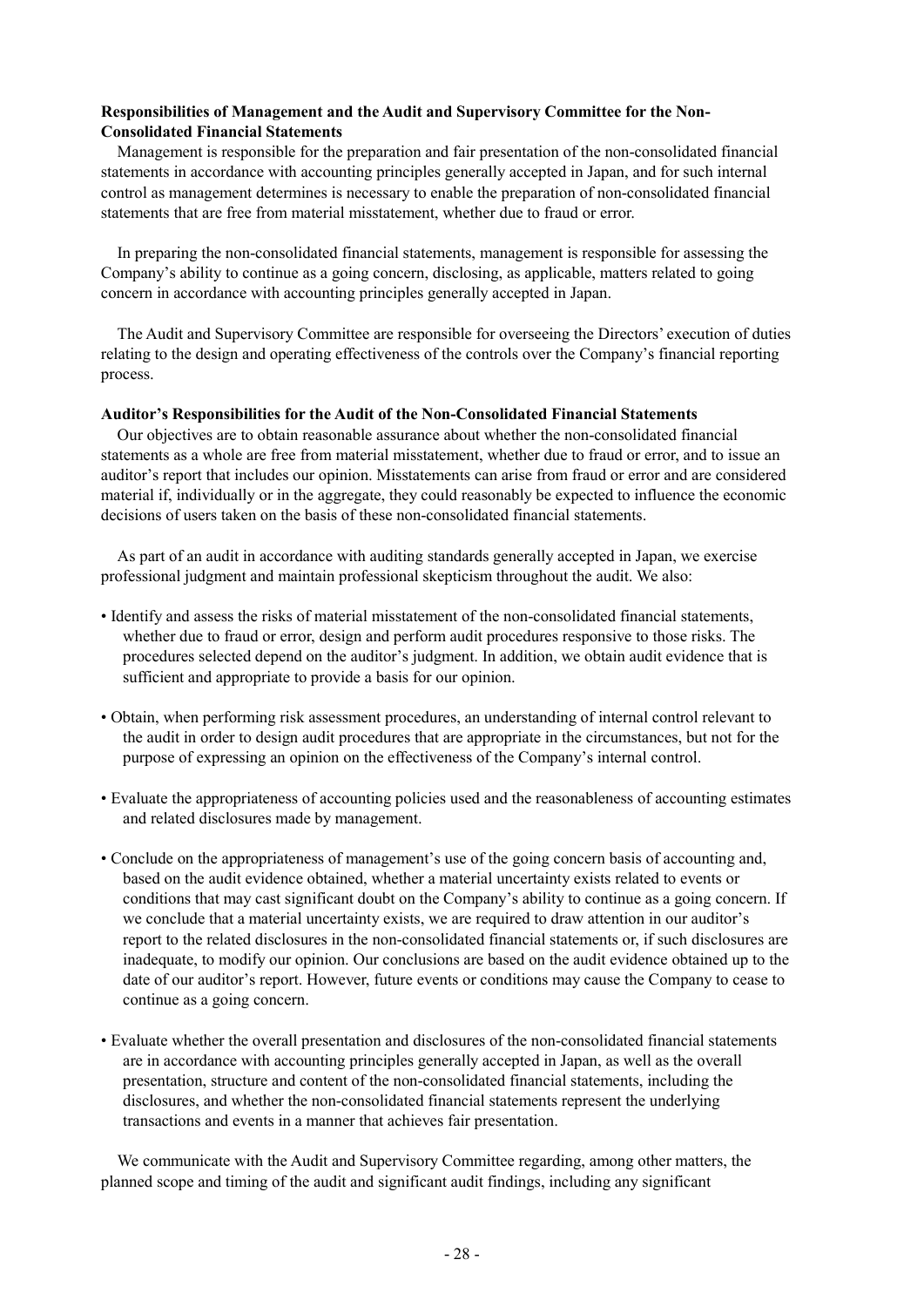deficiencies in internal control that we identify during our audit.

We also provide the Audit and Supervisory Committee with a statement that we have complied with relevant ethical requirements regarding independence, and communicate with them all relationships and other matters that may reasonably be thought to bear on our independence, and where applicable, related safeguards.

#### **Interest Required to Be Disclosed by the Certified Public Accountants Act of Japan**

Our firm and its designated engagement partners do not have any interest in the Company which is required to be disclosed pursuant to the provisions of the Certified Public Accountants Act of Japan.

#### **Notes to the Readers of Independent Auditor's Report**

This is an English translation of the independent auditor's report as required by the Companies Act of Japan for the conveniences of the reader. "The accompanying supplemental schedules" referred to in this report are not included in the attached financial documents.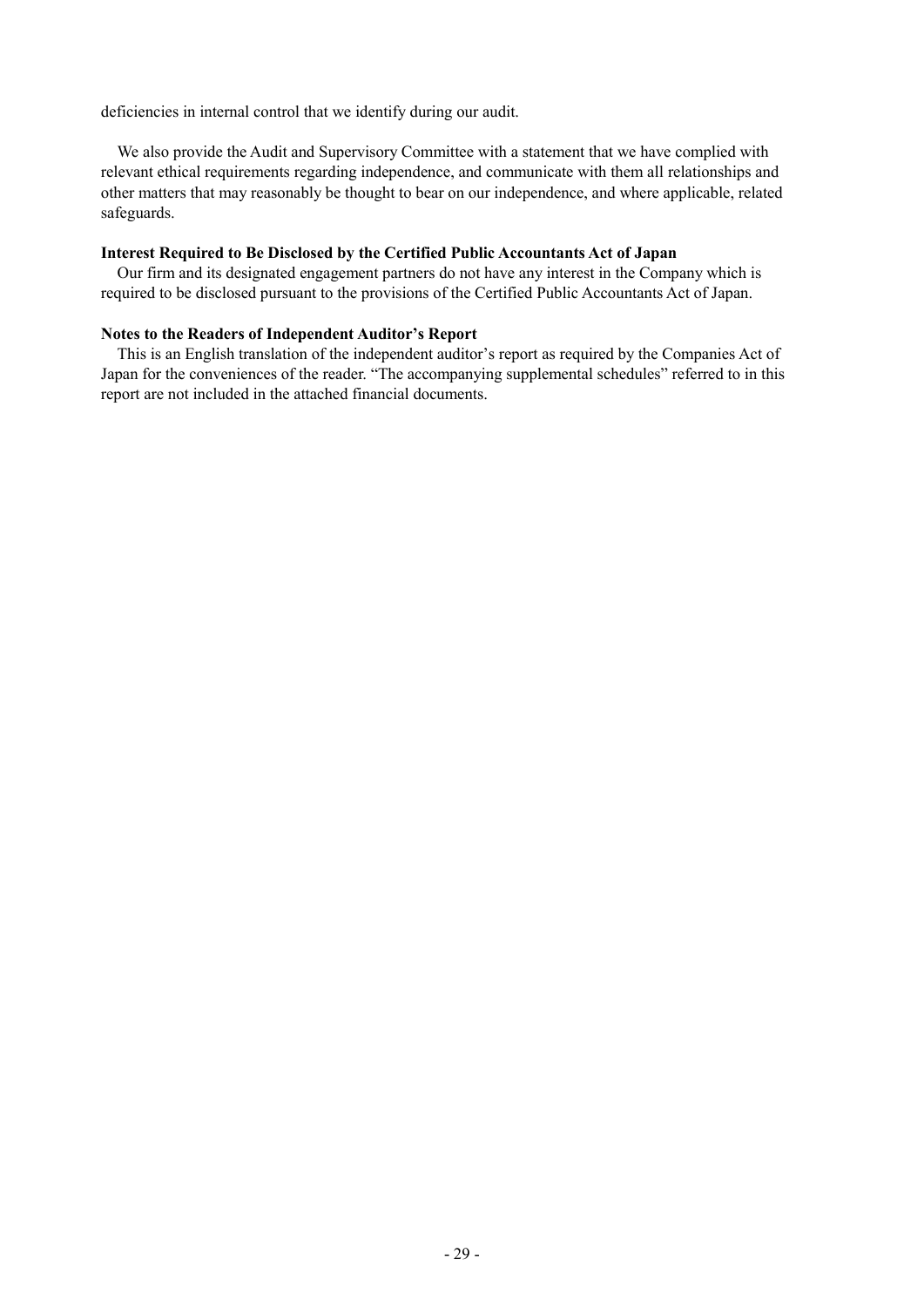Audit and Supervisory Committee's Audit Report (duplicated copy)

### **Audit Report**

(English Translation)

The Audit and Supervisory Committee audited the performance of duties by the Directors for the 149th fiscal year from April 1, 2021 to March 31, 2022, and hereby reports the method and results of the audit.

1. Method and Content of Audit

The Audit and Supervisory Committee received reports periodically from Directors, employees and other relevant personnel about the details of the Board of Directors resolution concerning the matters set forth in Article 399-13, Paragraph 1, Item 1 (b) and (c) of the Companies Act, as well as the establishment and operation of the system based on such resolution (the internal control system), sought explanations as necessary, expressed opinions and conducted the audit through the methods described below.

- (1) Pursuant to the Audit Regulations of the Audit and Supervisory Committee established by the Audit and Supervisory Committee, and in accordance with our audit policy, audit plan and job responsibilities for the current fiscal year, we communicated with Directors, the internal audit division and other employees, attended the Board of Directors meetings and other important meetings taking advantage of online conference tools as well, received reports from Directors and employees on the status of performance of their duties, requested explanations as necessary, reviewed important approval documents, and examined business operations and financial conditions at the head office and other principal business locations. With respect to subsidiaries, we communicated and exchanged information with directors, corporate auditors and other relevant personnel of subsidiaries as well as received reports from subsidiaries on their business as necessary.
- (2) We examined the details of the particulars to be given due consideration pursuant to Article 118, Item 5 (a) of the Regulation for Enforcement of the Companies Act and the judgment and the reason therefor pursuant to Item 5 (b) of the same paragraph stated in the Business Report, based on the status of deliberations at the meetings of the Board of Directors and others.
- (3) We monitored and verified whether the Account Auditor maintained its independence and implemented appropriate audits, as well as received reports from the Account Auditor regarding the performance of its duties and sought explanations as necessary. In addition, we received notice from the Account Auditor that the "systems for ensuring that the performance of duties is being carried out correctly" (matters set forth in each item of Article 131 of the Regulation on Corporate Accounting) had been prepared in accordance with the "Standards on Quality Control for Audits" (issued by the Business Accounting Council on October 28, 2005) and other relevant standards, and sought explanations as necessary.

Based on the above methods, we examined the Business Report and its supplementary schedules, the non-consolidated financial statements (non-consolidated balance sheet, non-consolidated statement of income, non-consolidated statement of changes in equity, and notes to the non-consolidated financial statements) and their supplementary schedules, as well as the consolidated financial statements (consolidated balance sheet, consolidated statement of income, consolidated statement of changes in equity and notes to the consolidated financial statements) for the relevant fiscal year.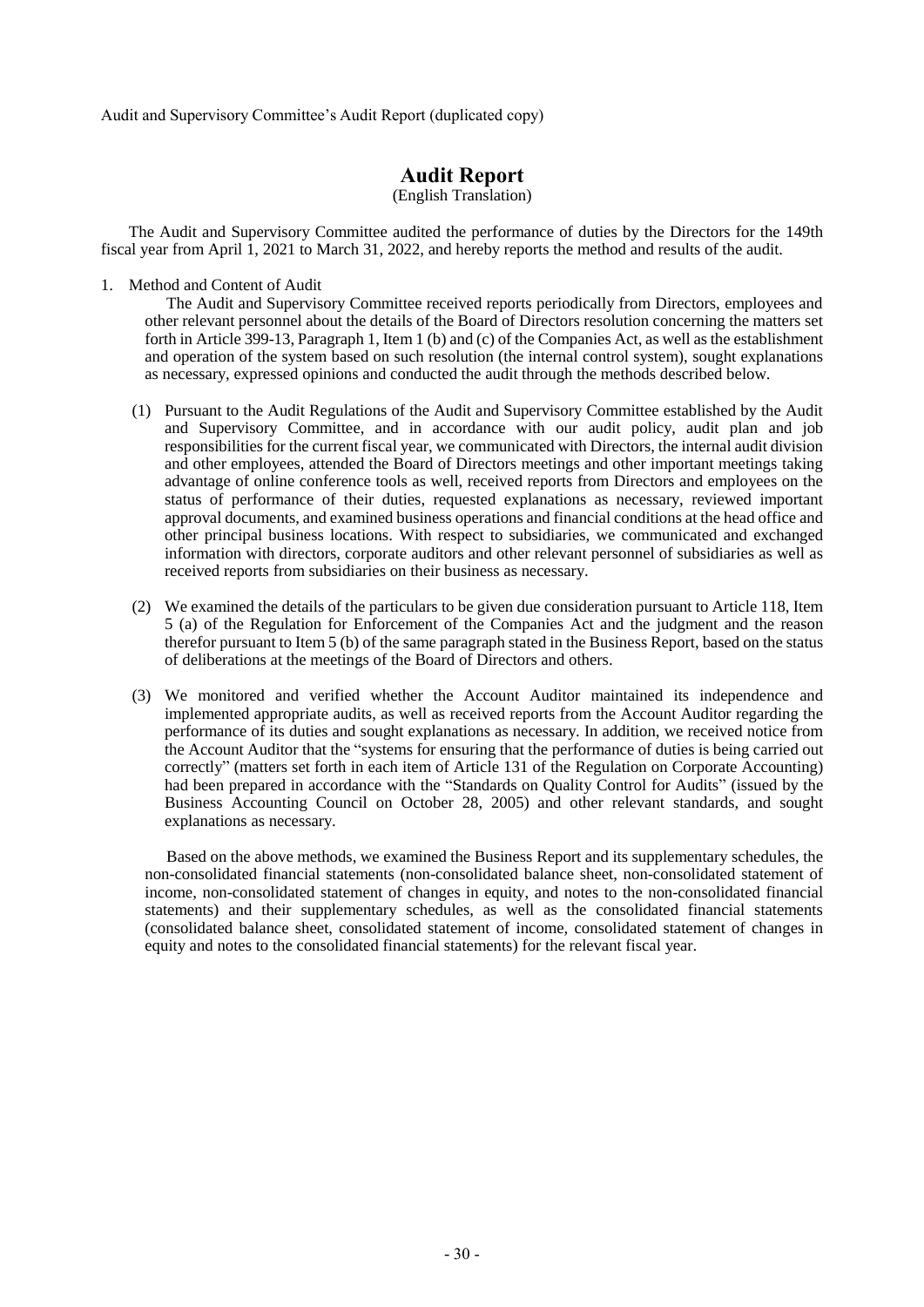#### 2. Results of Audit

- (1) Results of Audit of Business Report and Other Relevant Documents
	- 1) In our opinion, the business report and its supplementary schedules are in accordance with laws, regulations and the Articles of Incorporation, and fairly represent the Company's condition.
	- 2) We have found no material facts of wrongful action or violation of laws, regulations or the Articles of Incorporation in the performance of duties by the Directors.
	- 3) In our opinion, the contents of the resolutions of the Board of Directors related to the internal control system are fair and reasonable. In addition, we have found no matters to be reported regarding the description in the Business Report and the performance of duties by the Directors related to such internal control system.

As stated in the Business Report, we have identified instances of inappropriate conduct relating to product tests at the Keihin Refinery. With regard to this matter, the Audit and Supervisory Committee will check the status of investigation of the facts and causes of the incident, and closely monitor the matter so that measures to prevent recurrence will be implemented without fail.

- 4) With regard to transactions with the Company's parent company, etc. stated in the Business Report, we have found no matters to be reported about considerations made at the time of the transaction so as not to damage the interests of the Company and about judgement of the Board of Directors whether the transaction will not damage the interests of the Company as well as the reason for the judgement.
- (2) Results of Audit of Non-Consolidated Financial Statements and Supplementary Schedules

In our opinion, the methods and results employed and rendered by Deloitte Touche Tohmatsu LLC are fair and reasonable.

(3) Results of Audit of Consolidated Financial Statements

In our opinion, the methods and results employed and rendered by Deloitte Touche Tohmatsu LLC are fair and reasonable.

May 24, 2022

Audit and Supervisory Committee, TOA Oil Co., Ltd.

| <b>Audit and Supervisory Committee Member</b> | Soichi Ogawa   |
|-----------------------------------------------|----------------|
| <b>Audit and Supervisory Committee Member</b> | Shigeru Kimura |
| <b>Audit and Supervisory Committee Member</b> | Arata Nakamura |
| <b>Audit and Supervisory Committee Member</b> | Keiichi Kubo   |

(Note) Audit and Supervisory Committee Members, Mr. Shigeru Kimura, Mr. Arata Nakamura and Mr. Keiichi Kubo are Outside Directors as stipulated in Article 2, Item 15 and Article 331, Paragraph 6 of the Companies Act.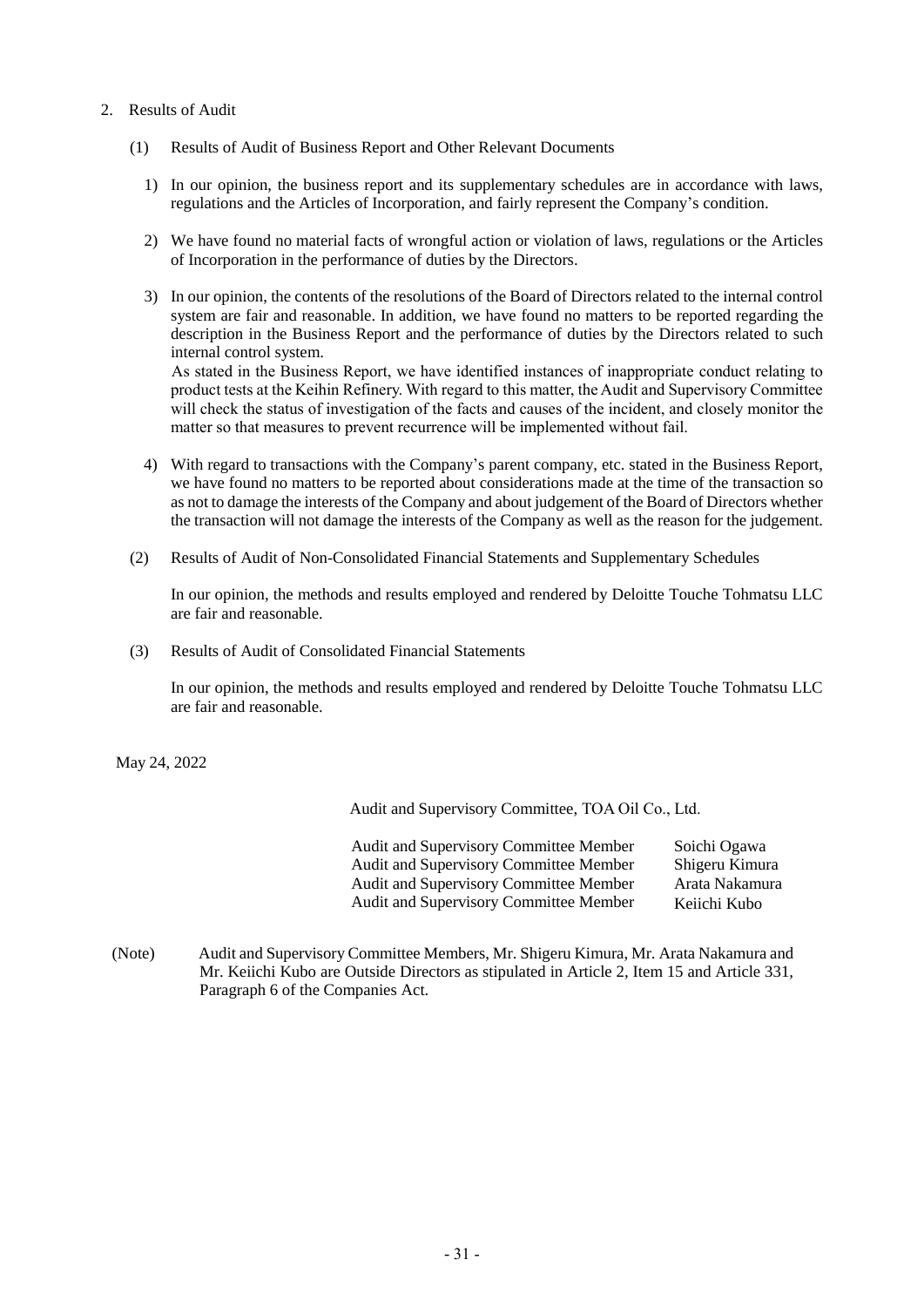### **Reference Documents for the General Meeting of Shareholders**

#### **Proposals and References**

#### **Proposal 1:** Distribution of Surplus

It is the Company's basic policy to continue to provide stable dividends to shareholders.

Payment of the year-end dividend for the fiscal year under review is proposed as follows, from the perspective of providing a continuing, stable dividend.

- 1. Matters concerning year-end dividend
	- (1) Matters concerning the allotment of dividend property to shareholders and the total amount ¥40 per common stock of the Company Total amount: ¥497,573,040
	- (2) Effective date of distribution of surplus June 29, 2022

#### **Proposal 2:** Partial Amendment to the Articles of Incorporation

- 1. Reasons for the proposal
	- (1) The Company will introduce an Executive Officers system to ensure sound, efficient management, by strengthening the decision-making and supervisory functions of the Board of Directors and by clarifying responsibilities in the execution of business. In line with this, the following changes shall be made to the Articles of Incorporation of the Company.
		- 1) Paragraphs 1 and 2 of Article 11 under the proposed amendment stipulate that the chairperson of the general meeting of shareholders shall be a Representative Director, determined in advance by resolution of the Board of Directors.
		- 2) Paragraph 2 of Article 19 under the proposed amendment is to abolish the provisions for Directors with concomitant roles.
		- 3) Paragraphs 1 and 2 of Article 20 under the proposed amendment stipulate additional provisions relating to Executive Officers and Executive Officers with concomitant roles.
		- 4) Paragraphs 1 and 2 of Article 22 under the proposed amendment stipulate that the convener and chairperson of a Board of Directors meeting shall be a Representative Director determined in advance by the Board of Directors.
	- (2) The revised provisions stipulated in the proviso of Article 1 of the supplementary provisions of the "Act Partially Amending the Companies Act" (Act No. 70 of 2019) will be enforced on September 1, 2022, and the Company proposes the following amendments to the Company's Articles of Incorporation in preparation for the implementation of the system for electronic provision of materials for general meetings of shareholders.
		- 1) Article 15, Paragraph 1 of the proposed amendment stipulates that information that is the content of reference documents for the general meeting of shareholders, etc., shall be provided electronically.
		- 2) Article 15, Paragraph 2 of the proposed amendment establishes provisions to limit the scope of matters to be stated in physical documents to be provided to shareholders who request the provision of such physical documents.
		- 3) As provisions concerning internet disclosure of reference documents for general meetings of shareholders (Article 15 of the current Articles of Incorporation) will no longer be necessary, these shall be deleted.
		- 4) Supplementary provisions shall be established concerning the effective date, etc., in line with the new establishment and deletion above.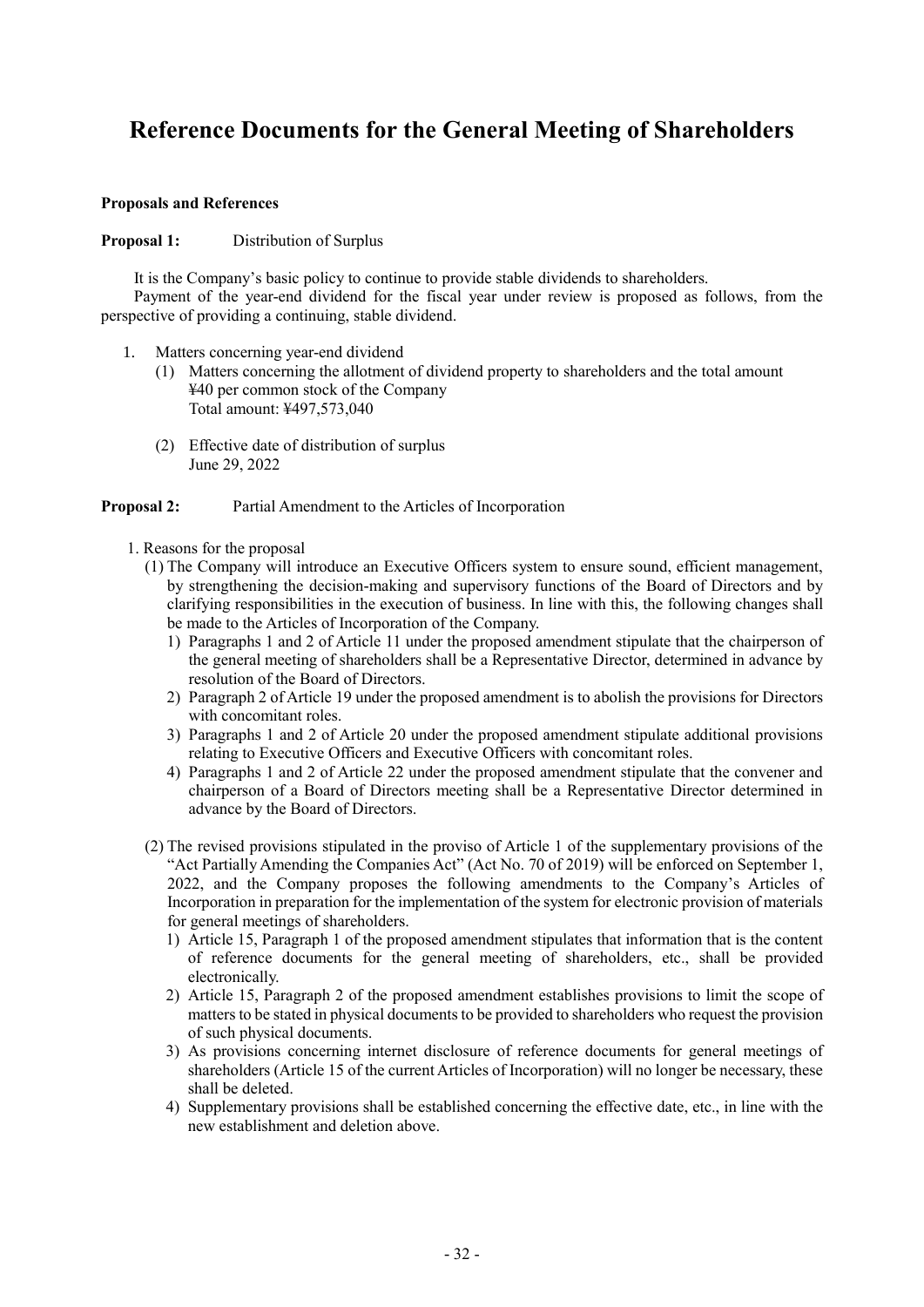#### 2. Details of the amendment

The details of the amendment are as follows:

(Amended parts are underlined.)

| Current Articles of Incorporation                                                                                                                                                                                                                                                                                                                                                                                                                                                                                                                                                                                                                         | $(x$ included parts are underlined.<br>Proposed amendments                                                                                                                                                                                                                                                                                                                                                                                                                                                                                                                                                                                                                     |
|-----------------------------------------------------------------------------------------------------------------------------------------------------------------------------------------------------------------------------------------------------------------------------------------------------------------------------------------------------------------------------------------------------------------------------------------------------------------------------------------------------------------------------------------------------------------------------------------------------------------------------------------------------------|--------------------------------------------------------------------------------------------------------------------------------------------------------------------------------------------------------------------------------------------------------------------------------------------------------------------------------------------------------------------------------------------------------------------------------------------------------------------------------------------------------------------------------------------------------------------------------------------------------------------------------------------------------------------------------|
| Articles 1-10: (Text omitted)                                                                                                                                                                                                                                                                                                                                                                                                                                                                                                                                                                                                                             | Articles 1-10: (Unchanged)                                                                                                                                                                                                                                                                                                                                                                                                                                                                                                                                                                                                                                                     |
| (Chairperson)<br>Article 11. The chairperson of the general meeting<br>of shareholders shall be the Chairman<br>or the President.<br>2 If both the Chairman and the President<br>are not available, another Director shall<br>fulfil this role in accordance with the<br>order as determined in advance by the<br>Board of Directors.                                                                                                                                                                                                                                                                                                                     | (Chairperson)<br>Article 11. The chairperson of the general meeting<br>of shareholders shall be a<br>Representative Director as determined<br>in advance by the Board of Directors.<br>2 If the said Representative Director is<br>not available, another Director shall<br>fulfil this role in accordance with the<br>order as determined in advance by the<br>Board of Directors.                                                                                                                                                                                                                                                                                            |
| Articles 12-14: (Text omitted)                                                                                                                                                                                                                                                                                                                                                                                                                                                                                                                                                                                                                            | Articles 12-14: (Unchanged)                                                                                                                                                                                                                                                                                                                                                                                                                                                                                                                                                                                                                                                    |
| (Internet disclosure and deemed provision of<br>reference documents for general meetings of<br>shareholders)<br>Article 15. When convening a general meeting of<br>shareholders, the Company may deem<br>that it has provided its shareholders<br>with information pertaining to the<br>matters to be displayed or presented in<br>the reference documents for general<br>meetings of shareholders, business<br>report, non-consolidated financial<br>statements, and consolidated financial<br>statements, by disclosing such<br>information via the internet in<br>accordance with the provisions under<br>the Ordinance of the Ministry of<br>Justice. | (Deleted)                                                                                                                                                                                                                                                                                                                                                                                                                                                                                                                                                                                                                                                                      |
| (New)                                                                                                                                                                                                                                                                                                                                                                                                                                                                                                                                                                                                                                                     | (Measures for electronic provision, etc.)<br>Article 15. When convening a general meeting of<br>shareholders, the Company shall<br>electronically provide the information<br>that is the content of reference<br>documents for the general meeting of<br>shareholders, etc.<br>Among the matters to which electronic<br>$\overline{2}$<br>provision measures apply, the Company<br>may choose not to include all or part of<br>the matters stipulated in the Ordinance<br>of the Ministry of Justice in the<br>physical documents to be provided to<br>shareholders who made requests for the<br>provision of such physical documents<br>by the record date for voting rights. |
| Articles 16-18: (Text omitted)                                                                                                                                                                                                                                                                                                                                                                                                                                                                                                                                                                                                                            | Articles 16-18: (Unchanged)                                                                                                                                                                                                                                                                                                                                                                                                                                                                                                                                                                                                                                                    |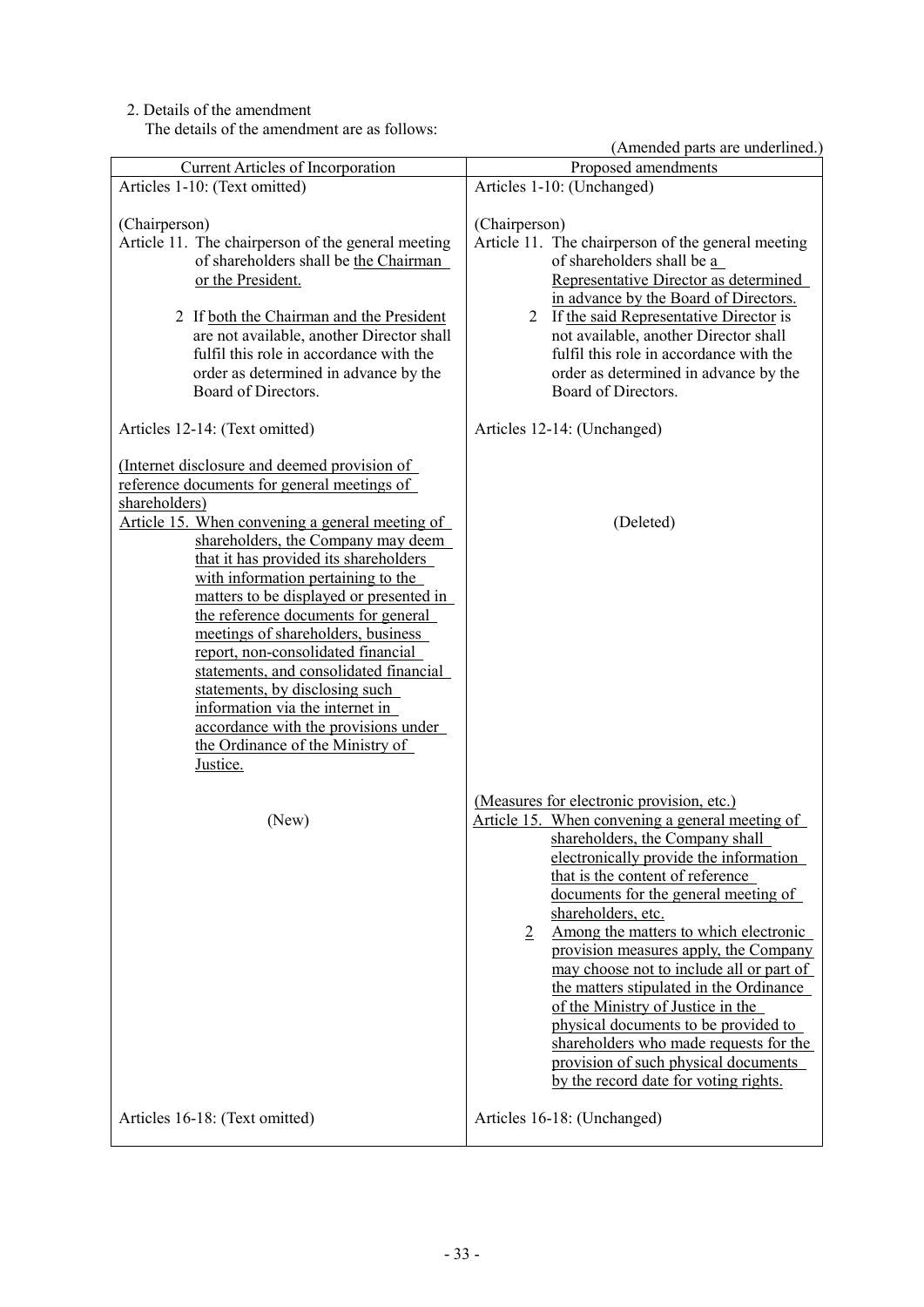| Current Articles of Incorporation                                                                                                                                                                                                                                                                                                                                                                                                                                                                                    | Proposed amendments                                                                                                                                                                                                                                                                                                                                                                                            |
|----------------------------------------------------------------------------------------------------------------------------------------------------------------------------------------------------------------------------------------------------------------------------------------------------------------------------------------------------------------------------------------------------------------------------------------------------------------------------------------------------------------------|----------------------------------------------------------------------------------------------------------------------------------------------------------------------------------------------------------------------------------------------------------------------------------------------------------------------------------------------------------------------------------------------------------------|
| (Representative Director and Directors with                                                                                                                                                                                                                                                                                                                                                                                                                                                                          | (Representative Director)                                                                                                                                                                                                                                                                                                                                                                                      |
| concomitant roles)<br>Article 19. A Representative Director shall be<br>determined by resolution of the Board<br>of Directors from among Directors<br>(excluding Directors serving as Audit<br>and Supervisory Committee Members).<br>2 Chairman, President, Vice President,<br><b>Senior Managing Directors and</b><br>Managing Directors may be selected<br>from among Directors (excluding<br>Directors serving as Audit and<br><b>Supervisory Committee Members)</b> by<br>resolution of the Board of Directors. | Article 19. A Representative Director shall be<br>determined by resolution of the Board<br>of Directors from among the Directors<br>(excluding Directors serving as Audit<br>and Supervisory Committee Members).<br>(Deleted)                                                                                                                                                                                  |
| (New)                                                                                                                                                                                                                                                                                                                                                                                                                                                                                                                | (Executive Officers)<br>Article 20. Executive Officers are appointed by<br>resolution of the Board of Directors and<br>may be ordered to share and execute the<br>business of the Company.<br>2 President and Chief Executive Officer<br>may be appointed from among<br>Executive Officers, and Executive<br>Officers with concomitant roles may be<br>appointed, by resolution of the Board of<br>Directors.  |
| Article 20. (Text omitted)                                                                                                                                                                                                                                                                                                                                                                                                                                                                                           | Article 21. (Unchanged)                                                                                                                                                                                                                                                                                                                                                                                        |
| (Convener and Chairperson)<br>Article 21. The Board of Directors meeting shall<br>be convened and chaired by the<br>Chairman or the President.<br>2 If both the Chairman and the President<br>are not available, he or she shall be<br>substituted by another Director in<br>accordance with the order as<br>determined in advance by the Board of<br>Directors.                                                                                                                                                     | (Convener and Chairperson)<br>Article 22. The Board of Directors meeting shall be<br>convened and chaired by a<br>Representative Director as determined<br>in advance by the Board of Directors.<br>2 If the said Representative Director is<br>not available, he or she shall be<br>substituted by another Director in<br>accordance with the order as<br>determined in advance by the Board of<br>Directors. |
| Articles 22-36. (Text omitted)                                                                                                                                                                                                                                                                                                                                                                                                                                                                                       | Articles 23-37. (Unchanged)                                                                                                                                                                                                                                                                                                                                                                                    |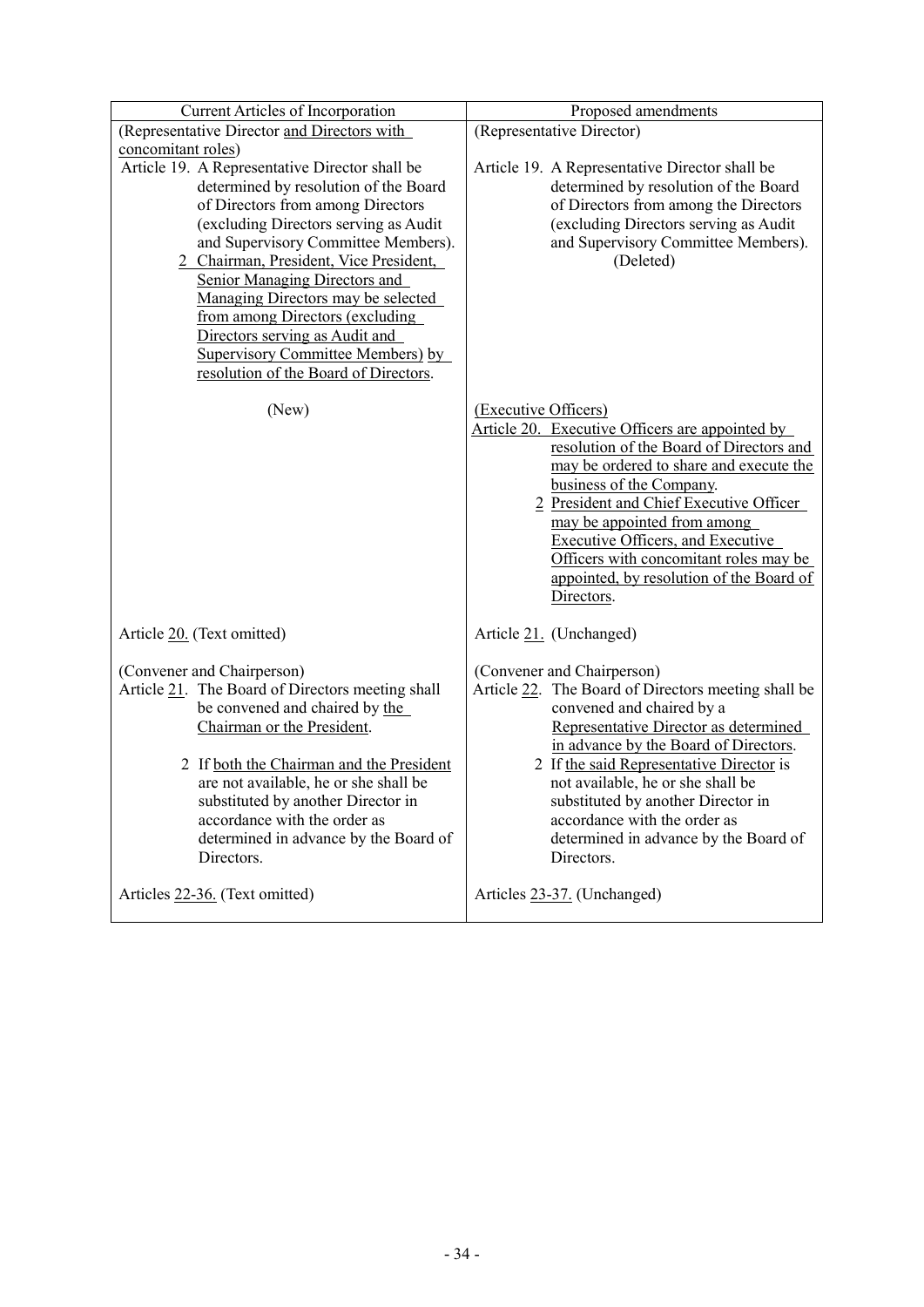| Current Articles of Incorporation | Proposed amendments                                                 |  |
|-----------------------------------|---------------------------------------------------------------------|--|
| (Supplementary Provisions)        | (Supplementary Provisions)                                          |  |
| Article 1. (Text omitted)         | Article 1. (Unchanged)                                              |  |
| (New)                             | Article 2. The deletion of Article 15 (Internet                     |  |
|                                   | disclosure and deemed provision of                                  |  |
|                                   | reference documents for general                                     |  |
|                                   | meetings of shareholders) of the                                    |  |
|                                   | Articles of Incorporation before                                    |  |
|                                   | amendment and the new establishment                                 |  |
|                                   | of Article 15 (Measures for electronic                              |  |
|                                   | provision, etc.) of the Articles of                                 |  |
|                                   | Incorporation after amendment shall                                 |  |
|                                   | take effect on September 1, 2022.                                   |  |
|                                   | Notwithstanding the provision of the<br>Article 3.                  |  |
|                                   | previous article, Article 15 (Internet                              |  |
|                                   | disclosure and deemed provision of                                  |  |
|                                   | reference documents for general<br>meetings of shareholders) of the |  |
|                                   | Articles of Incorporation before                                    |  |
|                                   | amendment shall remain in force for                                 |  |
|                                   | general meetings of shareholders held                               |  |
|                                   | on a day until the last day of February                             |  |
|                                   | 2023.                                                               |  |
|                                   | Article 4.<br>Provisions under Article 2 through the                |  |
|                                   | current Article of the Supplementary                                |  |
|                                   | Provisions shall be deleted on March 1,                             |  |
|                                   | 2023 or after the lapse of three months                             |  |
|                                   | from the date of the general meeting of                             |  |
|                                   | shareholders set forth in the previous                              |  |
|                                   | article, whichever is later.                                        |  |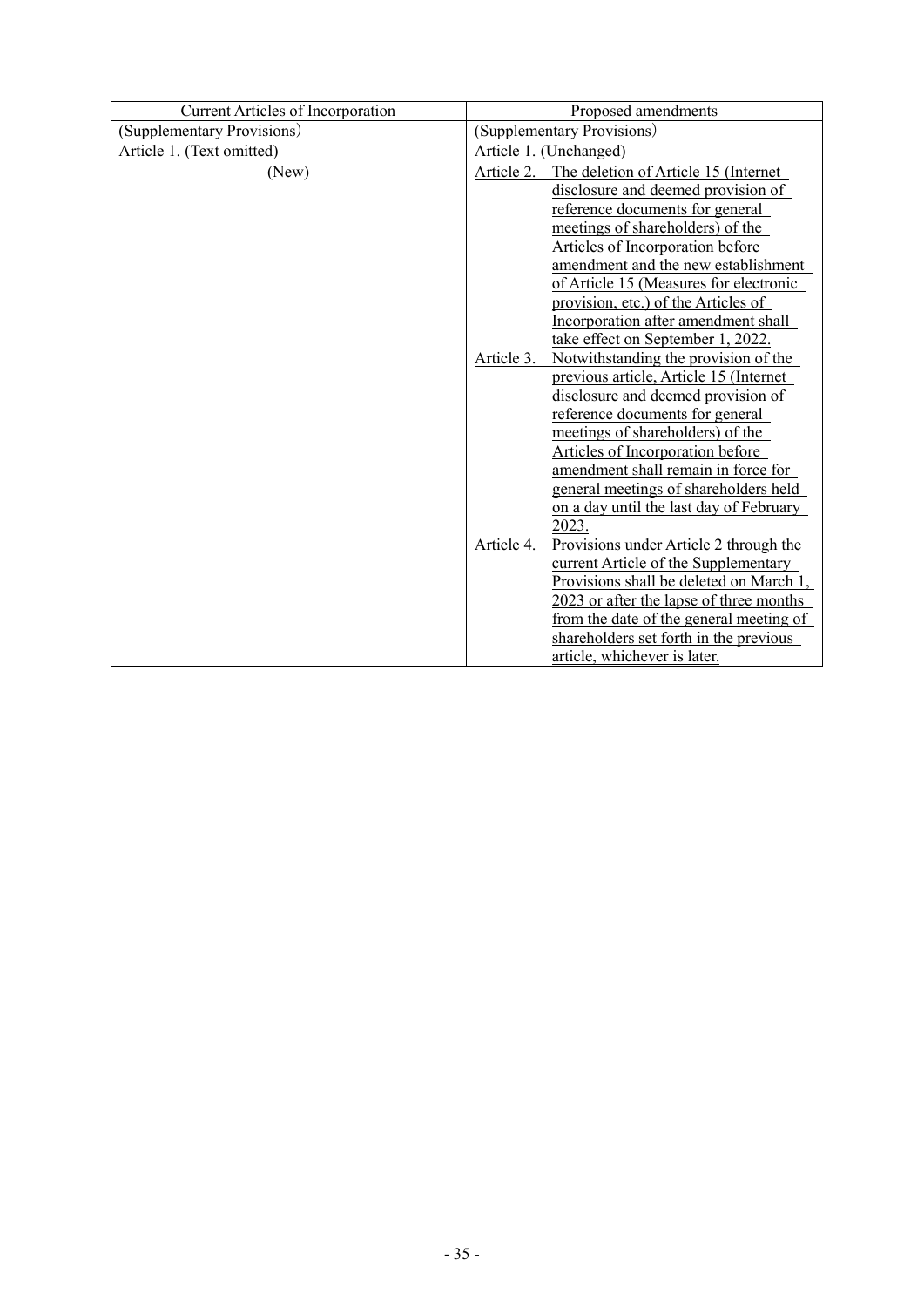#### **Proposal 3:** Election of 4 Directors (Excluding Directors Serving as Audit and Supervisory Committee Members)

The terms of office of all 5 Directors (excluding Directors Serving as Audit and Supervisory Committee Members) will expire at the conclusion of this year's Annual General Meeting of Shareholders. Accordingly, the election of 4 Directors is proposed by decreasing one (1) director, in order to strengthen corporate governance.

The candidates are as follows:

| No.            | Name                                                                                                                                                                                                                                                                                                                                                                                                                                                                                                                              |                                                                                                                                | Past experience, positions, responsibilities,                                                                                                                                                                                                                                                                                                                                                                                                                                                                                                                                                                                                                                                                                                                                                                                                          | Number of<br>shares of the |
|----------------|-----------------------------------------------------------------------------------------------------------------------------------------------------------------------------------------------------------------------------------------------------------------------------------------------------------------------------------------------------------------------------------------------------------------------------------------------------------------------------------------------------------------------------------|--------------------------------------------------------------------------------------------------------------------------------|--------------------------------------------------------------------------------------------------------------------------------------------------------------------------------------------------------------------------------------------------------------------------------------------------------------------------------------------------------------------------------------------------------------------------------------------------------------------------------------------------------------------------------------------------------------------------------------------------------------------------------------------------------------------------------------------------------------------------------------------------------------------------------------------------------------------------------------------------------|----------------------------|
|                | (Date of birth)                                                                                                                                                                                                                                                                                                                                                                                                                                                                                                                   |                                                                                                                                | and significant concurrent positions                                                                                                                                                                                                                                                                                                                                                                                                                                                                                                                                                                                                                                                                                                                                                                                                                   | Company held               |
| 1              | Kazuhisa Harada<br>(July 19, 1961)                                                                                                                                                                                                                                                                                                                                                                                                                                                                                                | April 1984<br><b>July 2008</b><br>April 2011<br>April 2012<br>April 2014<br>June 2017<br>April 2019<br>April 2020<br>June 2020 | Joined Idemitsu Kosan Co., Ltd.<br>Deputy General Manager, Hokkaido Refinery, Idemitsu Kosan<br>Co., Ltd.<br>Manager of Structural Reform Administration, Corporate<br>Planning Department, Idemitsu Kosan Co., Ltd.<br>General Manager, Corporate Strategy Department, Corporate<br>Planning Department, Idemitsu Kosan Co., Ltd.<br>Executive Officer, General Manager, Human Resources<br>Department, Idemitsu Kosan Co., Ltd.<br>Senior Executive Officer, General Affairs, Human Resources,<br>General Manager, Human Resources Department, Idemitsu<br>Kosan Co., Ltd.<br>Senior Executive Officer, General Manager, Human Resources<br>Department 1, Idemitsu Kosan Co., Ltd.<br>Senior Executive Officer, General Manager, Human Resources<br>Department, Idemitsu Kosan Co., Ltd.<br>President and Representative Director of the Company (to | 1,380                      |
|                | present)<br>[Reason for nomination]<br>The Company believes that Mr. Kazuhisa Harada is capable of continuing to perform his duties as Director of the Company<br>in an appropriate manner, due to his outstanding management judgement, based on his extensive experience including<br>service as General Manager, Strategy Department, Corporate Planning Department, and General Manager, Human<br>Resources Department of Idemitsu Kosan Co., Ltd., as well as his current service as Representative Director of the Company. |                                                                                                                                |                                                                                                                                                                                                                                                                                                                                                                                                                                                                                                                                                                                                                                                                                                                                                                                                                                                        |                            |
| $\overline{2}$ | Yasuyuki Shishido<br>(January 23, 1967)                                                                                                                                                                                                                                                                                                                                                                                                                                                                                           | April 1992<br>September 2009<br>March 2016<br>March 2019<br><b>July 2021</b>                                                   | Joined the Company<br>General Manager, Management Planning Office<br>General Manager, Management Planning Office and General<br>Manager, Accounting and Finance Division<br>Director (to present)<br>President and Representative Director, Ogishima Oil Terminal<br>Co., Ltd. (to present)                                                                                                                                                                                                                                                                                                                                                                                                                                                                                                                                                            | 2,606                      |
|                | [Reason for nomination]<br>The Company believes that Mr. Yasuyuki Shishido is capable of continuing to perform his duties as Director of the<br>Company in an appropriate manner, based on his extensive business experience including supervising personnel and<br>general affairs, business management, and environmental safety divisions at the Company's headquarters, as well as<br>knowledge of overall management.                                                                                                        |                                                                                                                                |                                                                                                                                                                                                                                                                                                                                                                                                                                                                                                                                                                                                                                                                                                                                                                                                                                                        |                            |
| 3              | Shoichi Sawaki<br>(December 24, 1965)                                                                                                                                                                                                                                                                                                                                                                                                                                                                                             | April 1989<br>April 2015<br>October 2017<br>February 2020<br>June 2021                                                         | Joined the Company<br>General Manager, Engineering Department, Keihin Refinery<br>General Manager, Refining Department, Keihin Refinery<br>General Manager, Engineering Department, Keihin Refinery<br>President and Representative Director, TOA TECS CO., LTD.<br>(to present)                                                                                                                                                                                                                                                                                                                                                                                                                                                                                                                                                                       | 1,927                      |
|                | [Reason for nomination]                                                                                                                                                                                                                                                                                                                                                                                                                                                                                                           |                                                                                                                                | Based on his rich business experience and high-level expertise including his service as General Manager of the<br>Engineering Department and the Refining Department of Keihin Refinery, the Company believes that Mr. Sawaki is<br>capable of performing his duties as Director of the Company in an appropriate manner.                                                                                                                                                                                                                                                                                                                                                                                                                                                                                                                              |                            |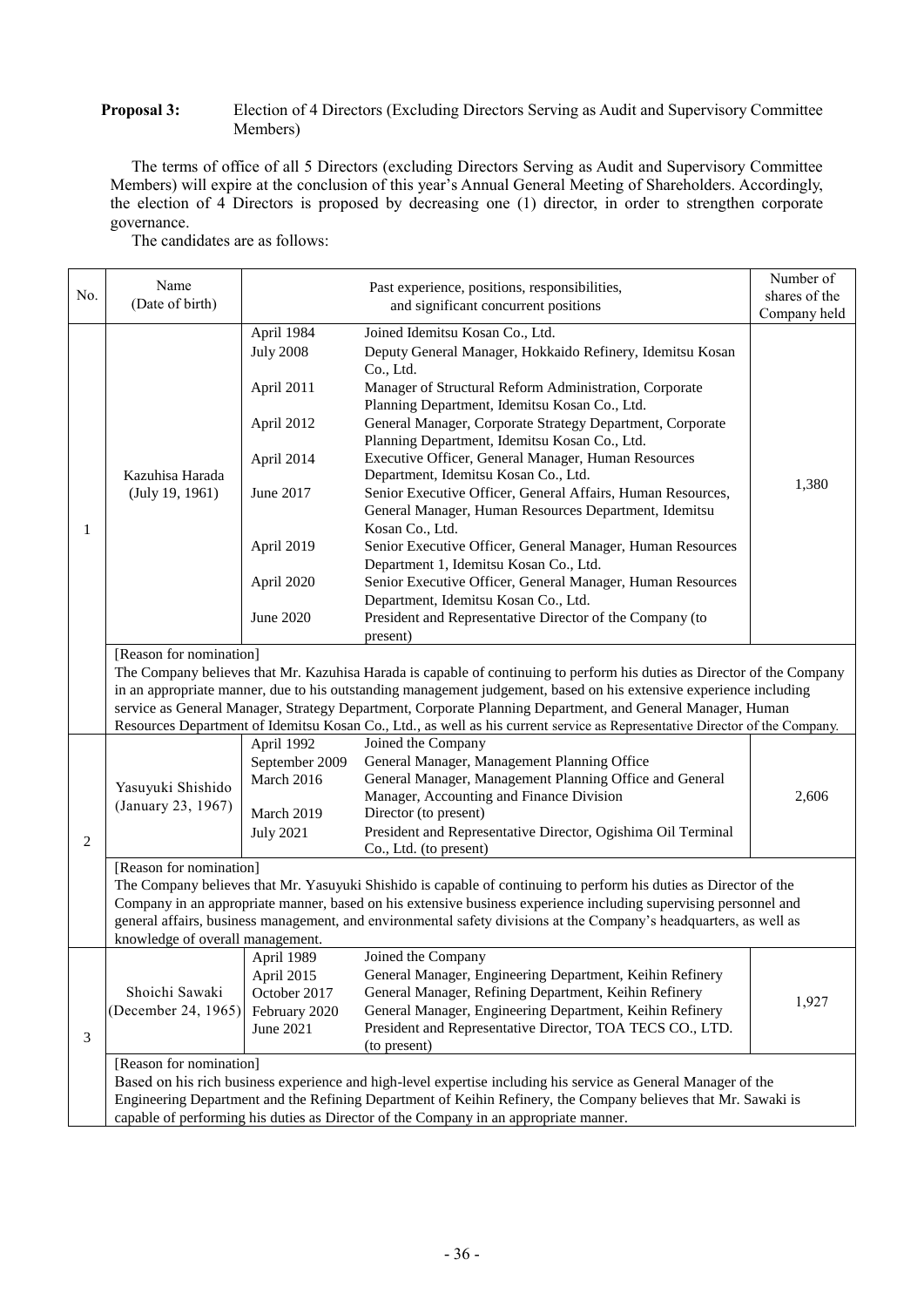| No. | Name<br>(Date of birth)               |                                                                           | Past experience, positions, responsibilities,<br>and significant concurrent positions                                                                                                                                                                                                                                                      | Number of<br>shares of the<br>Company held |
|-----|---------------------------------------|---------------------------------------------------------------------------|--------------------------------------------------------------------------------------------------------------------------------------------------------------------------------------------------------------------------------------------------------------------------------------------------------------------------------------------|--------------------------------------------|
| 4   | Junzo Yamamoto<br>(February 20, 1965) | April 1990<br>April 2013<br>November 2016<br>May 2019<br><b>July 2020</b> | Joined Idemitsu Kosan Co., Ltd.<br>Deputy General Manager, Manufacturing & Technology<br>Department, Idemitsu Kosan Co., Ltd.<br>General Manager, Nghi Son Refinery, Nghi Son Refinery and<br>Petrochemical LLC<br>General Manager, Tokuyama Complex, Idemitsu Kosan Co.,<br>Ltd.<br>Executive Officer, General Manager, Tokuyama Complex, |                                            |
|     |                                       | June 2021                                                                 | Idemitsu Kosan Co., Ltd.<br>Executive Officer, General Manager, Manufacturing &<br>Technology Department, Idemitsu Kosan Co., Ltd. (to present)                                                                                                                                                                                            |                                            |

[Reason for nomination]

The Company has nominated Mr. Junzo Yamamoto as a candidate for Director because it believes that he is capable of providing suggestions from practical and diverse perspectives, based on his extensive business experience and high-level expertise including his service as General Manager of a refinery and General Manager, Manufacturing & Technology Department of Idemitsu Kosan Co., Ltd.

(Notes)

1. There are no special interests between each candidate and the Company.

2. The positions and responsibilities at the Company of each candidate who is currently serving as Director of the Company are as described in "4. (1) Directors" of the Business Report (page 12 of the Japanese original).

3. The positions and responsibilities of each candidate as executive personnel for the past ten years at Idemitsu Kosan Co., Ltd., the current parent company of the Company, are as described in "Past experience, positions, responsibilities, and significant concurrent positions."

4. In the event that Mr. Junzo Yamamoto is elected as Director, the Company will enter into an agreement with him, in accordance with Article 427, Paragraph 1 of the Companies Act to limit his liability for damages pursuant to Article 423, Paragraph 1 of the same Act. The maximum amount of liability for damages pursuant to the agreement is the amount stipulated by laws and regulations.

5. The Company has concluded a directors and officers liability insurance agreement with all Directors as the insured. If each candidate is appointed as Director, he or she will be insured under the said insurance agreement. The insurance agreement will be renewed in April 2023. The outline of the contents of the said insurance agreement is shown in "4. (5) Outline, etc. of the Directors and Officers Liability Insurance Agreement" in the Business Report (page 15 of the Japanese original).

6. The number of shares of the Company held by each candidate is the number of shares as of the end of the current fiscal year (March 31, 2022). The number of shares of the Company held by each candidate includes the candidate's shares in the Officer's Shareholding Association.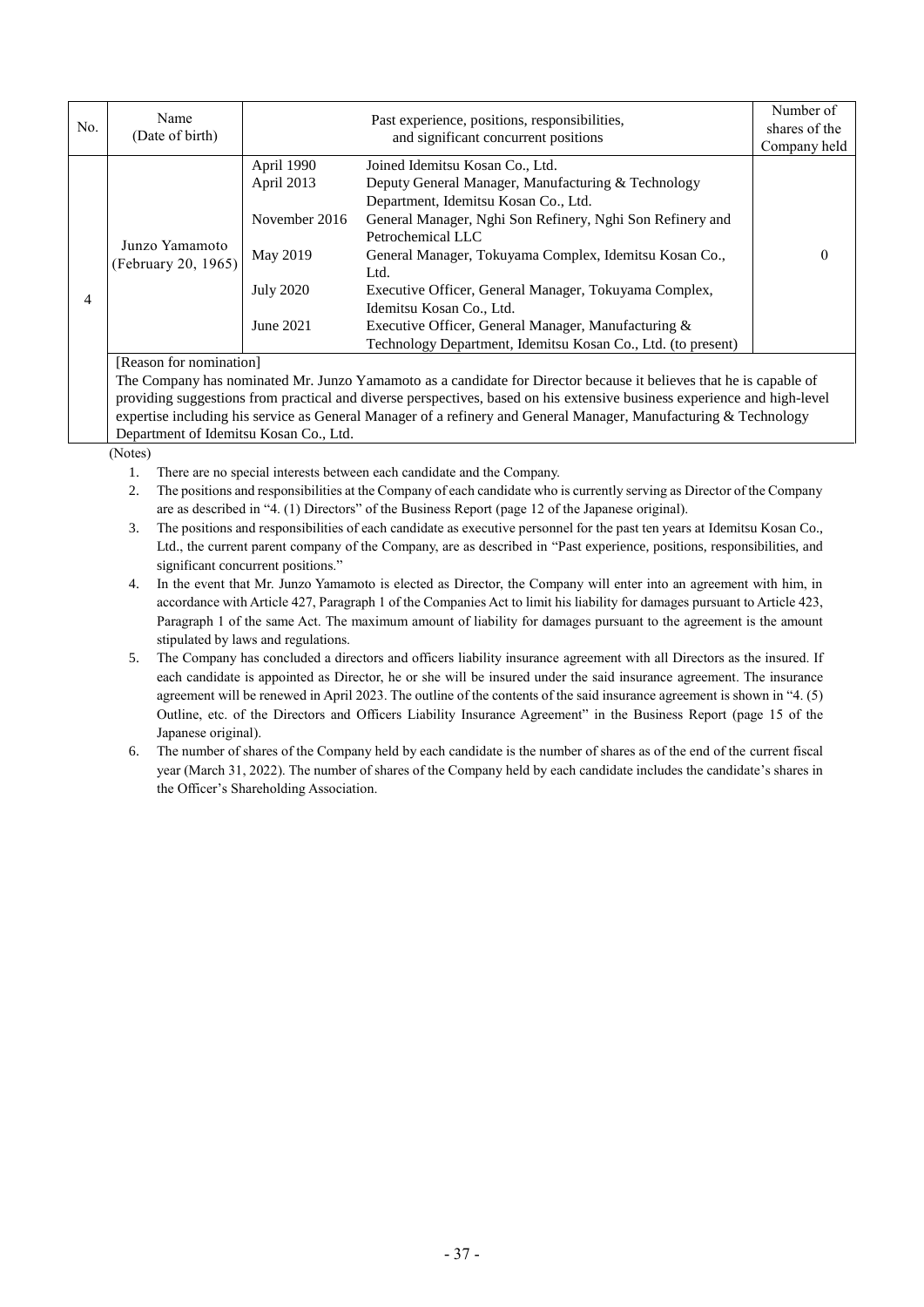#### **Proposal 4:** Election of 4 Directors Serving as Audit and Supervisory Committee Members

The terms of office of all 4 Directors serving as Audit and Supervisory Committee Members will expire at the conclusion of this year's Annual General Meeting of Shareholders. Accordingly, the election of 4 Directors is proposed.

The candidates for Directors serving as Audit and Supervisory Committee Members are as follows:

| No. | Name                                                                                                                                                                                                          |                                                                        | Past experience, positions, responsibilities                                                                                                                                                                                                                                                      | Number of<br>shares of the |
|-----|---------------------------------------------------------------------------------------------------------------------------------------------------------------------------------------------------------------|------------------------------------------------------------------------|---------------------------------------------------------------------------------------------------------------------------------------------------------------------------------------------------------------------------------------------------------------------------------------------------|----------------------------|
|     | (Date of birth)                                                                                                                                                                                               | and significant concurrent positions                                   |                                                                                                                                                                                                                                                                                                   | Company held               |
| 1   | Soichi Ogawa<br>(July 10, 1961)                                                                                                                                                                               | April 1985<br>April 2013<br>February 2015<br>October 2017<br>June 2021 | Joined the Company<br>Deputy General Manager, Administrative Division, Keihin<br>Refinery<br>General Manager, Environmental Safety Division, Keihin<br>Refinery<br>President and Representative Director, TOA TECS CO., LTD.<br>Director (Audit and Supervisory Committee Member) (to<br>present) | 798                        |
|     | [Reason for nomination]                                                                                                                                                                                       |                                                                        |                                                                                                                                                                                                                                                                                                   |                            |
|     |                                                                                                                                                                                                               |                                                                        | Mr. Soichi Ogawa served as General Manager of the Environmental Safety Division of the Company and President and                                                                                                                                                                                  |                            |
|     |                                                                                                                                                                                                               |                                                                        | Representative Director of TOA TECS CO., LTD. He currently serves as a full-time Director serving as Audit and Supervisory                                                                                                                                                                        |                            |
|     |                                                                                                                                                                                                               |                                                                        | Committee Member. The Company has re-nominated him as a candidate for Director serving as Audit and Supervisory                                                                                                                                                                                   |                            |
|     |                                                                                                                                                                                                               |                                                                        | Committee Member, because it believes that he has been fully performing the audit function aimed at the Company's business                                                                                                                                                                        |                            |
|     |                                                                                                                                                                                                               |                                                                        | development by utilizing his wealth of business experience and knowledge of overall management at the Company.                                                                                                                                                                                    |                            |
|     |                                                                                                                                                                                                               | April 1976                                                             | Joined Tohmatsu Awoki & Co. (currently Deloitte Touche                                                                                                                                                                                                                                            |                            |
|     |                                                                                                                                                                                                               |                                                                        | Tohmatsu LLC)                                                                                                                                                                                                                                                                                     |                            |
|     | Keiichi Kubo<br>(November 13, 1953)                                                                                                                                                                           | <b>June 1990</b>                                                       | Partner, Tohmatsu & Co.                                                                                                                                                                                                                                                                           |                            |
|     |                                                                                                                                                                                                               | June 2007                                                              | Member of Management Meeting, Tohmatsu & Co.                                                                                                                                                                                                                                                      |                            |
|     |                                                                                                                                                                                                               | April 2009                                                             | President, Deloitte Tohmatsu Risk Services Co., Ltd.<br>Visiting Professor, Chuo Graduate School of International                                                                                                                                                                                 |                            |
|     |                                                                                                                                                                                                               | April 2012                                                             | Accounting, Chuo University                                                                                                                                                                                                                                                                       | 2,073                      |
|     |                                                                                                                                                                                                               | January 2015                                                           | Established Keiichi Kubo CPA Office (to present)                                                                                                                                                                                                                                                  |                            |
|     |                                                                                                                                                                                                               | March 2018                                                             | Outside Director, GRCS Inc. (to present)                                                                                                                                                                                                                                                          |                            |
|     |                                                                                                                                                                                                               | March 2019                                                             | Director (Audit and Supervisory Committee Member) of the                                                                                                                                                                                                                                          |                            |
|     |                                                                                                                                                                                                               |                                                                        | Company (to present)                                                                                                                                                                                                                                                                              |                            |
| 2   |                                                                                                                                                                                                               | <b>June 2020</b>                                                       | Outside Director, PADO Corporation (currently Success                                                                                                                                                                                                                                             |                            |
|     |                                                                                                                                                                                                               |                                                                        | Holders, Inc.) (to present)                                                                                                                                                                                                                                                                       |                            |
|     | [Reason for nomination and overview of expected role]                                                                                                                                                         |                                                                        |                                                                                                                                                                                                                                                                                                   |                            |
|     | As a certified public accountant, Mr. Keiichi Kubo brings to the auditing system of the Company a high level of                                                                                               |                                                                        |                                                                                                                                                                                                                                                                                                   |                            |
|     | capability and insight, and a wealth of business experience in consulting, etc., in the finance and accounting arena. We                                                                                      |                                                                        |                                                                                                                                                                                                                                                                                                   |                            |
|     | therefore re-nominated him as a candidate for Outside Director in light of his satisfactory fulfilment of his role in                                                                                         |                                                                        |                                                                                                                                                                                                                                                                                                   |                            |
|     | management auditing including his accurate advice and recommendations for the management of the Company.                                                                                                      |                                                                        |                                                                                                                                                                                                                                                                                                   |                            |
|     | If he is reelected as Outside Director serving as Audit and Supervisory Committee Member, the Company expects him to                                                                                          |                                                                        |                                                                                                                                                                                                                                                                                                   |                            |
|     | perform his roles such as supervision and advice on the appropriateness and adequacy of governance system and the                                                                                             |                                                                        |                                                                                                                                                                                                                                                                                                   |                            |
|     | business execution system as well as on the initiatives for management issues, based on his wide range of knowledge and<br>insight relating to corporate accounting from the standpoint of accounting expert. |                                                                        |                                                                                                                                                                                                                                                                                                   |                            |
|     |                                                                                                                                                                                                               |                                                                        |                                                                                                                                                                                                                                                                                                   |                            |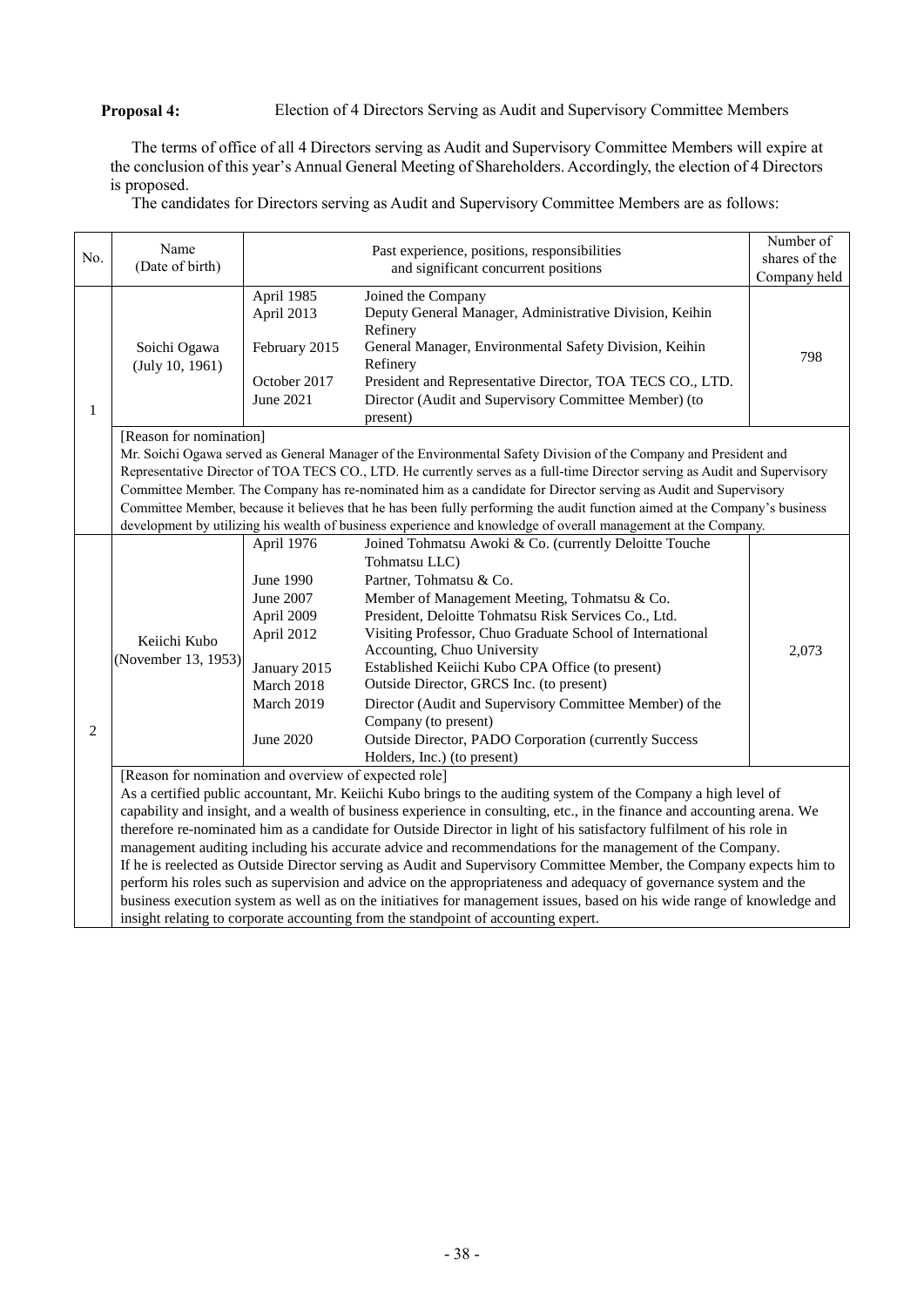|                |                                                                                                                          |                                              |                                                                                                                  | Number of     |
|----------------|--------------------------------------------------------------------------------------------------------------------------|----------------------------------------------|------------------------------------------------------------------------------------------------------------------|---------------|
| No.            | Name                                                                                                                     | Past experience, positions, responsibilities |                                                                                                                  | shares of the |
|                | (Date of birth)                                                                                                          |                                              | and significant concurrent positions                                                                             | Company held  |
|                |                                                                                                                          | April 1976                                   | Joined Ryowa Choon Kogyo Co., Ltd. (currently TECHNO<br>RYOWA LTD.)                                              |               |
|                |                                                                                                                          | October 1981                                 | Joined Hitachi Chemical Co., Ltd. (currently Showa Denko<br>Materials Co., Ltd.)                                 |               |
|                |                                                                                                                          | August 1996                                  | General Manager, Laminate Material Department, Shimodate<br>Plant, Hitachi Chemical Co., Ltd.                    |               |
|                |                                                                                                                          | February 2000                                | President and Representative Director, Hitachi Chemical<br>(Taiwan) Co., Ltd.                                    |               |
|                | Kazuyoshi Tsunoda                                                                                                        | April 2005                                   | Executive Officer, Hitachi Chemical Co., Ltd.                                                                    |               |
|                | (March 12, 1954)                                                                                                         | April 2006                                   | Managing Executive Officer, Hitachi Chemical Co., Ltd.                                                           | $\Omega$      |
|                |                                                                                                                          | April 2010                                   | President and Representative Director, Hitachi Powdered Metals<br>Co., Ltd.                                      |               |
| 3              |                                                                                                                          | April 2011                                   | Representative Executive Officer and Senior Managing                                                             |               |
|                |                                                                                                                          |                                              | Executive Officer, Hitachi Chemical Co., Ltd.                                                                    |               |
|                |                                                                                                                          | June 2014                                    | Director and Chairperson of Audit Committee, Hitachi Chemical                                                    |               |
|                |                                                                                                                          |                                              | Company, Ltd. (currently Showa Denko Materials Co., Ltd.)                                                        |               |
|                |                                                                                                                          | February 2018                                | Outside Corporate Auditor, Kewpie Corporation                                                                    |               |
|                |                                                                                                                          | June 2018                                    | Outside Director, PUNCH INDUSTRY CO., LTD                                                                        |               |
|                | [Reason for nomination and overview of expected role]                                                                    |                                              |                                                                                                                  |               |
|                |                                                                                                                          |                                              | The Company believes that Mr. Tsunoda is qualified to serve as Outside Director serving as Audit and Supervisory |               |
|                | Committee Member in light of his having fulfilled dual responsibilities of execution and supervision at operating        |                                              |                                                                                                                  |               |
|                | companies as well as his wealth of experience in management and auditing. He can be expected to strengthen the           |                                              |                                                                                                                  |               |
|                |                                                                                                                          |                                              | decision-making and audit and supervisory functions of the Board of Directors from an independent standpoint by  |               |
|                |                                                                                                                          |                                              | utilizing his wide-ranging insight developed through his career in the supervision of Company management.        |               |
|                |                                                                                                                          | April 2000                                   | Registered as an attorney at law (Daini Tokyo Bar Association)                                                   |               |
|                |                                                                                                                          | April 2005                                   | Registered as an attorney at law in New York State, US                                                           |               |
|                | Akito Takahashi<br>(March 30, 1975)                                                                                      | September 2009                               | Established Takahashi and Katayama Law Office                                                                    |               |
|                |                                                                                                                          | March 2012                                   | Outside Auditor, Nippon Carbon Co., Ltd.                                                                         |               |
|                |                                                                                                                          | December 2012                                | Outside Auditor, Oriental Consultants Holdings Company                                                           |               |
|                |                                                                                                                          |                                              | Limited (formerly ACKG Limited)                                                                                  | $\theta$      |
|                |                                                                                                                          | March 2015<br>December 2015                  | Outside Director, Nippon Carbon Co., Ltd.<br>Outside Director, Oriental Consultants Holdings Company             |               |
|                |                                                                                                                          |                                              | Limited (formerly ACKG Limited) (to present)                                                                     |               |
| $\overline{4}$ |                                                                                                                          | February 2018                                | Outside Director (Audit & Supervisory Committee Member),                                                         |               |
|                |                                                                                                                          |                                              | OSG Corporation (to present)                                                                                     |               |
|                | [Reason for nomination and overview of expected role]                                                                    |                                              |                                                                                                                  |               |
|                | We have nominated Mr. Takahashi as a candidate for Outside Director serving as Audit and Supervisory Committee           |                                              |                                                                                                                  |               |
|                | Member in light of our judgment that he can contribute to the strengthening of supervisory functions for Company         |                                              |                                                                                                                  |               |
|                | management as an Outside Director serving as Audit and Supervisory Committee Member, as we expect him to utilize his     |                                              |                                                                                                                  |               |
|                | professional expertise and experience as a lawyer for the benefit of the auditing system of the Company. Although he has |                                              |                                                                                                                  |               |
|                | never been involved in corporate management except as an external officer, for the above stated reasons we believe that  |                                              |                                                                                                                  |               |
|                | he is capable of performing his duties as Outside Director serving as Audit and Supervisory Committee Member in an       |                                              |                                                                                                                  |               |
|                | appropriate manner.                                                                                                      |                                              |                                                                                                                  |               |

(Notes)

- 1. There are no special interests between each candidate and the Company.
- 2. Messrs. Keiichi Kubo, Kazuyoshi Tsunoda and Akito Takahashi, candidates for Director serving as Audit and Supervisory Committee Member, are candidates for outside director as stipulated in Article 2, Paragraph 3, Item 8 of the Regulation for Enforcement of the Companies Act.
- 3. Mr. Keiichi Kubo, the candidate for Director serving as Audit and Supervisory Committee Member, currently serves as Outside Director of the Company. He will have been in the office of Outside Director for three years and three months as of the conclusion of this General Meeting of Shareholders.
- 4. The positions and responsibilities at the Company of each candidate who is currently serving as Director of the Company are as described in "4. (1) Directors" of the Business Report (page 12 of the Japanese original).
- 5. The Company has entered into agreements with Messrs. Soichi Ogawa and Keiichi Kubo, candidates for Director, in accordance with Article 427, Paragraph 1 of the Companies Act to limit their liability for damages pursuant to Article 423, Paragraph 1 of the same Act. The maximum amount of liability for damages pursuant to these agreements is the